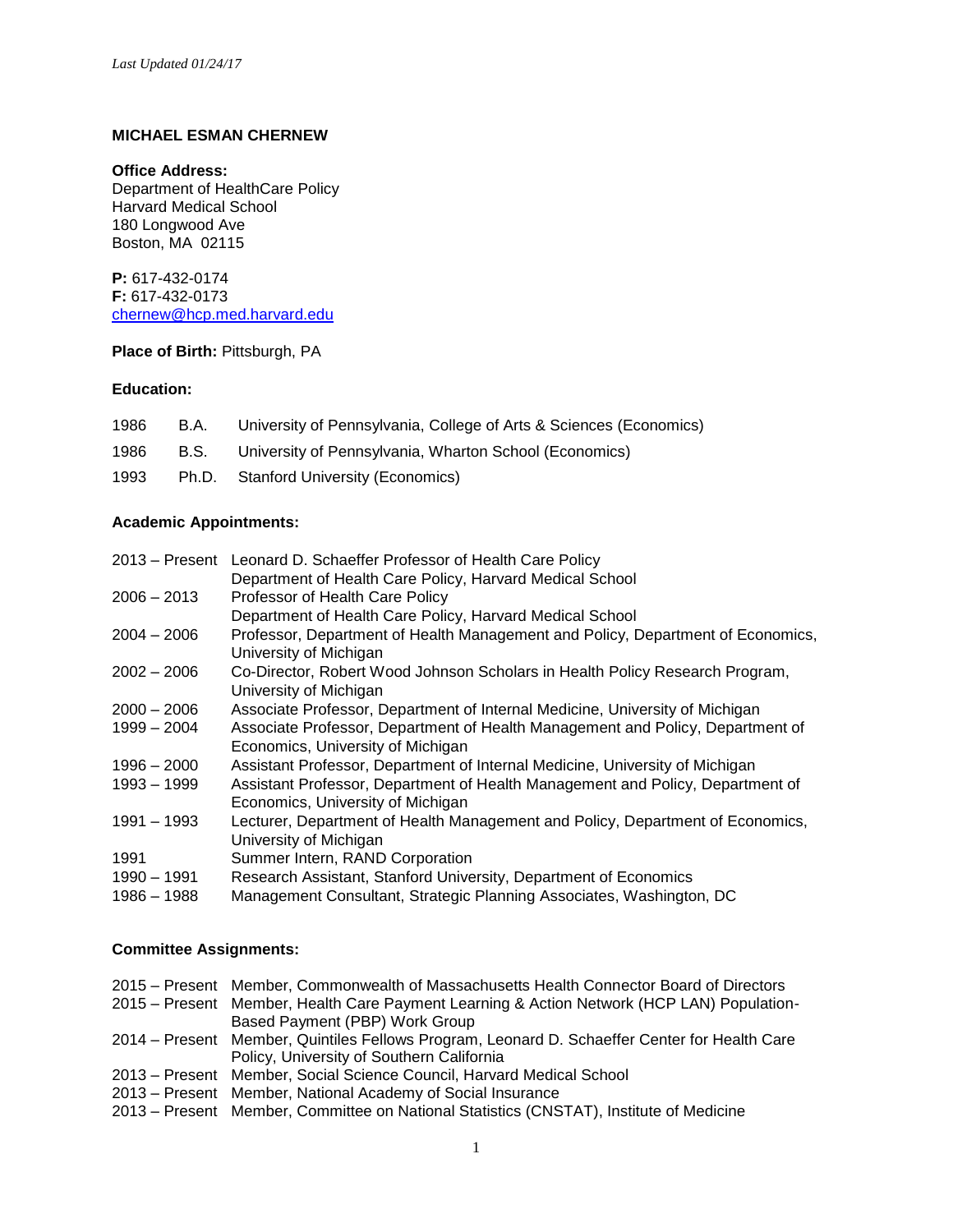| $2013 - 2014$                  | Member, Special Commission to Review Public Payer Reimbursement Rates and<br>Payment Systems for Health Care Services, Executive Office of Health and Human                                                          |
|--------------------------------|----------------------------------------------------------------------------------------------------------------------------------------------------------------------------------------------------------------------|
|                                | Services, Commonwealth of Massachusetts                                                                                                                                                                              |
| $2012 - 2015$                  | Member, Standing Committee on Health Policy, Harvard University                                                                                                                                                      |
| $2012 - 2014$                  | Vice Chair, Medicare Payment Advisory Commission                                                                                                                                                                     |
| $2012 - 2014$                  | Member, Core Metrics for Better Care, Lower Costs, and Better Health, Institute of<br>Medicine                                                                                                                       |
| 2011 – Present                 | Chair, University Benefits Committee, Harvard University                                                                                                                                                             |
| $2010 - 2014$<br>$2010 - 2013$ | Member, Standing Committee on Global Health and Health Policy, Harvard University<br>Member, Advisory Board of the Harvard Pediatric Health Services Research Fellowship<br>Program, HMS; Children's Hospital Boston |
| $2010 - 2012$                  | Member, Technical Review Panel on the Medicare Trustees Report, Department of<br><b>Health and Human Services</b>                                                                                                    |
| 2010 - 2011                    | Member, Essential Health Benefits Committee, Institute of Medicine                                                                                                                                                   |
| 2010 - Present                 | Member, National Academy of Sciences, Institute of Medicine                                                                                                                                                          |
| 2009 - Present                 | Member, Panel of Health Advisors, Congressional Budget Office                                                                                                                                                        |
| $2009 - 2011$                  | Member, Harvard University Benefits Committee                                                                                                                                                                        |
| $2009 - 2011$                  | Member, Standing Committee on Promotions, Reappointments, and Appointments,                                                                                                                                          |
|                                | <b>Harvard Medical School</b>                                                                                                                                                                                        |
| 2008 - 2012                    | Member, Medicare Payment Advisory Commission                                                                                                                                                                         |
| $2008 - 2011$                  | Member, Board of Directors, Coalition for Health Services Research                                                                                                                                                   |
| 2008                           | Member, Value Planning Committee, Evidence-Based Medicine Workshop, Institute of                                                                                                                                     |
|                                | Medicine                                                                                                                                                                                                             |
| $2007 - 2008$                  | Chair, Board of Directors, Coalition for Health Services Research                                                                                                                                                    |
| $2006 - 2007$                  | Vice Chair, Board of Directors, Coalition for Health Services Research                                                                                                                                               |
| $2005 - 2012$                  | Member, Commission for a High Performing Health System, The Commonwealth<br>Foundation                                                                                                                               |
| $2005 - 2006$                  | Treasurer, Board of Directors, Coalition for Health Services Research                                                                                                                                                |
| $2005 - 2006$                  | Director, Center for Value Based Insurance Design, University of Michigan                                                                                                                                            |
| $2005 - 2006$                  | Member, Disability in America Panel, Institute of Medicine                                                                                                                                                           |
| $2005 - 2006$                  | Member, Research Advisory Panel, National Committee for Quality Assurance                                                                                                                                            |
| $2004 - 2006$                  | Chair, Residential Masters Committee, Department of Health Management and Policy,<br>University of Michigan                                                                                                          |
| $2004 - 2006$                  | Member, Scientific Advisory Panel, Disease Management Association of America                                                                                                                                         |
| $2004 - 2006$                  | Member, Medical Device and Diagnostics Council-North America, International Society<br>for Pharmacoeconomics & Outcomes                                                                                              |
| 2004                           | Member, Technical Advisory Panel on Medicare Trustee Reports, Health Care<br>Financing Administration, CMS                                                                                                           |
| $2003 - 2006$                  | Member, Placement Committee, Coalition for Health Services Research                                                                                                                                                  |
| 2002                           | Member, Expert Panel on Medical Technologies, Medicare Payment Advisory                                                                                                                                              |
|                                | Commission                                                                                                                                                                                                           |
| $2001 - 2006$                  | Member, Advocacy Committee, Coalition for Health Services Research                                                                                                                                                   |
| 2000                           | Member, Technical Review Panel on the Medicare Trustees Reports, Health Care                                                                                                                                         |
|                                | Financing Administration, CMS                                                                                                                                                                                        |
| $1995 - 1998$                  | Member, Breast and Cervical Cancer Control Program, State of Michigan Department of<br><b>Public Health</b>                                                                                                          |
| 1994 - 1995                    | Member, Advisory Committee on Prostate Cancer, State of Michigan Department of<br><b>Public Health</b>                                                                                                               |

#### **Editorial Boards:**

| $2003 - 2008$ | 2014 – Present Journal of Health Economics<br>2006 – 2014 Health Services Research<br>2003 – Present American Journal of Managed Care<br><b>Health Affairs</b> | Co-Editor<br>Senior Associate Editor<br>Co-Editor<br>Member |
|---------------|----------------------------------------------------------------------------------------------------------------------------------------------------------------|-------------------------------------------------------------|
| $1999 - 2006$ | <b>Health Services Research</b>                                                                                                                                | Member                                                      |
|               |                                                                                                                                                                |                                                             |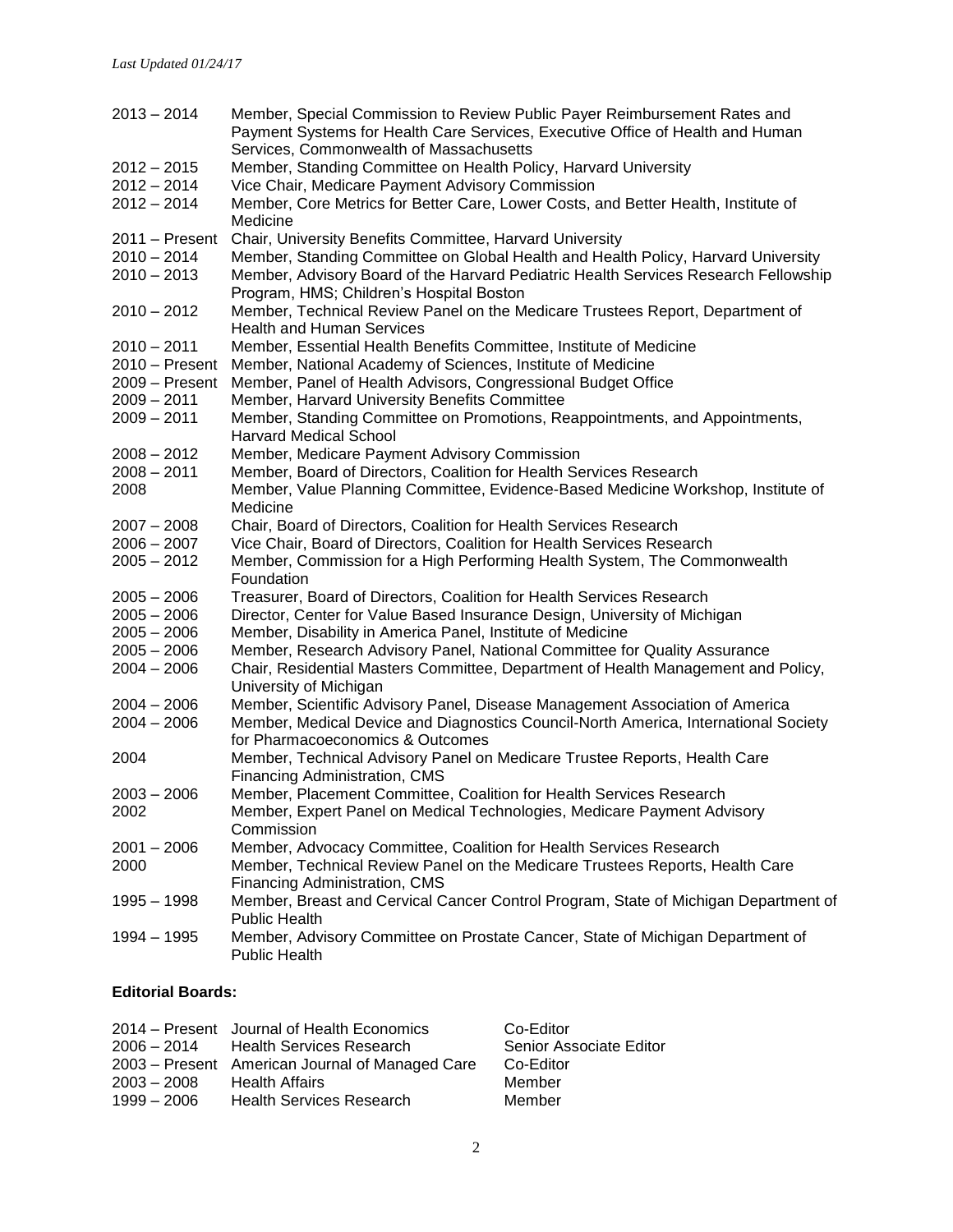#### 1999 – 2012 Medical Care Research and Review Member

#### **Awards & Honors:**

- 2016 AcademyHealth Annual Research Meeting Best Abstract (Medicare)
- 2014 Highly Cited Researchers (Top 1%) by Thompson Reuters
- 2013 AcademyHealth Annual Research Meeting Article of the Year
- 2012 HCUP Outstanding Article of the Year Award, Agency for Healthcare Research and Quality
- 2009 Fifteenth Annual Health Care Research Award, National Institute for Health Care Management
- 1999 Alice S. Hersh Young Investigator Award, Association of Health Services Research
- 1998 John D. Thompson Award, Association of University Programs in Health Administration
- 1997 Best Poster, International Society for Technology Assessment in Health Care
- 1991 Olin Foundation Research Support
- 1988-92 National Science Foundation Fellowship
- 1986 Bernard Schanbaum Award, Best Undergraduate Sr. Honors Thesis in Economics
- 1985 Phi Beta Kappa

## **Research Funding Information**

Past Funding (since 2000):

- Duration: 07/15/00-06/30/05
- Sponsor: Agency for Healthcare Research Quality
- Title: Health Care Markets and Managed Care
- Role: Principal Investigator
- Duration: 03/01/01-12/31/06
- Sponsor: The Robert Wood Johnson Foundation, Grant #040046
- Title: Coverage Research Initiative
- Role: Principal Investigator
- Duration: 03/01/01- 08/31/02
- Sponsor: The Robert Wood Johnson Foundation
- Title: Rising Health Care Costs and the Decline in Insurance Coverage
- Role: Principal Investigator

Duration: 08/01/02-07/31/03

- Sponsor: The Robert Wood Johnson Foundation
- Title: The Effect of Geographic Access to Jobs on Job Sorting and Access to Health Insurance Role: Co-Investigator
- Duration: 01/01/04-12/31/04
- Sponsor: The Robert Wood Johnson Foundation
- Title: Managed Care and Medicare Expenditures
- Role: Principal Investigator

Duration: 09/01/04-08/31/05

Sponsor: Agency for Healthcare Research Quality

Title: The Role of Technology in Health Care Cost Growth

Role: Principal Investigator

Duration: 11/23/04-11/22/06

Sponsor: GlaxoSmithKline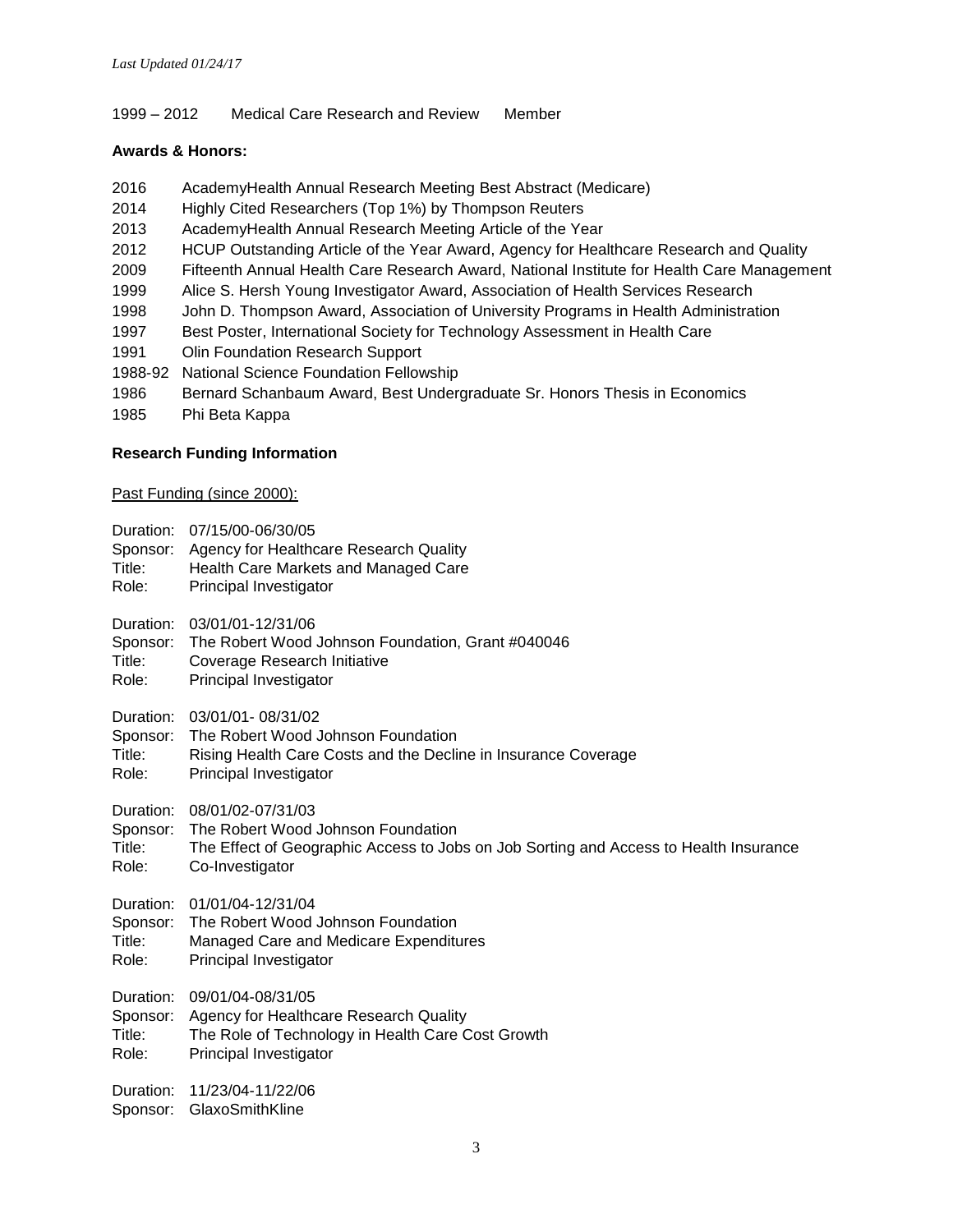| Title:<br>Role:                          | Evaluating Copay Changes at Marriott: Assessing the Impact on Diabetes, CHF and Asthma<br><b>Principal Investigator</b>                                                                                 |
|------------------------------------------|---------------------------------------------------------------------------------------------------------------------------------------------------------------------------------------------------------|
| Sponsor:<br>Title:<br>Role:              | Duration: 12/01/97-11/30/02<br>NIH (5P60 DK20572-21)<br>Michigan Diabetes Research and Training Center<br>Principal Investigator                                                                        |
| Sponsor:<br>Title:<br>Role:              | Duration: 02/01/99-07/31/01<br>The Robert Wood Johnson Foundation, Grant number: 036331<br>Insurance Market Characteristics and the Number and Type of Medicare HMO Enrollees<br>Principal Investigator |
| Sponsor:<br>Title:<br>Role:              | Duration: 07/01/98-08/31/01<br>Agency for Health Care Policy Research (1RO1HS09838-01)<br>Medical Innovation and Changes in Practice Patterns<br>Principal Investigator                                 |
| Sponsor:<br>Title:<br>Role:              | Duration: 06/01/96-04/30/01<br>NIH (1 RO1 CA62246)<br>Increasing Mammography: Older Minority and Rural Women<br>Co-Investigator                                                                         |
| Title:<br>Role:                          | Duration: 01/01/99-02/18/01<br>Sponsor: Agency for Health Care Policy Research (RO1H310050)<br>Employee Response to Health Plan Performance Ratings<br>Principal Investigator                           |
| Sponsor:<br>Title:<br>Role:              | Duration: 09/01/06-08/31/07<br>Pharmaceutical Research and Manufacturers of America (PHRMA)<br>Feasibility of Value Based Management<br>Principal Investigator                                          |
| Sponsor:<br>Title:<br>Role:              | Duration: 08/01/06-07/31/08<br>Green Ribbon Health- Pfizer<br>Analysis of PDP Selection and Impact of PDP Benefit Design on Beneficiary Outcomes<br>Principal Investigator                              |
| Duration:<br>Sponsor:<br>Title:<br>Role: | 08/20/07-12/31/08<br>Pfizer/ Lilly<br>Copays for High Value Services and Potential Conflicts with Quality Improvement Initiatives<br>Principal Investigator                                             |
| Duration:<br>Sponsor:<br>Title:<br>Role: | 10/01/08-12/31/08<br><b>Thomson Reuters</b><br>Regional Adherence Project<br>Principal Investigator                                                                                                     |
| Duration:<br>Sponsor:<br>Title:<br>Role: | 03/01/08-07/31/09<br><b>RWJF/HCFO</b><br>Variation in Health Care Cost Growth<br>Principal Investigator                                                                                                 |

Duration: 02/01/09-08/31/09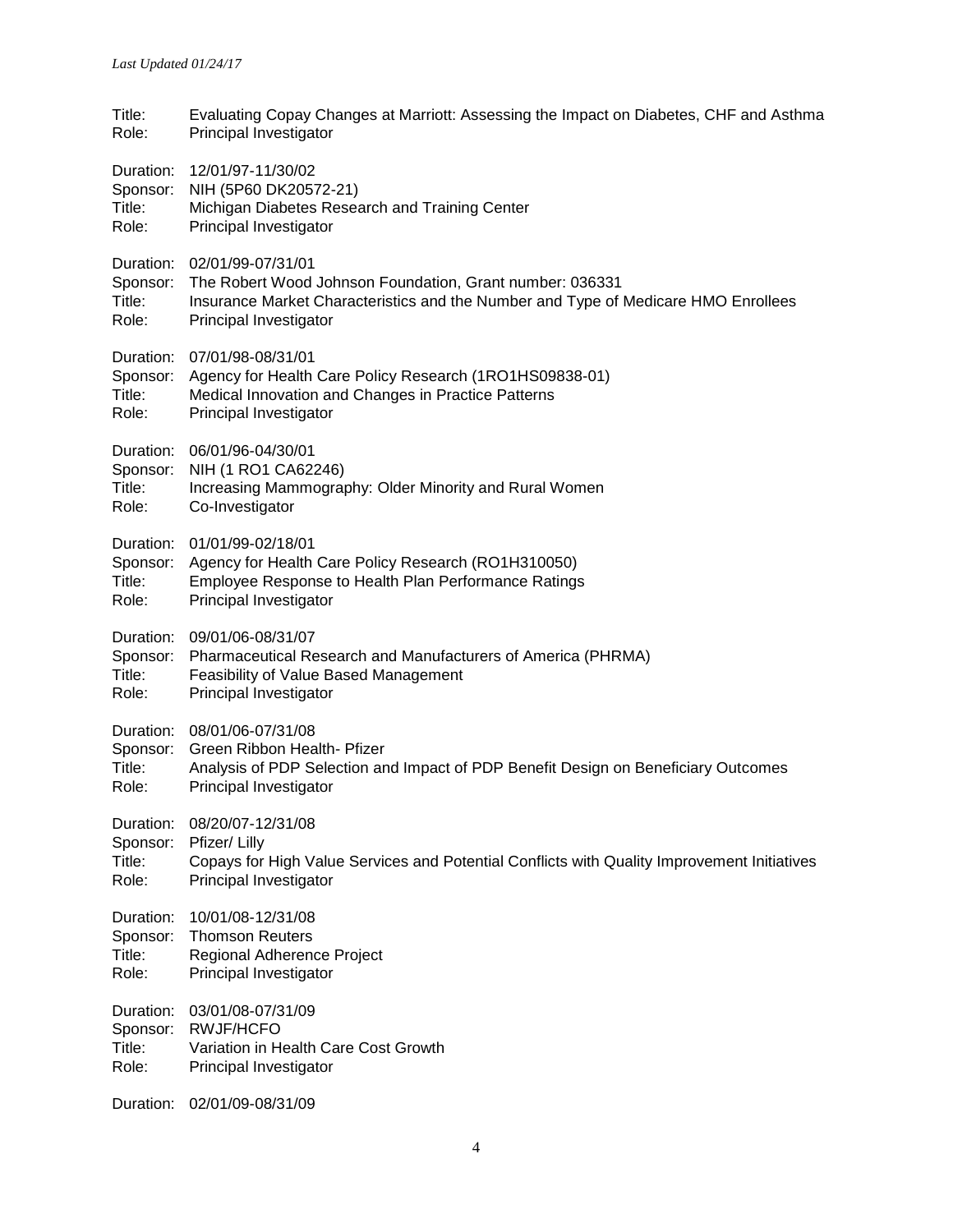| Sponsor:<br>Title:<br>Role:              | ARC/CMS<br>Understanding Spillover in Health Care Markets<br>Principal Investigator                                                                                        |
|------------------------------------------|----------------------------------------------------------------------------------------------------------------------------------------------------------------------------|
| Sponsor:<br>Title:<br>Role:              | Duration: 09/01/08-09/31/09<br>Pharmaceutical Research and Manufacturers of America (PHRMA)<br>The Impact of Part D on Hospitalizations<br>Co-Investigator                 |
| Sponsor:<br>Title:<br>Role:              | Duration: 06/01/08-05/31/10<br>National Institute on Aging - R01 Supplement<br>Financial Incentives & Variations in the Care of Med. Beneficiaries<br>Co-Investigator      |
| Sponsor:<br>Title:<br>Role:              | Duration: 11/01/09-07/31/10<br>Astra Zeneca International<br>Evaluating Clinical and Economic Impact of VBID in Health Alliance Medical Plans<br>Principal Investigator    |
| Sponsor:<br>Title:<br>Role:              | Duration: 12/01/09-5/31/11<br><b>Pfizer Pharmaceutical Inc.</b><br>The Value of Patent Expiration<br>Principal Investigator                                                |
| Sponsor:<br>Title:<br>Role:              | Duration: 07/01/09-07/31/11<br>The Commonwealth Fund<br>Evaluating the Global Payment Model Developed by Blue Cross Blue Shield of Massachusetts<br>Principal Investigator |
| Sponsor:<br>Title:<br>Role:              | Duration: 04/01/10-03/31/12<br>Universal American Corp<br>Impact of Medicare Advantage Plan on Clinical and Economic Outcomes<br>Principal Investigator                    |
| Sponsor:<br>Title:<br>Role:              | Duration: 08/01/10-07/31/12<br>Pfizer Pharmaceutical Inc.<br>The Impact of the Alternative Quality Contract on Prescription Drug Use<br>Principal Investigator             |
| Duration:<br>Sponsor:<br>Title:<br>Role: | 08/01/09-07/31/12<br>National Institute on Aging - 1 R01AG034085<br>Medicare Part D Plan Generosity & Dual-Eligible Nursing Home Residents<br>Co-Investigator              |
| Duration:<br>Sponsor:<br>Title:<br>Role: | 09/01/11-03/31/13<br>Institute for Health Technology Studies (InHealth)<br>Impact of Bundled Payment on the Use of Medical Technologies<br>Principal Investigator          |
| Duration:<br>Sponsor:<br>Title:<br>Role: | 01/01/11-08/31/13<br>Institute of Medicine<br>Geographic Variation in Value for the Privately Insured Population<br>Principal Investigator                                 |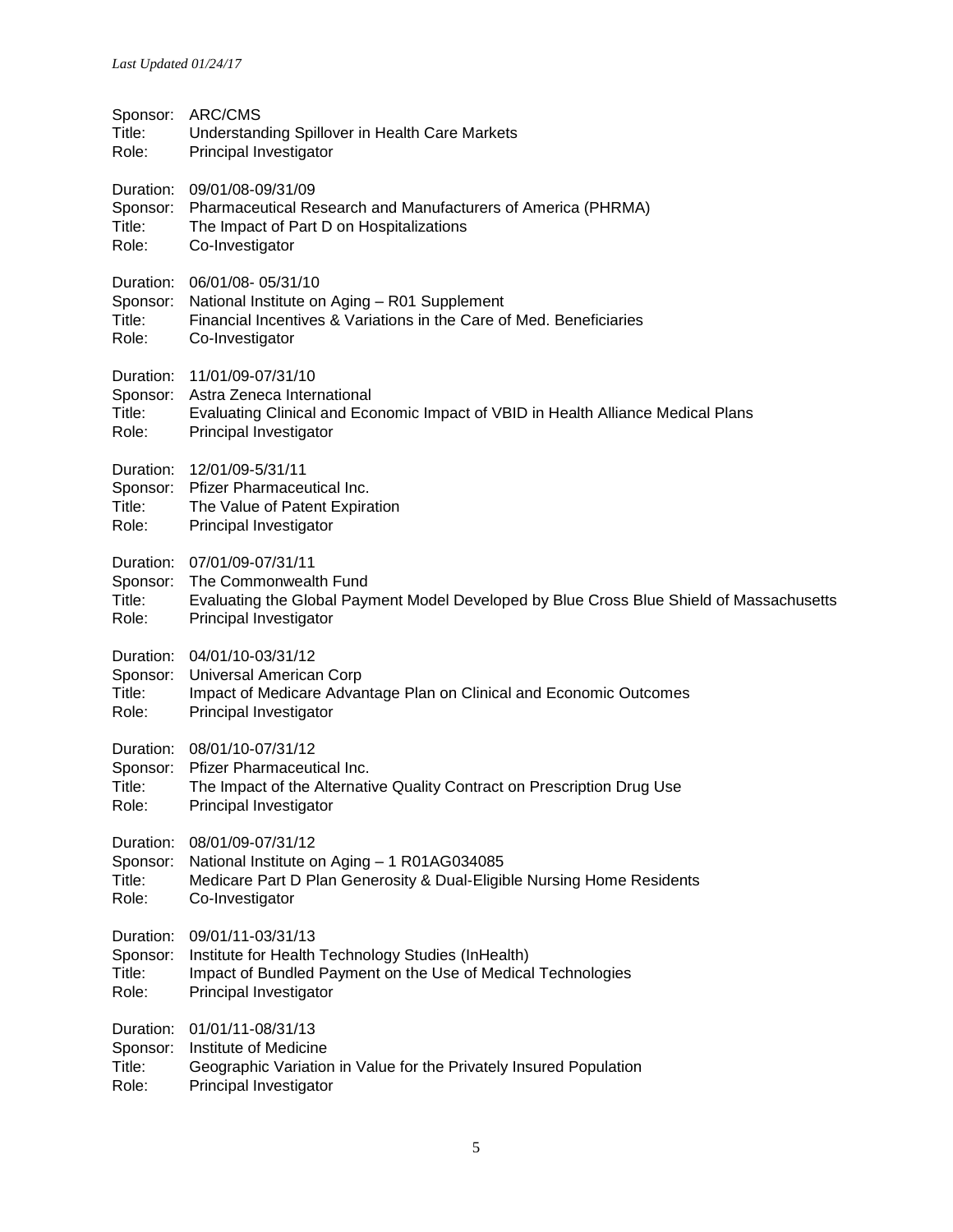| Title:<br>Role:                          | Duration: 08/01/10-08/31/13<br>Sponsor: The Commonwealth Fund<br>Geographic Variations in Spending among the Privately Insured<br>Principal Investigator                                              |
|------------------------------------------|-------------------------------------------------------------------------------------------------------------------------------------------------------------------------------------------------------|
| Title:<br>Role:                          | Duration: 01/01/11-09/30/13<br>Sponsor: Charles H. Hood Foundation<br>Evaluating the Impact of Global Payments on Pediatric Care<br>Principal Investigator                                            |
| Sponsor:<br>Title:<br>Role:              | Duration: 09/01/13-03/01/14<br>Gary and Mary West Health Policy Center, Inc.<br>Expanding Insurance Options for Chronic Disease Care: Quality, Cost and Policy Implications<br>Principal Investigator |
| Sponsor:<br>Title:<br>Role:              | Duration: 08/01/12-06/01/14<br>The Robert Wood Johnson Foundation, Grant No. 70266<br>Policy Perspectives in Spending Growth<br>Principal Investigator                                                |
| Title:<br>Role:                          | Duration: 01/01/13-08/31/14<br>Sponsor: The Commonwealth Fund<br>Evaluating the Impact of a Tiered Hospital Network on Costs<br>Principal Investigator                                                |
| Sponsor:<br>Title:<br>Role:              | Duration: 09/01/11-08/31/14<br>The Commonwealth Fund<br>Evaluating the Clinical and Economic Impact of the Alternative Quality Contract<br>Principal Investigator                                     |
| Sponsor:<br>Title:<br>Role:              | Duration: 10/01/13-09/30/14<br>Pharmaceutical Research and Manufacturers of America (PhRMA)<br>Understanding the Opportunity for Better Use of Medicines to Treat Diabetes<br>Principal Investigator  |
| Duration:<br>Title:<br>Role:             | 11/15/13-11/14/14<br>Sponsor: Robert Wood Johnson Foundation, Grant No. 71402<br>Evaluation of Multi-Payer, Medical Episode-based Payment Reform in Arkansas<br>Principal Investigator                |
| Sponsor:<br>Title:<br>Role:              | Duration: 02/15/13-11/30/14<br>Laura and John Arnold Foundation<br>Health Care Markets and Regulation Lab: Seed Funding<br>Principal Investigator                                                     |
| Duration:<br>Sponsor:<br>Title:<br>Role: | 10/01/13-11/30/14<br>Pfizer Pharmaceutical, Inc.<br>Medical Technology in recent Compression of Morbidity in the U.S. Elderly<br>Principal Investigator                                               |
|                                          | Duration: 04/15/09-12/31/14<br>Sponsor: National Institute on Aging - P01 AG032952                                                                                                                    |

Title: The Role of Private Plans in Medicare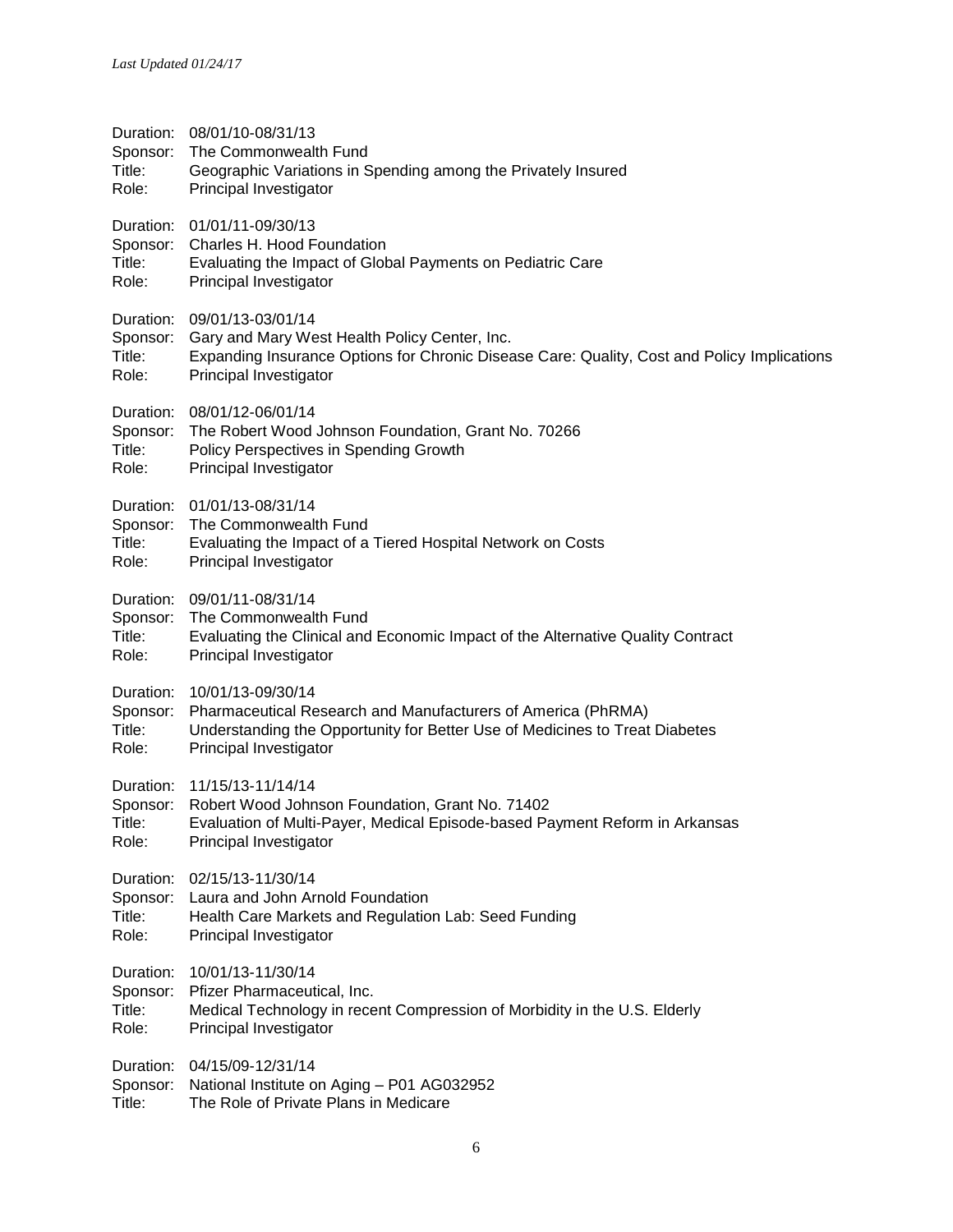Role: Project PI, Co-Investigator

- Duration: 08/01/09-01/31/15
- Sponsor: National Institute on Aging 1 R01 AG034417 Title: Income Effects and Current Law Forecasts of Health Care Spending Growth Role: Principal Investigator

#### Active Funding:

- Duration: 01/01/13-12/31/17
- Sponsor: CareFirst BlueCross BlueShield
- Title: Evaluation of CareFirst Patient-Centered Medical Home
- Role: Principal Investigator
- Duration: 10/01/14-09/31/17
- Sponsor: Laura and John Arnold Foundation
- Title: Healthcare Markets and Regulation Lab
- Role: Director

Duration: 09/24/12-06/30/17

Sponsor: NIH R01HD075121 (Newhouse/Hsu)

- Title: Natural Experiment of Value-Based Incentives for Preventive Services
- Role: Co-Investigator
- Duration: 05/09/12-08/31/16
- Sponsor: R01CA164023 (Newhouse/Hsu)
- Title: Screening for Free: A Value-Based Insurance Design
- Role: Co-Investigator

Duration: 06/01/13-04/30/16

- Sponsor: NIH/NIDA R01 DA035214 (Huskamp/Barry)
- Title: Substance Use Disorder Treatment under New Payment and Delivery Models Role: Co-Investigator

Duration: 08/01/13-07/31/17

- Sponsor: The Commonwealth Fund 20130499 (Huskamp/Barry)
- Title: Impact of Accountable Care Organization Models with Risk Based Payments on Individuals with Mental Illness
- Role: Co-Investigator

Duration: 09/26/13-08/31/18

- Sponsor: NIH/NIMH U01 MH103018 (Normand, Sharon-Lise/ Huskamp, Haiden)
- Title: Technology Diffusion under New Payment and Delivery Models
- Role: Co-Investigator

Duration: 09/01/13-08/31/16

- Sponsor: NIH/National Cancer Institute R21CA172892-01 (Keating)
- Title: Linking State Registry and All Payer Claims Data to Study Cancer Care Role: Co-Investigator

Duration: 12/15/13-06/30/16

Sponsor: Robert Wood Johnson Foundation, Grant No. 71408 (McWilliams/ Chernew)

Title: Effects of Physician Concentration, Physician-hospital Integration, and ACOs on Prices in Commercial Health Care Markets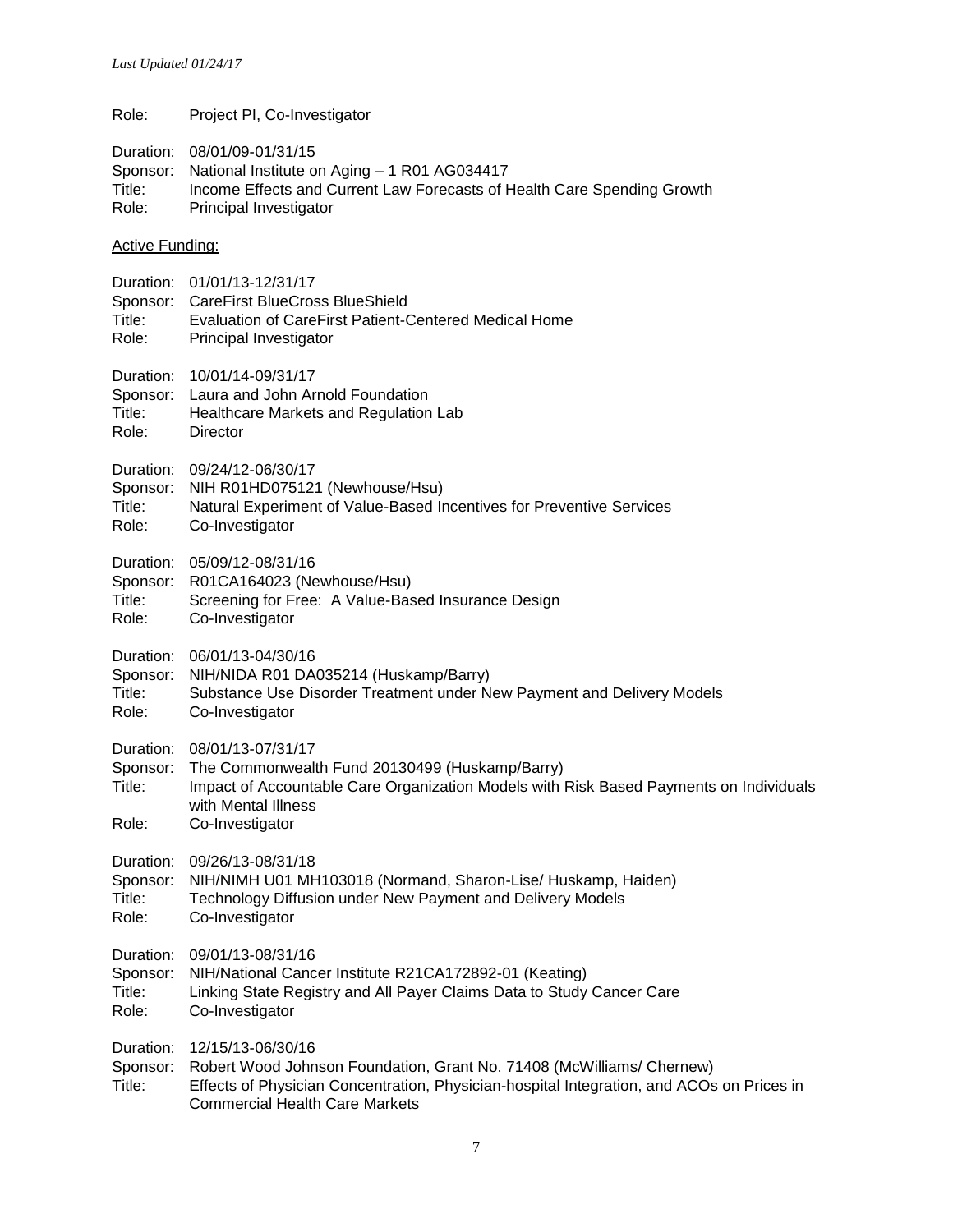| Role:     | Co-Principal Investigator                                                     |
|-----------|-------------------------------------------------------------------------------|
| Duration: | 07/01/15-03/31/20                                                             |
| Sponsor:  | NIH/NIA P01AG032952 (Newhouse, Joseph)                                        |
| Title:    | Medicare in a Restructured Delivery System                                    |
| Role:     | Co-Investigator                                                               |
| Duration: | 09/01/2015 - 08/31/2020                                                       |
| Sponsor:  | AHRQ U19HS024072 (Landrum/ NBER)                                              |
| Title:    | Measuring the Clinical and Economic Outcomes Associated with Delivery Systems |
| Role:     | Co-Investigator                                                               |
| Duration: | 11/01/15-10/31/22                                                             |
| Sponsor:  | CMS via Abt Associates (Hassol/Keating)                                       |
| Title:    | Evaluation of the Oncology Care Model                                         |
| Role:     | Co-Investigator                                                               |
| Duration: | $09/21/2015 - 05/31/2016$                                                     |
| Sponsor:  | Medicare Payment Advisory Commission (MedPAC) MED15P0082                      |
| Title:    | Conceptual considerations for Accountable Care Organization (ACO) development |
| Role:     | Principal Investigator                                                        |

# **Teaching**

| 2004/2005 | University of Michigan        |
|-----------|-------------------------------|
| 2005/2006 | University of Michigan        |
| 2005/2006 | University of Michigan        |
|           |                               |
| 2004/2005 | University of Michigan        |
|           |                               |
| 2005/2006 | University of Michigan        |
| 2008      | <b>Harvard University</b>     |
| 2008-2013 | <b>Harvard Medical School</b> |
| 2010      | <b>Harvard Medical School</b> |
|           |                               |

# **Dissertation committees**

# **Chair or Co-Chair**

| Patricia Butler   | 1996 | MD, DrPh | Medicaid HMO Enrollees in the Emergency Room: Use of<br>Non-Emergency Care                                                |
|-------------------|------|----------|---------------------------------------------------------------------------------------------------------------------------|
| Dennis Scanlon    | 1998 | PhD      | Health Plan Report Cards and Managed Care Enrollment                                                                      |
| William E. Welton | 1999 | MD, DrPh | The Impact of Differences in Market Structure on Community-<br><b>Wide Medicare Expenditures</b>                          |
| Maulik Joshi      | 2000 | MD, DrPh | Assessing Hospital Quality of Care: Is There a Link Between<br><b>Accreditation and Mortality?</b>                        |
| Carlotta Gabard   | 2001 | MD, PhD  | <b>Obstetrical Care under Capitation</b>                                                                                  |
| Erin Fries Taylor | 2003 | PhD      | Consumer Behavior and Health Insurance Among Two<br>Populations: Elderly Medicare Beneficiaries and Low-Income<br>Parents |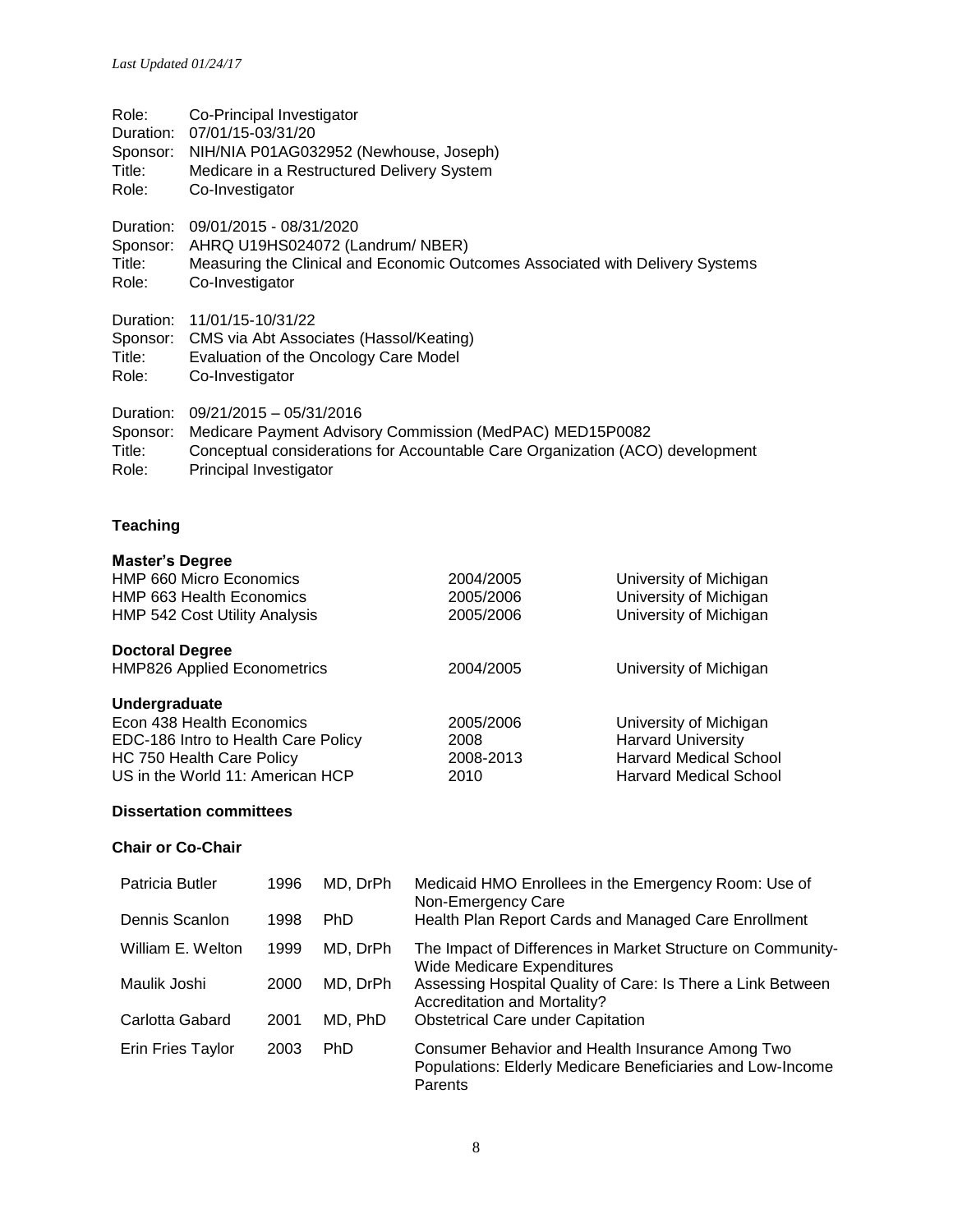| <b>Lindsay Sabik</b>     | 2010 | <b>PhD</b> | Markey Dynamics and Health Care for the Uninsured                                                                                                 |
|--------------------------|------|------------|---------------------------------------------------------------------------------------------------------------------------------------------------|
| Zirui Song               | 2012 | MD, PhD    | Financial Incentives in Health Care Reform: Evaluating<br>Payment Reform in Accountable Care Organizations and<br>Competitive Bidding in Medicare |
| Member                   |      |            |                                                                                                                                                   |
| Jeffrey Burkhardt        | 1995 | <b>PhD</b> | Non-Acute Inpatient Specialization                                                                                                                |
| <b>Kevin Frick</b>       | 1996 | PhD        | Essays on Health Insurance Markets: Asymmetric<br>Information and Multiple Periods                                                                |
| Mary Kelly               | 2001 | MD, DrPh   | Factors Predicting Hospital Readmissions of Normal<br><b>Newborns</b>                                                                             |
| Berhanu<br>Alemayehu     | 2001 | MD, DrPh   | The Lifetime Distribution of Health Care Costs                                                                                                    |
| Laura Shone              | 2004 | MD, DrPh   | Deterring Crowd-Out in State Children's Health Insurance<br>Programs: How Would Waiting Periods Affect Children in<br>New York?                   |
| Betsy Thompson           | 2004 | MD, DrPh   | Health Care Coverage and a Usual Source of Care: What are<br>Their True Effects on the Receipt of Mammography?                                    |
| <b>Charlotte Hebeler</b> | 2005 | MD, DrPh   | Smoking and Hospital Costs in the First Year of Life                                                                                              |
| Eiji Mangyo              | 2005 | PhD        | Three Essays on Economics of Health in Developing<br>Countries                                                                                    |
| Karoline<br>Mortensen    | 2006 | <b>PhD</b> | Heterogeneity of the Uninsured: An Exploration of Personal<br>Characteristics, Utilization, and Spells of the Intermittently<br>Uninsured         |
| Ezra Golberstein         | 2008 | <b>PhD</b> | Essays on Long-Term Care and Aging                                                                                                                |
| Thomas Walsh             | 2011 | <b>PhD</b> | Explaining Hospital Costs and Utilization in the Nationwide<br><b>Inpatient Sample</b>                                                            |
| Samuel Kina              | 2011 | PhD        | Competition, Regulation, and Entry Timing in Marketing for<br><b>Pharmaceutical line Extensions</b>                                               |
| Jeannie Biniek           | 2018 | PhD        | Provider Characteristics and Payment Model Incentives<br>Affecting the Integration of New Technology                                              |

#### **Bibliography**

#### **Editorials/ Commentaries/ Proceedings without Peer Review**

- 1. Scanlon DP, **Chernew ME**, Lave JR. Consumer Health Plan Choice: Current Knowledge and Future Directions. *Annual Review of Public Health*, 1997; 18:507-528.
- 2. **Chernew ME**, Escarce JJ. Consumer response to quality information. *Medical Care*, 1998; 36(7):943-944.
- 3. **Chernew ME**, Gowrisankaran G, Scanlon DP. Learning and the Value of Information, the Case of Health Plan Report Cards. NBER working paper # 8589. 2001.
- 4. Scanlon DP, **Chernew ME**, Doty H. Evaluating the impact of Value-Based Purchasing Initiatives: A guide for purchasers. Publication No. 02-0029. Washington, DC: Agency for Healthcare Research and Quality. 2002.
- 5. McMahon LF Jr., Hayward R, Saint S, **Chernew ME**, Fendrick AM. Univariate solutions in a multivariate world: Can we afford to practice as in the "good old days"? *American Journal of Managed Care*, 2005; 11(8):473-6.
- 6. Fendrick AM, **Chernew ME**. Value-Based Insurance Design: A 'clinically sensitive' approach to preserve quality of care and contain costs. *American Journal of Managed Care*, 2006; 12(1):18-20.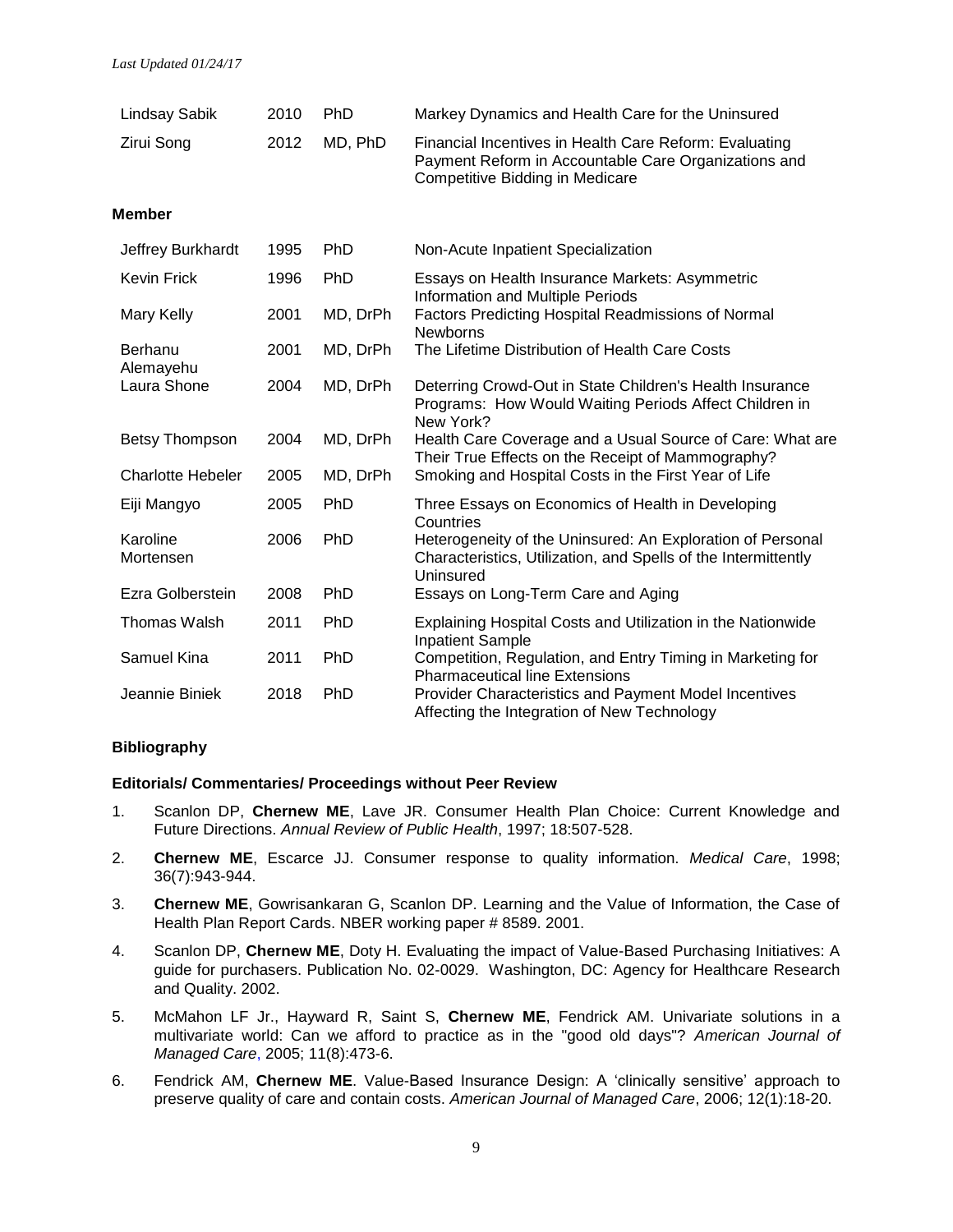- 7. Fendrick AM, **Chernew ME**. Value-Based Insurance Design: A 'clinically sensitive, fiscally responsible' approach to mitigate the adverse clinical effects of high-deductible consumer-directed health plans. *Journal of General Internal Medicine*, 2007; 22(6):890-1.
- 8. **Chernew ME**. Comments on AC Enthoven's "The U.S. Experience with Managed Care and Managed Competition". Conference Series; Federal Reserve Bank of Boston, 2005, June: 119- 125.
- 9. **Chernew ME**[, Fendrick AM. The Business Case for Comparative Effectiveness Research.](http://www.sph.umich.edu/vbidcenter/pdfs/IOM_Appendix7%20(2).pdf)  ["Learning What Works Best. The Nation's Need for Evidence on Comparative Effectiveness in](http://www.sph.umich.edu/vbidcenter/pdfs/IOM_Appendix7%20(2).pdf)  [Health Care." Institute of Medicine. March, 2007. Appendix Seven: 1-13.](http://www.sph.umich.edu/vbidcenter/pdfs/IOM_Appendix7%20(2).pdf)
- 10. **Chernew ME,** Newhouse JP. What does the RAND Health Insurance Experiment tell us about the impact of patient cost sharing on health outcomes?" *American Journal of Managed Care*, 2008; 14(7): 412-414.
- 11. **Chernew ME,** Shah MR, Wegh A, Rosenberg SN, Juster IA, Rosen AB, Fendrick AM. Confronting hysteria: A reply to Fairman and Curtiss. *Journal of Managed Care Pharmacy,* 2008; 14(3): 324- 325.
- 12. **Chernew ME**, Fendrick AM. Value and increased cost sharing in the American health care system." *Health Services Research,* 2008; 43(2):451-7.
- 13. **Chernew ME**, Fendrick AM. Clinically sensitive cost-sharing for prescription drugs. Thinking beyond the Silos." *Medical Care,* 2009; 47(5):505-507.
- 14. **Chernew ME,** Hirth R, Cutler D. Increased spending on health care: Long-term implications for the nation. *Health Affairs,* 2009; 28(5):1253-5.
- 15. Fendrick AM, **Chernew ME**. Value based insurance design: maintaining a focus on health in an era of cost containment. *American Journal of Managed Care,* 2009; 15(6):338-43.
- 16. **Chernew ME**, Sabik L, Chandra A, Newhouse JP. Ensuring the fiscal sustainability of health care reform," *New England Journal of Medicine*, 2010; 362(1):1-3.
- 17. **Chernew ME**, Baicker K, Hsu J. The specter of financial Armageddon—health care and federal debt in the United States. *New England Journal of Medicine* 2010; 326(13):1166-8.
- 18. **Chernew ME**. Reforming payment for health care services: A comment on Leigh et al. and Federman et al. *Archives of Internal Medicine,* 2010; 170(90):1742-4.
- 19. **Chernew ME**. The bundled payment systems: Can they be more successful this time? *Health Services Research,* 2010; 45(5 Pt. 1):1141-7.
- 20. Baicker K, **Chernew ME**. The economics of financing Medicare. *New England Journal of Medicine*, Perspective 2011; 365(4):e7.
- 21. Afendulis CC, **Chernew ME**. State-level Impacts of Medicare Part D. *American Journal of Managed Care,* 2011; 17 Suppl 12:S.
- 22. **Chernew ME**, Goldman DP, Axeen S. How much savings can we wring from Medicare? *New England Journal of Medicine,* Perspective. 2011; 365(14):e29
- 23. **Chernew ME.** Why physicians should like bundled payment. Editorial. *Health Services Research*, 2011; 46(6pt1):1693-7.
- 24. Alhassani A, Chandra A, **Chernew ME**. The sources of the SGR "hole". *New England Journal of Medicine,* Perspective. 2012 Jan 26; 366(4):289-91. Epub 2011 Dec 21.
- 25. Emanuel E, Tanden N, Altman S, Armstrong S, Berwick D, de Brantes F, Calsyn M, **Chernew ME**, Colmers J, Cutler A, Daschle T, Kocher B, Milstein A, Oshima E, Reinhardt U, Rosenthal M, Sharfstein J, Shortell S, Stern A, Orszag P, Spiro T. A systemic approach to containing health care spending. *The New England Journal of Medicine*, 2012; 367:949-954.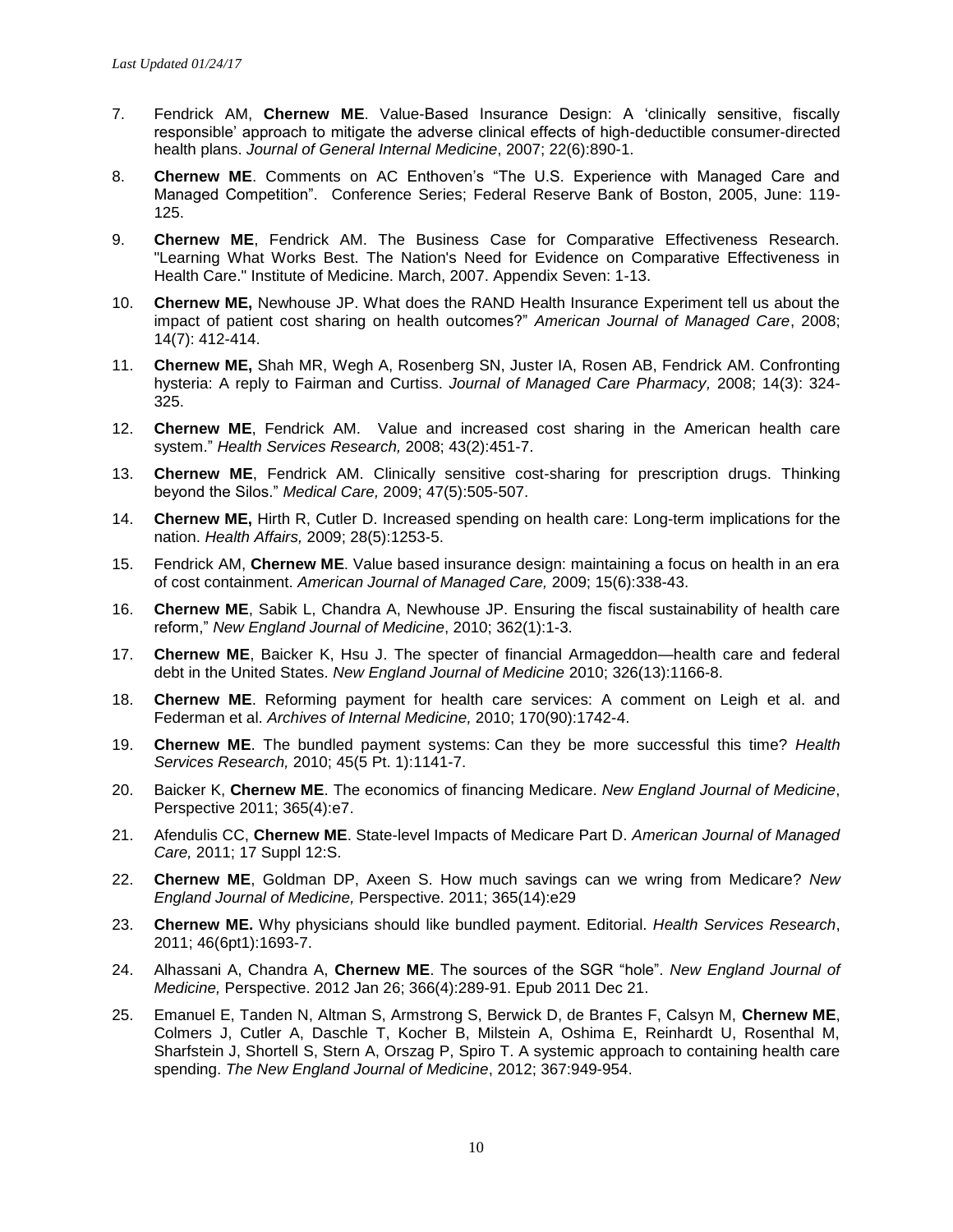- 26. **Chernew ME**, Frank RG, Parente S. Slowing Medicare spending growth: Reaching for common ground. *American Journal of Managed Care*, 2012; 18(8):465-8.
- 27. Song Z, Cutler DC, **Chernew ME**. Potential consequences of reforming Medicare into a competitive bidding system. *Journal of the American Medical Association,* 2012; 308(5):459-60. PMCID: PMC3544169
- 28. **Chernew ME**, Newcomer LN, Swain SM. Treatment and cost implications of pertuzumab. *American Journal of Managed Care*, 2012; 18(4 Spec No.):SP151-3.
- 29. Song Z, **Chernew ME**. Spending and behavior change: the authors reply. *Health Affairs*, 2012 Nov; 31(11):2592.
- 30. **Chernew ME**, McKellar R, Aubry W, Beck R, Benner J, Berger JE, Fendrick AM, Forma F, Goldman D, Peters HA, Killon R, Lakdawalla D, Owens DK, Stahl J. Comparative effectiveness research and formulary placement: The case of diabetes. *American Journal of Managed Care*, 2013; 19(2):93-96.
- 31. Dusetzina SB, Dalton VK, **Chernew ME**, Pace L, Bowden G, Fendrick AM. Cost of contraceptive methods to privately insured women in the U.S. *Women's Health Issues*, 2013, 23(2):e69-71.
- 32. **Chernew ME**, Goldman D. Proposal 1: Transitioning to bundled payments in Medicare. The Hamilton Project, February 2013.
- 33. Golberstein E, **Chernew ME**. Medicare supplemental coverage: the authors reply. *Health Affairs*, 2013; 32(9):1687.
- 34. McWilliams JM, Landon BE, **Chernew ME**. Spending and quality of care for Medicare beneficiaries in Massachusetts – reply. *Journal of the American Medical Association*, 2013; 310(24):2675-6.
- 35. Fendrick AM, **Chernew ME**. Celebrating our 20th anniversary. *American Journal of Managed Care* 2015 Jan; 21(1):27-8.
- 36. **Chernew ME**, Fendrick AM. A new chapter in health care reform. *American Journal of Managed Care*, 2016 Nov; 22(11):711.
- 37. Baicker K, **Chernew ME**. Alternative Alternative Payment Models. *Journal of the American Medical Society Internal Medicine*; Published online January 3, 2017.
- 38. Fendrick AM, **Chernew ME**. Precision Benefit Design—Using "Smarter" Deductibles to Better Engage Consumers and Mitigate Cost-Related Nonadherence. *Journal of the American Medical Association Internal Medicine*. Published online January 9, 2017.

#### **Book Chapters**

- 1. Leibowitz A, **Chernew ME**. "The Firm's Demand for Health Insurance," In A Look at health benefits and the workforce. Washington D.C.: U.S. Dept. of Labor, Pension and Welfare Benefits Administration, 1992.
- 2. McLaughlin CG, **Chernew ME**. "Health Insurance, Economics and Risk Values," In International Encyclopedia of Social and Behavioral Sciences, eds. Smelser NJ, Baltes PB. Elsevier Sciences, 2000.
- 3. Cawley J, **Chernew ME**, McLaughlin C. "HCFA Payments Necessary to Support HMO Participation in Medicare Managed Care," In Frontiers in Health Policy Research, Volume 5, ed. A Garber. Cambridge, MA: National Bureau of Economic Research. 2002.
- 4. **Chernew ME**. "Covering America: A Commentary on Three Approaches," In Covering America: Real Remedies for the Uninsured, Volume 3. Washington, DC: Economic and Social Research Institute. 2003.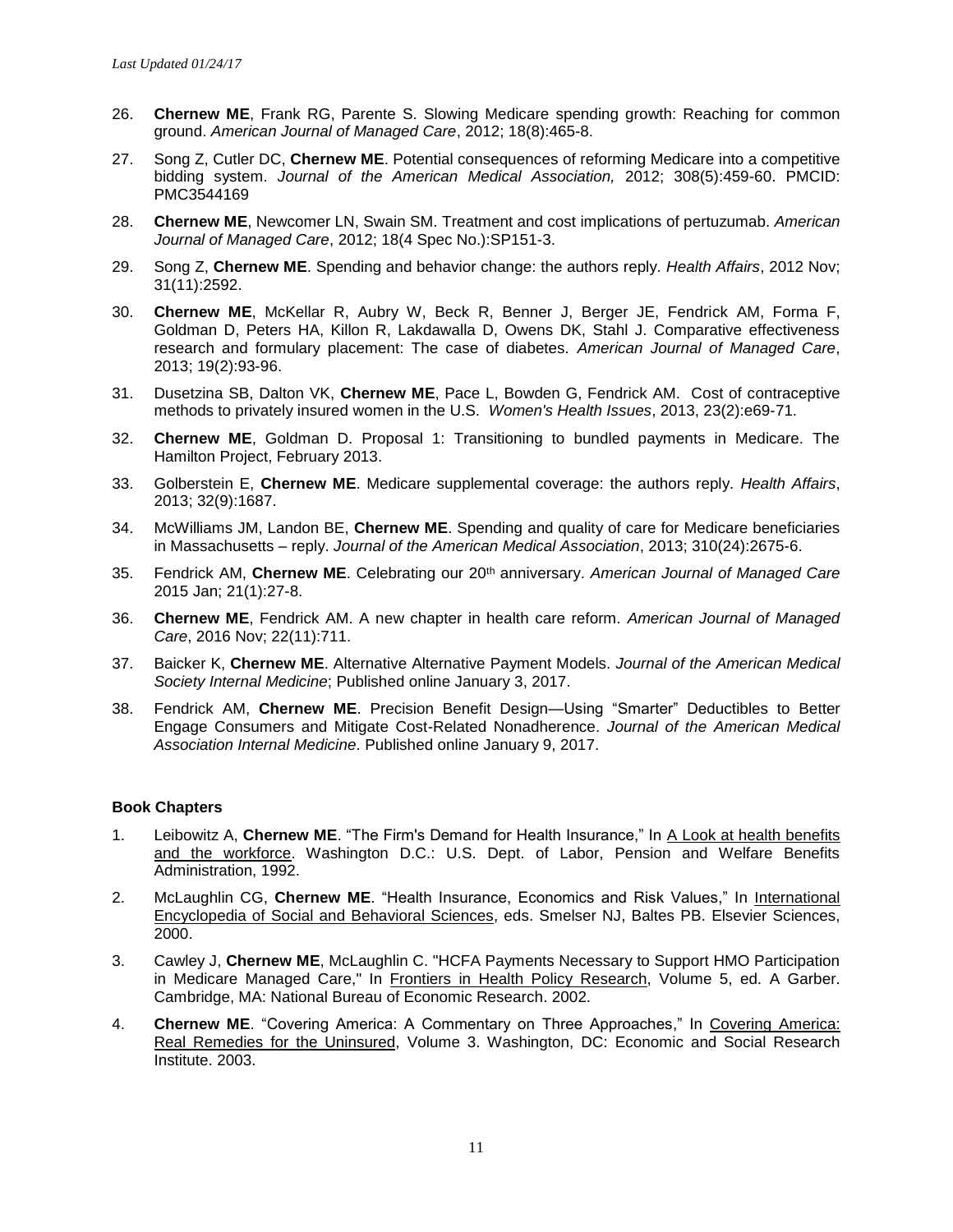- 5. Fendrick AM, **Chernew ME**. "Value in Health Care: Accounting for Cost, Quality, Safety, Outcomes and Innovation." A Learning Healthcare System Workshop Summary. National Academy of Sciences, 2010.
- 6. **Chernew ME**, May D. "Health Care Cost Growth," In The Oxford Handbook of Health Economics, eds. Smith PC, Glied SA. Oxford University Press. 2010.
- 7. **Chernew ME** and Newhouse JP. Chapter 1: "Health Care Spending Growth," In Handbook of Health Economics, eds. Pauly MV, McGuire TG, and Pedro PB. Pages 1-43. Elsevier.

#### **Peer Reviewed Publications**

- 1. Hornberger J, **Chernew ME**, Petersen J, Garber A. A multivariate analysis of mortality and hospital admissions with high flux dialysis. *Journal of the American Society of Nephrology*, 1992; 3(6):1227- 1237.
- 2. Hornberger J, Garber A, **Chernew ME**. Is high flux dialysis cost effective? *International Journal of Technology Assessment in Health Care,* 1993; 9(1): 85-96.
- 3. **Chernew ME**. The impact of non-IPA HMOs on the number of hospitals and capacity. *Inquiry*, 1995; 32(2):143-154.
- 4. **Chernew ME**. HMO use of diagnostic tests: A review of the evidence. *Medical Care Research and Review*, 1995; 52(2):196-222.
- 5. Fendrick AM, **Chernew ME**, Hirth RA, Bloom BS. Alternative management strategies for patients with suspected peptic ulcer disease. *Annals of Internal Medicine*, 1995; 123(4):260-268.
- 6. **Chernew ME**, Scanlon D, Hayward R. Managed care and the duplication of open heart surgery facilities in California. *Health Affairs*, 1996; 15(1):191-201.
- 7. Bloom BS, Fendrick AM, **Chernew ME**, Patel P. Clinical and economic effects of mupirocin on preventing staphylococcus aureus in hemodialysis patients: A decision analysis. *American Journal of Kidney Disease*, 1996; 27(5):687-694.
- 8. Fendrick AM, Hirth RA, **Chernew ME**. Differences between generalist and specialist physicians regarding *helicobacter pylori* and peptic ulcer disease. *American Journal of Gastroenterology,* 1996; 91(8):1544-1548.
- 9. Fendrick AM, **Chernew ME**, Hirth RA, Menton D. Understanding the behavioral response to medical innovation. *American Journal of Managed Care,* 1996; 2(7):793-799.
- 10. Hirth RA, Fendrick AM, **Chernew ME**. Specialist and generalist physicians' adoption of antibiotic therapy to eradicate *helicobacter pylori* infection. *Medical Care*, 1996; 34(12):1199-1204.
- 11. Olson AD, Fendrick AM, Deutsch D, **Chernew ME**, Hirth RA, Patel C, Bloom BS. Evaluation of initial noninvasive therapy in pediatric patients presenting with suspected peptic ulcer disease. *Gastrointestinal Endoscopy*, 1996; 44(5):554-561.
- 12. Porter AT, Zimmerman J, Ruffin M, **Chernew ME**, Callaghan C, Davis R, Lee F, Montie J, Swanson GM, Osterling JE. Recommendations of the first Michigan conference on prostate cancer. *Urology*, 1996; 48(4):519-533.
- 13. Fendrick AM, **Chernew ME**, Hirth RA, Bloom BS. Immediate endoscopy or initial serological testing for H. pylori for patients with suspected ulcer disease: A cost-effectiveness Analysis. *Yale Journal of Biology and Medicine,* 1996; 69(2):187-195.
- 14. **Chernew ME**, Fendrick AM, Hirth RA. Managed care and medical technology: Implications for health care cost Growth. *Health Affairs*, 1997; 16(2):196-206.
- 15. **Chernew ME**, Frick K, McLaughlin CG. Worker demand for health insurance in the non-group market: A note on the calculation of welfare loss. *Journal of Health Economics*, 1997; 16:375-380.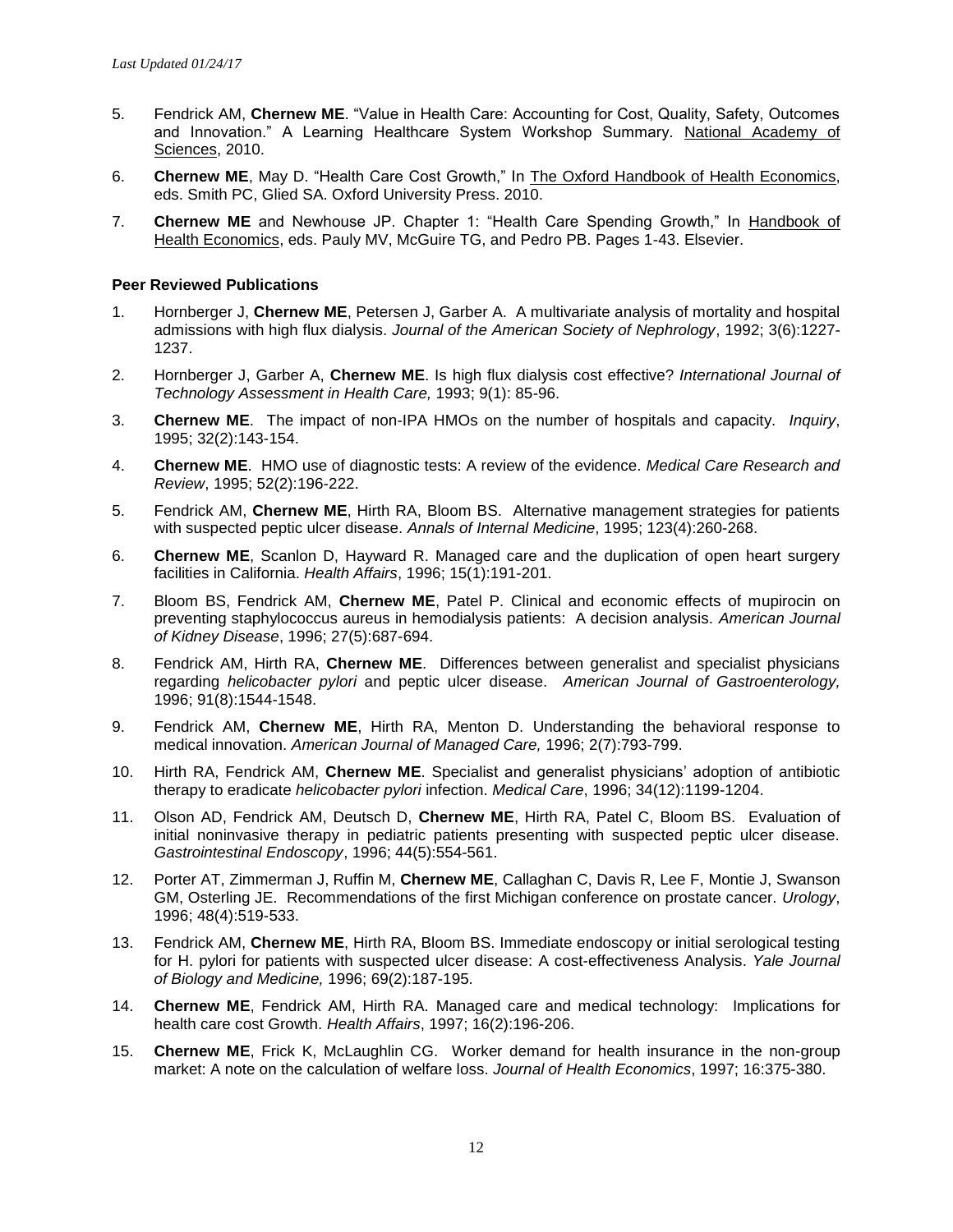- 16. **Chernew ME**, Frick K, McLaughlin CG. The demand for health insurance by low income workers: Can reduced premiums achieve full coverage? *Health Services Research*, 1997; 32(4):453-470.
- 17. Fendrick AM, McCort J, **Chernew ME,** Hirth RA, Patel C, Bloom BS. Immediate heliocobactor pylori eradication for patients with previously documented peptic ulcer disease: Clinical and economic effects. *American Journal of Gastroenterology*, 1997; 92(11):2017-24.
- 18. **Chernew ME**, Scanlon D, Hayward R. Insurance type and choice of hospital for coronary bypass graft surgery. *Health Services Research*, 1998; 33(3):447-466.
- 19. Scanlon DP, **Chernew ME**, Sheffler S, Fendrick AM. Health plan report cards: Exploring differences in plan ratings. *Journal on Quality Improvement,* 1998; 24(1):5-20.
- 20. **Chernew ME**, Scanlon DP. Health plan report cards and insurance choice. *Inquiry*, 1998; 35(1):9- 22.
- 21. **Chernew ME**, Hirth RH, Sonnad SS, Ermann R, Fendrick AM. Managed care, medical technology, and health care cost growth: A review of the evidence. *Medical Care Research and Review*, 1998; 55(3):259-288.
- 22. Miller EA, Weissert WG, **Chernew ME**. Managed care for elderly people: A compendium of findings. *American Journal of Medical Quality*, 1998; 13(3):127-140.
- 23. Chung KC, Walter MR, Greenfield MVH, **Chernew ME**. Endoscopic versus open carpal tunnel release: A cost effectiveness analysis. *Journal of Plastic and Reconstructive Surgery*, 1998; 102(4):1089-1099.
- 24. Fendrick AM, **Chernew ME**, Hirth RA, Bloom BS, Bandekar RR, Scheiman JM. Clinical and economic effects of population-based H. pylori screening. *Archives of Internal Medicine*, 1999; 159:142-148.
- 25. Hirth RA, Bloom BS, **Chernew ME,** Fendrick AM. Willingness to pay for diagnostic certainty: A comparison among patients, physicians, and managed care executives. *Journal of General Internal Medicine*, 1999; 14:193-195.
- 26. Scanlon DP, **Chernew ME**. HEDIS measures and managed care enrollment. *Medical Care Research and Review*, 1999; 56(2):60-84.
- 27. Hirth RA, **Chernew ME**. The physician labor market in a managed care-dominated environment. *Economic Inquiry,* 1999; 37(2):282-294.
- 28. **Chernew ME**, Frick KD. The impact of managed care on the existence of equilibrium in health insurance markets. *Journal of Health Economics*, 1999; 18:573-592.
- 29. Hirth RA, Bloom BB, **Chernew ME**, Fendrick AM. Patient, physician, and payer perceptions and misperceptions of willingness to pay for diagnostic certainty. *International Journal of Technology Assessment in Health Care*, 2000; 16(1):35-49.
- 30. Scanlon DP, **Chernew ME**. Managed care and performance measurement: Implications for insurance markets. *North Atlantic Actuarial Journal*, 2000; 2(2):128-138.
- 31. **Chernew ME**, Encinosa WE, Hirth RA. Optimal health insurance: The case of observable, severe illness. *Journal of Health Economics*, 2000; 19:585-609.
- 32. Hirth RA, **Chernew ME,** Miller E, Fendrick AM, Weissert WG. Willingness to pay for qualityadjusted life year: In search of a standard*. Medical Decision Making*, 2000; 20(3):332-342.
- 33. **Chernew ME**, Cowen ME, Kirking DM, Smith DG, Valenstein P, Fendrick AM. Pharmaceutical cost growth under capitation: A case study. *Health Affairs,* 2000; 19(6):266-276.
- 34. Hirth RA, **Chernew ME,** Orzol SM. Ownership, competition, and adoption of new technologies and cost-saving practices in a fixed price environment. *Inquiry*, 2000; 37(3):282-294.
- 35. Langa KM, **Chernew ME,** Kabeto MU, Katz SJ. The explosion in paid home health care in the 1990's: Who received the additional services? *Medical Care*, 2001; 39(2):147-157.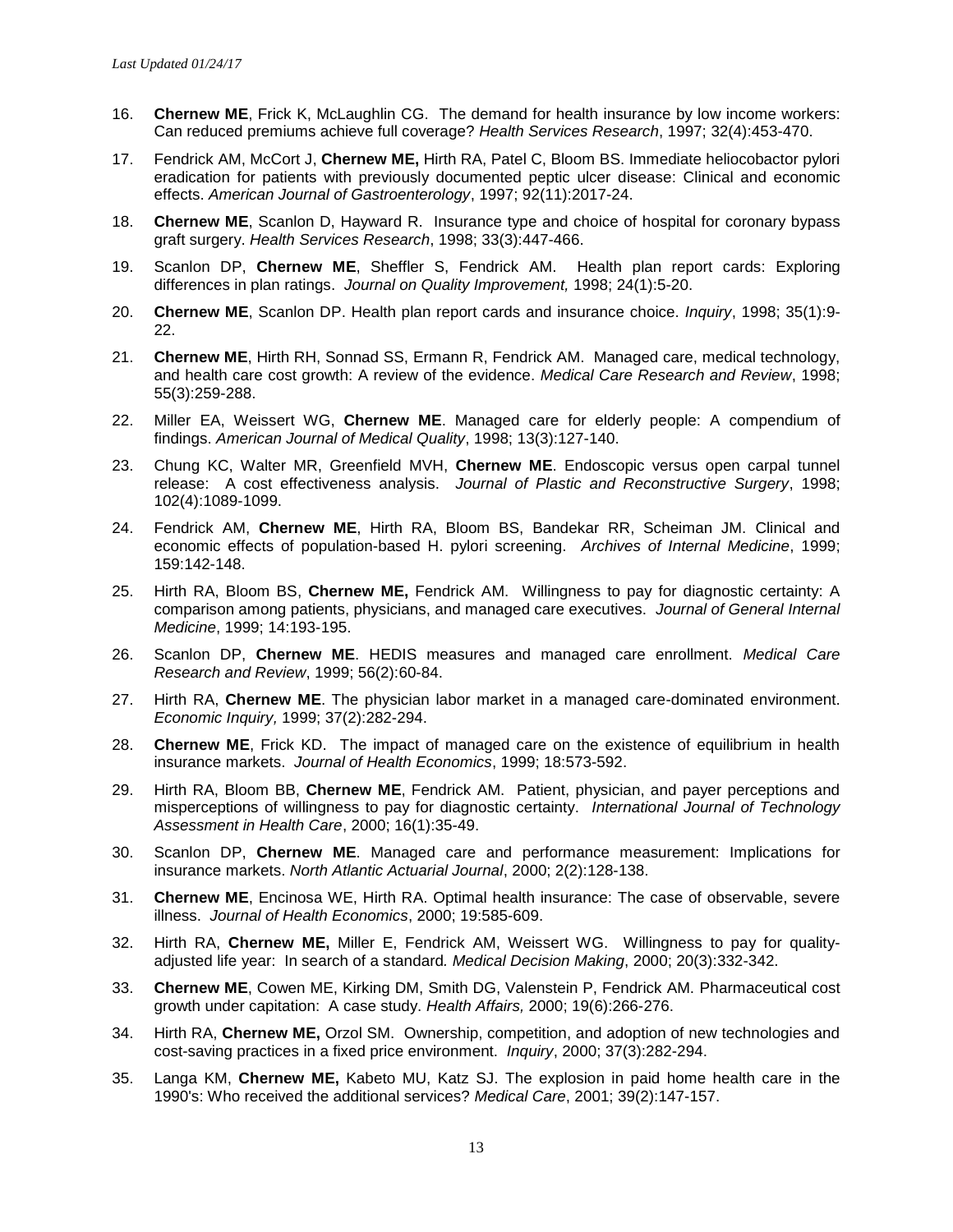- 36. Scheiman JM, Bandekar RR, **Chernew ME**, Fendrick AM. H pylori screening for individuals requiring chronic NSAID therapy: A decision analysis. *Alimentary Pharmacology and Therapeutics*, 2001; 15(1):63-71.
- 37. Weissert W, **Chernew ME**, Hirth R. Beyond managed long-term care: Paying for home care based upon risks of adverse outcomes. *Health Affairs*, 2001; 20(3):172-180.
- 38. Hayman JA, Langa KM, Kabeto MU, Katz SJ, DeMonner SM, **Chernew ME,** Slavin MB, Fendrick AM. Estimating the cost of informal caregiving for elderly patients with cancer. *Journal of Clinical Oncology,* 2001; 19(13):3219-3225.
- 39. **Chernew ME,** Weissert WG, Hirth RA. Heterogeneity of risk in a managed home health care population. *Medical Care*, 2001; 39(9):1002-1013.
- 40. **Chernew ME.** General equilibrium and marketability in the health care industry. *Journal of Health Politics, Policy and Law*. 2001; 26(5):885-897.
- 41. Langa KM, **Chernew ME**, Kabeto MU, Herzog AR, Ofstedal MB, Willis RJ, Wallace RB, Mucha LM, Straus WL, Fendrick AM. National estimates of the quantity and cost of informal caregiving for the elderly with dementia*. Journal of General Internal Medicine*, 2001; 16(11):770-778.
- 42. Moran JR, **Chernew ME**, Hirth RA. Preference diversity and the breadth of employee health insurance options. *Health Services Research,* 2001; 36(5):911-934.
- 43. **Chernew ME**, Smith DG, Kirking DM, Fendrick AM. Decomposing pharmaceutical cost growth in different types of health plans. *American Journal of Managed Care*, 2001; 7(7):667-673.
- 44. Scanlon DP, **Chernew ME**, Doty HE, Smith DG. Options for assessing PPO quality: Accreditation and profiling as accountability strategies. *Medical Care Research and Review*, 2001; 58(Supp 1):70-100.
- 45. Fendrick AM, Smith DG, **Chernew ME**, Shah SN. Benefit-based copay for prescription drugs: Patient contribution based on total benefits, not drug acquisition cost. *American Journal of Managed Care,* 2001; 7(9):861-867.
- 46. Ladabaum U, Chopra CL, Huang G, Scheiman JM, **Chernew ME**, Fendrick AM. Aspirin as an adjunct to screening for prevention of sporadic colorectal cancer: A cost-effectiveness analysis. *Annals of Internal Medicine*, 2001; 135(9):769-781.
- 47. Scanlon DP, **Chernew ME**, McLaughlin CG, Solon G. The impact of health plan report cards on managed care enrollment. *Journal of Health Economics*, 2002; (21)1:19-41.
- 48. Shureiqi I, Cantor SB, Lippman SM, Brenner DE, **Chernew ME**, Fendrick AM. Clinical and economic impact of multiple gated acquisition scan monitoring during anthracycline therapy. *British Journal of Cancer*, 2002; 86(2):226-232.
- 49. Fendrick AM, Bandekar RR, **Chernew ME,** Scheiman JM. Role of initial NSAID choice and patient risk factors in the prevention of NSAID gastropathy: A decision analysis. *Arthritis and Rheumatism*, 2002; 47:36-43.
- 50. **Chernew ME**, Gowrisankarin G, Fendrick AM. Payer type and the returns to bypass surgery: Evidence from hospital entry behavior. *Journal of Health Economics*, 2002; 21(3):451-474.
- 51. Blitz SG, Cram P, **Chernew ME,** Monto AS, Fendrick AM. Diagnostic testing or empirical neuraminidase inhibitor therapy for patients with influenza-like illness: What a difference a day makes? *American Journal of Managed Care*, 2002; 8(3):221-227.
- 52. Langa KM, Vijan S, Hayward RA, **Chernew ME**, Blaum CS, Kabeto MU, Weir DR, Katz SJ, Willis RJ, Fendrick AM. Informal caregiving for diabetes and diabetic complications among elderly Americans. *Journal of Gerontology: Social Sciences*, 2002; 57(3):S177-S186.
- 53. McLaughlin CG, **Chernew ME**, Taylor EF. Medigap premiums and Medicare HMO enrollment. *Health Services Research,* 2002, 37(6):1445-1468.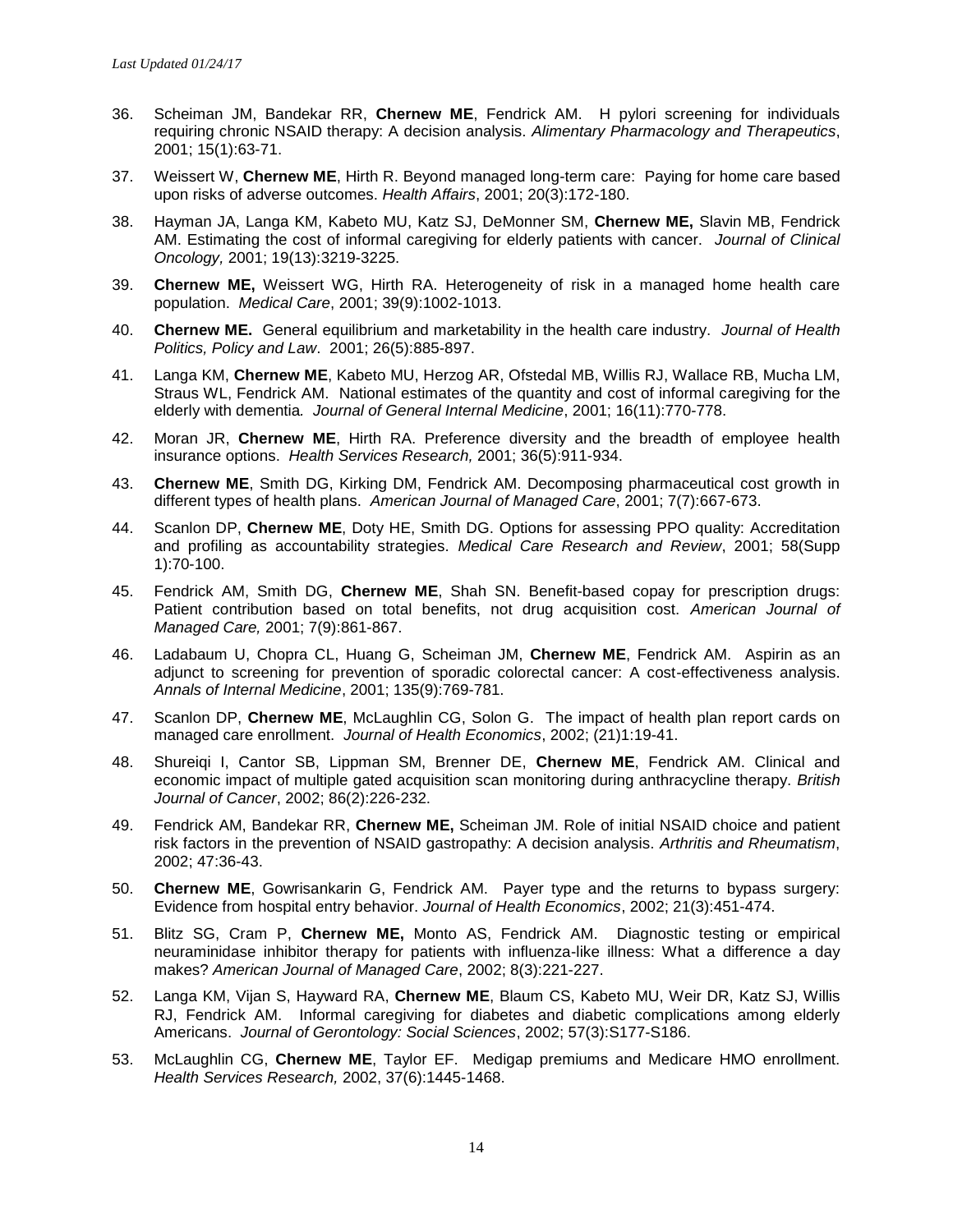- 54. Weissert WG, **Chernew ME**, Hirth R. Titrating versus targeting home care services to frail elderly clients: An application of agency theory and cost-benefit analysis to home care policy. *Journal of Aging and Health,* 2003; 15(1):99-123.
- 55. Ubel PA, Hirth RA, **Chernew ME,** Fendrick AM. What is the price of life and why doesn't it increase at the rate of inflation? *Archives of Internal Medicine*, 2003; 163(14):1637-1641.
- 56. **Chernew ME**, Hirth RA, Cutler DM. Increased spending on health care: How much can the United States afford? *Health Affairs*, 2003; 22(4):15-25.
- 57. Hirth RA, **Chernew ME**, Turenne MN, Pauly MV, Orzol SM, Held PJ. Chronic illness, treatment choice and workforce participation. *International Journal of Health Care Finance and Economics*, 2003; 3(3):167-181.
- 58. Harrison RV, Janz NK, Wolfe RA, Tedeschi PJ, **Chernew ME**, Stross JK, Huang X, McMahon LF. Personalized letter increases mammography among long term noncompliant Medicare beneficiaries: A randomized trial. *Medical Care*, 2003; 41(3):375-85.
- 59. Weissert WG, Hirth RA, **Chernew ME**, Diwan S, Kim J. Case management: Effects of improved risk and value information. *Gerontologist*, 2003; 43(6):797-805.
- 60. Carpenter D, **Chernew ME**, Smith DG, Fendrick AM. Approval times for new drugs: Does the funding source for FDA staff matter? *Health Affairs*, 2003; Web-Exclusive Supplement (W3): 618- 624.
- 61. **Chernew ME**, Wodchis W, Scanlon DP, Mclaughlin CG. Overlap in HMO physician networks. *Health Affairs*, 2004; 23(2):91-101.
- 62. Langa KM, Fendrick AM, **Chernew ME**, Kabeto MU, Paisley KL, Hayman JA. Out-of-pocket health care expenditures among older Americans with cancer. *Value in Health*, 2004; 7(2):186-194.
- 63. Chernew ME, Gowrisankaran G, Mclaughlin CG, Gibson TB. Quality and employers' choice of health plans. *Journal of Health Economics*, 2004; 23:471-492.
- 64. **Chernew ME,** Jacobson PD, Hofer TP, Aaronson KD, Fendrick AM. Barriers to constraining health care cost growth. *Health Affairs*, 2004; 23(6):122-128.
- 65. **Chernew ME**, Cutler DM, Keenan P. Increasing health insurance costs and the decline in insurance coverage. *Health Services Research*, 2005; 40(4):1021-1039.
- 66. Cawley JH, **Chernew ME**, McLaughlin CG. HMO participation in Medicare+Choice. *Journal of Economics and Management Strategy,* 2005; 14(3):543-574.
- 67. Scanlon DP, Swaminathan SS, **Chernew ME**, Bost J, Shevock J. Competition and health plan performance: evidence from health maintenance organization insurance markets. *Medical Care*. 2005; 43(4): 338 – 346.
- 68. **Chernew ME**, Goldman D, Pan F, Shang B. Disability and health care spending among Medicare beneficiaries. *Health Affairs*, 2005; 24 Suppl 2: W5R42-52.
- 69. **Chernew ME**, Cutler DM, Keenan PS. Charity care, risk pooling, and the decline in private health insurance. *AER Papers and Proceedings*. 2005; 209-214.
- 70. Gruis KL, **Chernew ME**, Brown DL. The cost-effectiveness of early noninvasive ventilation for ALS patients. *BMC Health Services Research*, 2005; 5:58. PMC1208883
- 71. Fendrick AM, **Chernew ME**. Value-based insurance design: aligning incentives to bridge the divide between quality improvement and cost containment. *American Journal of Managed Care*, 2006; 12 Spec:SP5-SP10.
- 72. Hirth RA, Baughman RA, **Chernew ME**, Shelton EC. Worker preferences, sorting and aggregate patterns of health insurance coverage. *International Journal of Health Care Finance Economics,* 2006; 6(4):259-77.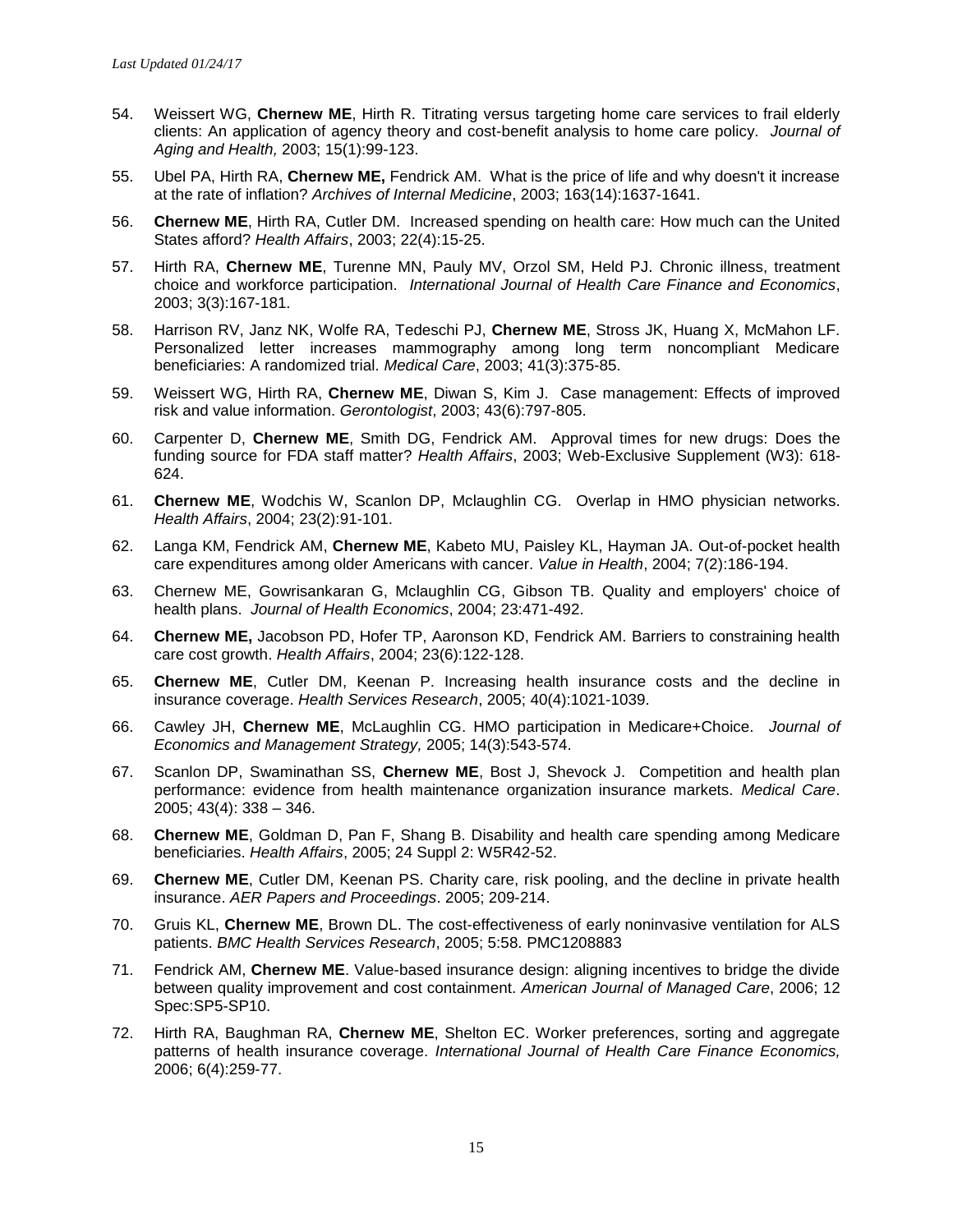- 73. Scanlon DP, Swaminathanan S, **Chernew ME**, Lee W. Market and plan characteristics related to HMO quality and improvement. *Medical Care Research and Review,* 2006; 63(6 Suppl):56S-89S.
- 74. Scanlon DP, Swaminathanan S, **Chernew ME**, Lee W. Competition in health insurance markets: limitations of current measures for policy analysis. *Medical Care Research and Review,* 2006; 63(6 Suppl):37S-55S.
- 75. Keenan PS, Cutler DM, **Chernew ME**. The 'graying' of group health insurance. *Health Affairs,* 2006; 25(6):1497-506.
- 76. **Chernew ME**, Rosen AB, Fendrick AM. Rising out-of-pocket costs in disease management programs. *American Journal of Managed Care,* 2006; 12(3):150-4.
- 77. Taylor EF, **Chernew ME**, McLaughlin CG. Do determinants of Medicare supplemental coverage choice vary by income? *Journal of Health Social Policy, 2006*; 22(1):1-18.
- 78. Nallamothu BK, Rogers MA, **Chernew ME**, Krumholz HM, Eagle KA, Birkmeyer JD. Opening of specialty cardiac hospitals and use of coronary revascularization in Medicare beneficiaries. *Journal of the American Medical Association,* 2007; 297(9):962-8.
- 79. **Chernew ME,** Rosen AB, Fendrick MA. Value-based insurance design. *Health Affairs,* 2007; 26(2): w195-w203.
- 80. Patel MS, **Chernew ME**. The impact of the adoption of gag laws on trust in the patient physician relationship. *Journal of Health Policy Politics and Law,* 2007; 32(5):819-842
- 81. Hirth RA, Grazier K, **Chernew ME**, Okeke EN. Insurer competitive strategy and enrollment in newly offered Preferred Provider Organizations (PPO). *Inquiry,* 2007-2008; 44(4):400-11.
- 82. **Chernew ME**, Shah M, Wegh A, Rosenberg A, Juster IA, Rosen AB, Sokol MC, Yu-Isenberg K, Fendrick AM. Impact of decreasing copayments on medication adherence within disease management program. *Health Affairs,* 2008; 27(1):103-12.
- 83. Brown DL, Hoffman SN, Jacobs TL, Gruis KL, Johnson SL, **Chernew ME**. CT angiography is costeffective for confirmation of internal carotid artery occlusions. *Journal of Neuroimaging,* 2008; 18(4):355-359.
- 84. Shone L, Lantz P, Dick AW, **Chernew ME**, Szilagyi P. Crowd-out in the State Children's Health Insurance Program (SCHIP): Incidence, enrollee characteristics and experiences, and potential impact on New York's SCHIP. *Health Services Research,* 2008; 43(1 Pt 2):419-34. PMC2323128
- 85. **Chernew ME**, Gowrisankaran G, Scanlon D. Learning and the value of information: Evidence from health plan report cards. *Journal of Econometrics,* 2008; 144(1):156-174.
- 86. Pan F, **Chernew ME**, Fendrick AM. Impact of fixed-dose combination drugs on adherence to prescription medications. *Journal of General Internal Medicine,* 2008; 23(5):611-4. PMC2324153
- 87. **Chernew ME**, Gibson TB. Cost sharing and HEDIS performance. *Medical Care Research and Review*, 2008; 65(6): 713-728. NIHMDID: 165995
- 88. **Chernew ME**, Gibson TB, Yu-Isenberg K, Sokol M, Rosen AB, Fendrick AM. Effects of increased patient cost sharing on socioeconomic disparities in health care. *Journal of General Internal Medicine,* 2008; 23(8):1131-6. PMC2517964
- 89. Scanlon DP, Swaminathan S, Lee W, **Chernew ME**. Does competition improve healthcare quality? *Health Services Research,* 2008; 43(6):1931-51.
- 90. Swaminathan, S., Chernew, ME, Scanlon DP. Persistence of HMO performance measures. *Health Services Research,* 2008; 43(6):2033-49.
- 91. Garrett, B., and **Chernew, M.E**. Health insurance and labor markets: Concepts, open questions, and data needs. *Inquiry,* 2008; 45(1):30-57.
- 92. Krumholz HM, Keenan PS, Brush JE, Bufalino VJ, **Chernew ME**, Epstein AJ, Heidenreich PA, Ho V, Masoudi FA, Matchar DB, Normand SL, Rumsfeld JS, Schuur JD, Smith SC, Spertus JA, Walsh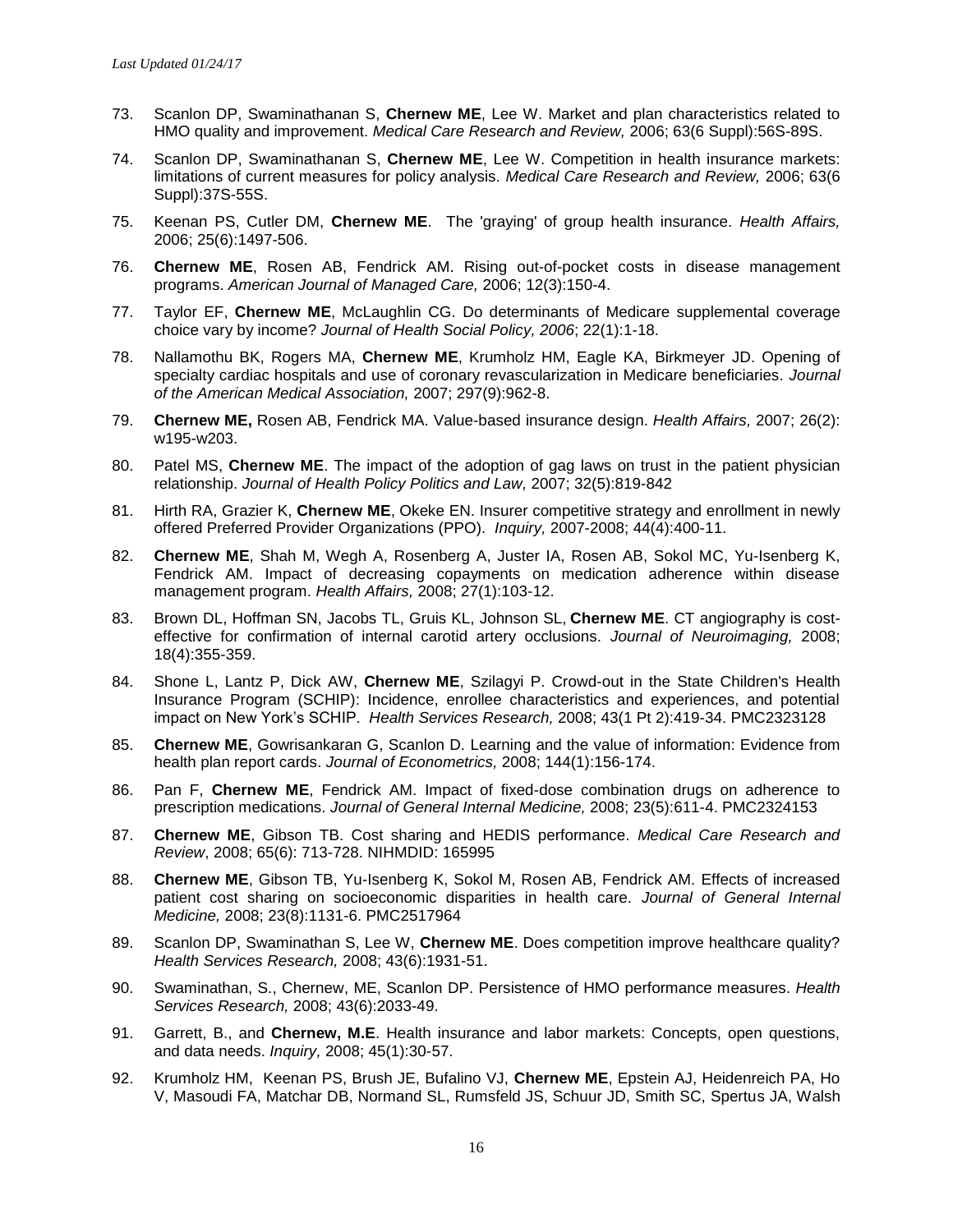MN. Standards for measures used for public reporting of efficiency in healthcare. *Journal of the American College of Cardiology,* 2008; 52(18):1518-26.

- 93. **Chernew ME**, DeCicca P, and Town R. Managed Care and medical expenditures of Medicare beneficiaries. *Journal of Health Economics,* 2008: 27(6):1451-61.
- 94. Kolstad JT, **Chernew ME**. Quality and consumer decision making in the market for health insurance and health care services. *Medical Care Research and Review* Special Edition. 2009; 66(1):28S-52S.
- 95. Spaulding A, Fendrick AM, Herman WH, Stevenson JG, Smith DG, **Chernew ME**, Parsons DM, Bruhnsen K, Rosen AB. Controlled trial of Value-Based Insurance Design: The MHealthy Focus on Diabetes (FOD) trial*. Implementation Science* 2009; 4(1):19. PMC2673203
- 96. Golberstein, E., Grabowski, D.C., Langa, K.M., **Chernew, M.E**. The effect of Medicare home health care payment on informal care. *Inquiry,* 2009; 46(1):58-71.
- 97. Frick KD, **Chernew ME.** Beneficial moral hazard and the theory of second best. *Inquiry,* 2009; 46(2):229-40.
- 98. **Chernew ME**, Sabik L, Chandra A, Newhouse JP. Would having more primary care doctors cut health spending growth? *Health Affairs,* 2009; 28(5):1327-35. PMC2758483
- 99. **Chernew ME,** Gibson TB, Fendrick AM. Trends in patient cost sharing for clinical services used as quality indicators. *Journal of General Internal Medicine,* 2009; 25(3): 243-8. PMC2839339
- 100. Fendrick AM, **Chernew ME**, Levi GW. Value-based insurance design: embracing value over cost alone. *American Journal of Managed Care*, 2009; 15(10 suppl):S277-83.
- 101. Huskamp HA, Stevenson DG, **Chernew ME**, Newhouse JP. A new Medicare end-of-life benefit for nursing home residents. *Health Affairs*, 2010; 29(1):130-5.
- 102. **Chernew ME**, Sabik LM, Chandra A, Gibson TB, Newhouse JP. Geographic correlation between large-firm commercial spending and Medicare spending. *American Journal of Managed Care,* 2010; 16(2):131-8.
- 103. **Chernew ME,** Juster IA, Shah M, Wegh A, Rosenberg S, Rosen AB, Sokol MC, Yu-Isenberg K, Fendrick AM. Evidence that value-based insurance can be effective. *Health Affairs*, 2010; 29(3):530-6.
- 104. Maeng DD, Scanlon DP, **Chernew ME**, Gronniger T, Wodchis WP, McLaughlin CG. The relationship between health plan performance measures and physician network overlap: Implications for measuring plan quality. *Health Services Research*, 2010; 45(4):1005-23. PMCID: PMC2910566
- 105. Zhang Y, Lave JR, Donohue JM, Fischer MA, **Chernew ME**, Newhouse JP. The impact of Medicare Part D on medication adherence among older adults enrolled in Medicare-Advantage products. *Medical Care,* 2010; 48(5):409-17.
- 106. Fendrick AM, Smith DG, **Chernew ME.** Applying Value-Based Insurance Design to low-value health services. *Health Affairs,* 2010; 29(11):2017-2021.
- 107. Antos J, Bertko J, Chernew ME, Cutler D, de Brantes, Goldman D, Kocher B, McClellan M, McGlynn E, Pauly M, Shortell S. Bending the curve through health reform implementation. *American Journal of Managed Care,* 2010; 16(11):804-12.
- 108. **Chernew ME.** Health care cost growth: Can we avoid fiscal Armageddon? *Inquiry,* 2010-2011; 47(4):285-95.
- 109. **Chernew ME**, Mechanic RE, Landon BE, Safran DG. Private-payer innovation in Massachusetts: The 'Alternative Quality Contract'. *Health Affairs,* 2011; 30(1):51-61.
- 110. Afendulis CC, He Y, Zaslavsky AM, **Chernew ME**. The impact of Medicare Part D on hospitalization rates. *Health Services Research*, 2011; 46(4):1022-38.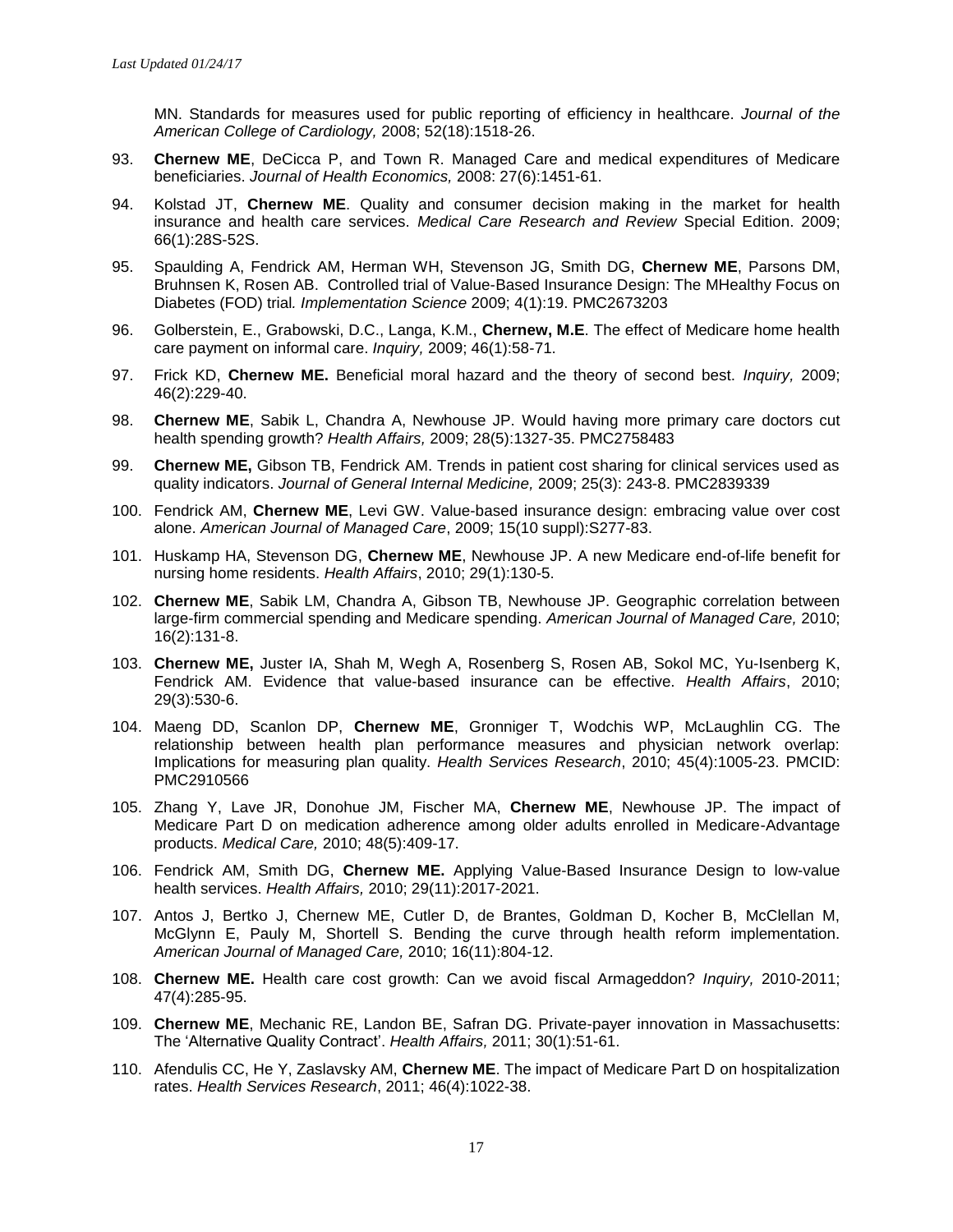- 111. Song Z, Safran DG, Landon BE, He Y, Ellis RP, Mechanic RE, Day MP, **Chernew ME**. Health care spending and quality in Year 1 of the Alternative Quality Contract. *New England Journal of Medicine*, 2011; 365(10):909-918.
- 112. Aizcorbe A, Liebman E, Pack S, Cutler, **Chernew ME**, Rosen AB. Measuring health care costs of individuals with employer-sponsored health insurance in the U.S.: A comparison of survey and claims data. *Statistical Journal of the International Association for Official Statistics*, 2011; 28(1- 2):43-51.
- 113. Mechanic RE, Santos P, Landon BE, **Chernew ME**. Medical group responses to Global Payment: Early lessons from the 'Alternative Quality Contract' in Massachusetts. *Health Affairs*, 2011; 30(9):1734-42.
- 114. Gibson TB, Landrum MB, Batata A, Fendrick AM, Wang S, **Chernew ME**. Regional variation in medication adherence. *Forum for Health Economics & Policy*, 2011: 14(2): Article 8.
- 115. Afendulis CC, Landrum MB, **Chernew ME**. The impact of the Affordable Care Act on Medicare Advantage Plan Availability and Enrollment. *Health Services Research*, 2012; 47(6):2339-52. PMCID: PMC3419768
- 116. Gibson TG, Fendrick AM, Gatwood J, **Chernew ME.** Gaps in treatment, treatment resumption, and cost sharing. *American Journal of Pharmacy Benefits*, 2012; 4(6):e159-165.
- 117. Song A, Safran DG, Landon BE, Landrum MB, He Y, Mechanic RE, Day MP, **Chernew ME**. The 'Alternative Quality Contract,' Based on a Global Budget, Lowering Medical Spending and Improved Quality. *Health Affairs (Millwood)*, 2012: 31(8): 1885-94. PMCID: PMC3544169
- 118. Frank M, Fendrick AM, He Y, Zbrozek A, Holtz N, Leung S, **Chernew ME**. The Effect of a Large Regional Health Plan's Value-Based Insurance Design Program on Statin Use. *Medical Care* 2012; 50(11):934-939.
- 119. Song Z, Landrum MB, **Chernew ME**. Competitive Bidding in Medicare: Who Benefits from Competition? *American Journal of Managed Care*, 2012; 18(9):546-552. PMCID: PMC3519284
- 120. Grabowski DC, Lakdawalla D, Goldman D, Eber M, Liu L, Abdelgawad T, Kuznik A, **Chernew M**E, Philipson T. The large social value resulting from use of statins warrants steps to improve adherence and broaden treatment. *Health Affairs*, 2012; 31(10):2276-2285.
- 121. McKellar MR, Frank M, Huskamp H, **Chernew ME**. The value of patent expiration. *Forum for Health Economics & Policy*, 2012; 15(2): 1-13.
- 122. Song Z, Ayanian JZ, Wallace J, He Y, Gibson TB, **Chernew ME**. Unintended consequences of eliminating Medicare payments for consultations. Archives of Internal Medicine, 2013: 173(1):15-21. PMCID: PMC3547540
- 123. McWilliams JM, Landon BE, Zaslavsky AM, **Chernew ME**. Post-acute care and ACOs Who will be accountable? *Health Services Research*, 2013; 48(4):1526-38. PMCID: PMC3703488
- 124. Gowrisankaran G, Norberg K, Kymes S, **Chernew ME**, Stwalley D, Kemper L, Peck W. A hospital system's wellness program linked to health plan enrollment cut hospitalizations but not overall costs. *Health Affairs*, 2013; 32(3):477-85.
- 125. Blumenthal KJ, Saulsgiver KA, Norton L, Troxel AB, Anarella JP, Gesten FC, **Chernew ME**, Volpp KG. Medicaid incentive programs to encourage health behaviors show mixed results to date, and should be studied and improved. *Health Affairs*, 2013; 32(3):497-507.
- 126. McWilliams JM, **Chernew ME**, Zaslavsky AM, Hamed P, Landon BE. Delivery system integration and health care spending and quality for Medicare Beneficiaries. *Journal of the American Medical Association Internal Medicine*, published online June 17, 2013: 1-9.
- 127. Helmchen LA, Encinosa WE, **Chernew ME**, Hirth RA. Integrating patient incentives with episodebased payment. *Forum for Health Economics &* Policy, 2013; 16(1):1-14.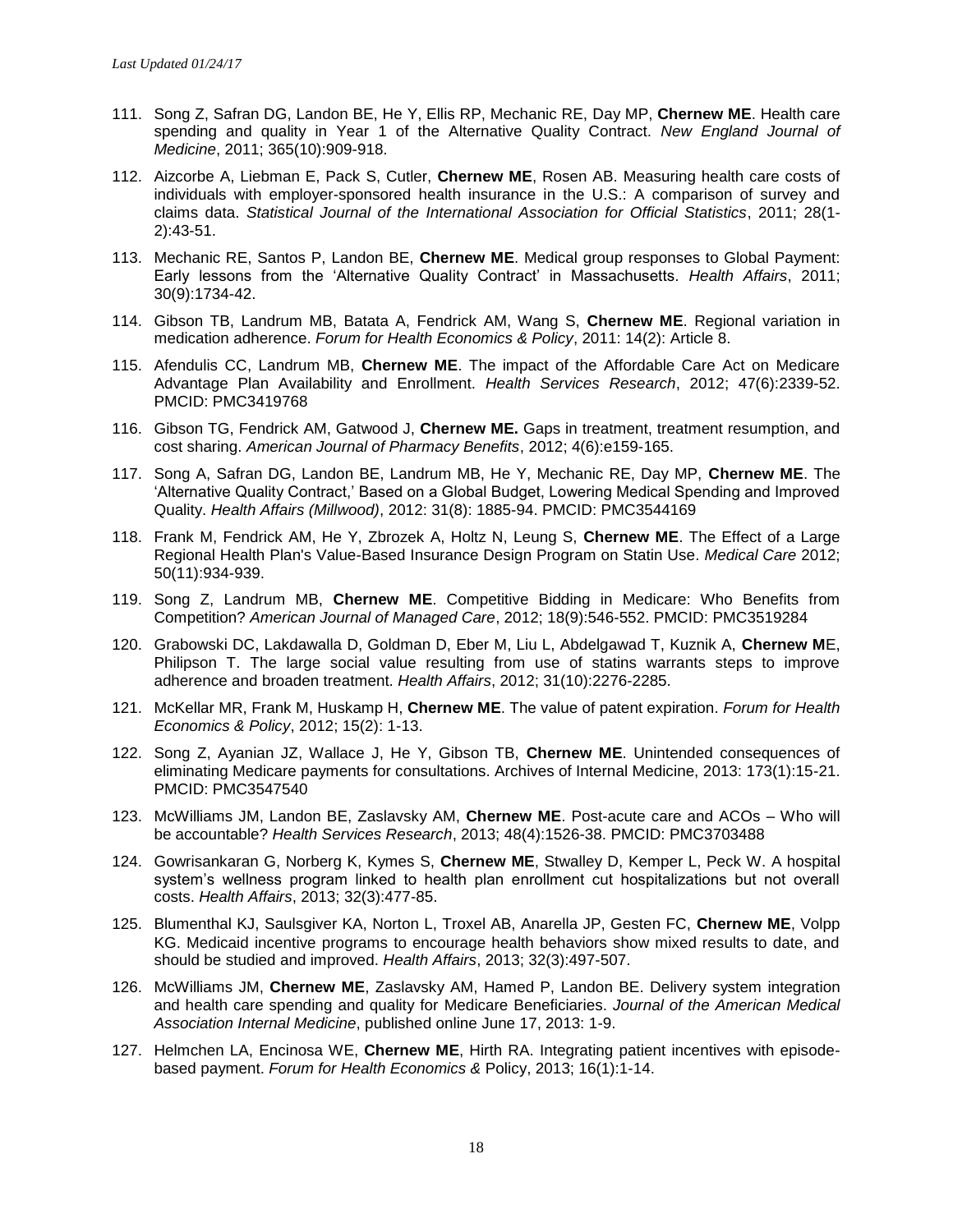- 128. Thomson S, Schang LK, **Chernew ME**. Value-based cost sharing in the United States and elsewhere can increase patients' use of high-value goods and services. *Health Affairs*, 2013; 32(4): 704-12.
- 129. Song Z, Fendrick AM, Safran DG, Landon BE, **Chernew ME**. Global Budgets and Technology-Intensive Medical Services. *Healthcare: The Journal of Delivery Science and Innovation*, 2013; 1(1- 2):15-21.
- 130. **Chernew ME**, Hong J. Commentary on the spread of new payment models. *Healthcare: The Journal of Delivery Science and Innovation*, 2013; 1(1-2):12-14.
- 131. Golberstein E, He Y, Walsh K, **Chernew ME**. Supplemental coverage associated with more rapid spending growth for Medicare beneficiaries. *Health Affairs*, 2013; 32(5):873-881. PMCID 23650320
- 132. Ryu A, Gibson TG, McKellar MR, **Chernew ME**. The slowdown in health care spending in 2009-11 reflected factors other than the weak economy and thus may persist. *Health Affairs*, 2013; 32(5):835-840.
- 133. **Chernew ME**. Additional reductions in Medicare spending growth will likely require shifting costs to beneficiaries. *Health Affairs*, 2013; 32(5):859-863.
- 134. Rosen AB, Aizcorbe A, Ryu A, Nestoriak N, Cutler DM, **Chernew ME.** Policy makers will need a way to update bundled payment that reflects highly skewed spending growth of various care episodes. *Health Affairs*, 2013; 32(5):944-951.
- 135. Bacher GE, **Chernew ME**, Kessler DP, Weiner SM. Regulatory neutrality is essential to establishing a level playing field for accountable care organizations. *Health Affairs*, 2013; 32(8):1426-32.
- 136. Sharp A, Song Z, Safran DG, **Chernew ME**, Fendrick AM. The effect of bundled payment on emergency department use: Alternative Quality Contract effects after year one. *Academic Emergency Medicine*, 2013; 20(9):961-4.
- 137. McWilliams JM, Landon BE, **Chernew ME**. Changes in health care spending and quality for Medicare beneficiaries associated with a commercial ACO contract. *Journal of the American Medical Association*, 2013; 310(8):829-36.
- 138. Huskamp HA, Stevenson DG, O'Malley AJ, Dusetzina SB, Mitchell SL, Zarowitz BJ, **Chernew ME**, Newhouse JP, Medicare Part D plan generosity and medication use among dual eligible nursing home residents. *Medical Care*, 2013; 51(10):894-900.
- 139. Baicker K, **Chernew ME**, Robbins JA. The spillover effects of Medicare managed care: Medicare Advantage and hospital utilization. *Journal of Health Economics*, 2013; 32(6):1289-300.
- 140. Song Z, Landrum MB, **Chernew ME**. Competitive bidding in Medicare Advantage: Effect of benchmark changes on plan bids. *Journal of Health Economics*, 2013; 32(6): 1301-12.
- 141. Chien AT, Song Z, Chernew ME, Landon BE, McNeil BJ, Sfaran DG, Schuster MA. Two-year impact of the Alternative Quality Contract on pediatric health care quality and spending. *Pediatrics*, 2014; 133(1):96-104.
- 142. McConnell JK, Chang AM, Cohen DJ, Wallace N, **Chernew ME**, Kautz G, McCarty D, McFarland B, Wright B, Smith J. Oregon's Medicaid transformation: An innovative approach to holding a health system accountable for spending growth. *Health Care: The Journal of Delivery Science and Innovation* 2014;2(3):163-167.
- 143. McWilliams JM, **Chernew ME**, Dalton JB, Landon BE. Outpatient care patterns and organizational accountability in Medicare. *Journal of the American Medical Association Internal Medicine* 2014; 174(6):938-945.
- 144. McKellar R, **Chernew ME**, Fendrick AM. The economics of resistant pathogens and antibiotic innovation. *American Journal of Managed Care*, 2014; 20(3): 193-7.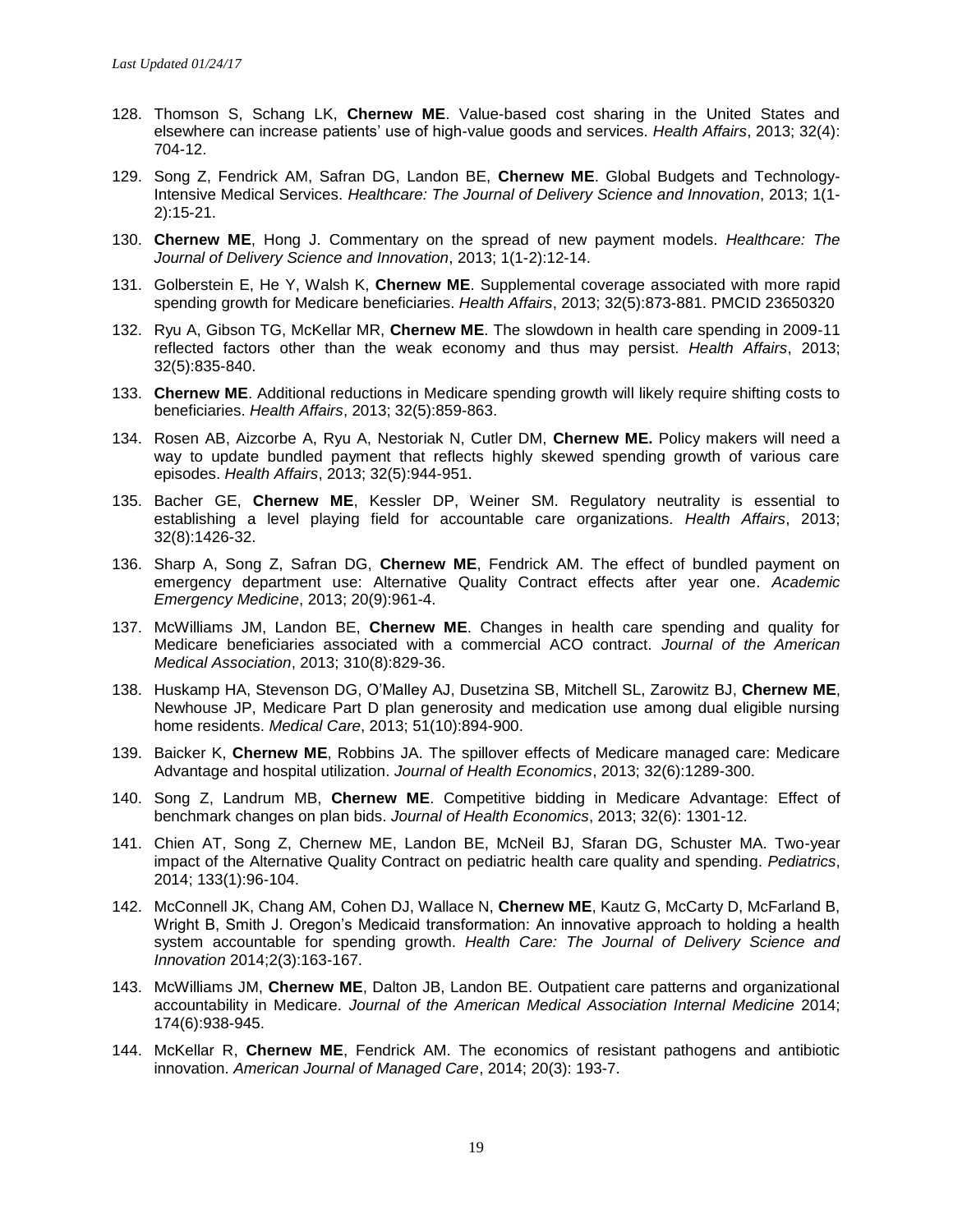- 145. McKellar MR, Naimer S, Landrum MB, Gibson TB, Chandra A, **Chernew ME**. Insurer market structure and variation in commercial health care spending. *Health Services Research*, 2014;49(3):878-92.
- 146. Falit B, Mantz C, **Chernew ME.** Design and implementation of bundled payment systems for cancer care and radiation therapy. *International Journal of Radiation Oncology, Biology, Physics*, 2014; 89(5):950-3.
- 147. Schwartz AL, Landon BE, Elshaug AG, **Chernew ME**, McWilliams JM. Measuring low-value care in Medicare. *Journal of the American Medical Association Internal Medicine* 2014; 174(7):1067-76.
- 148. Gatwood J, Gibson TG, **Chernew ME**, Farr AM, Vogtmann E, Fendrick AM. Price elasticity and medication use: cost-sharing across multiple clinical conditions. *Journal of Managed Care & Specialty Pharmacy,* 2014; 20(11):1102-7.
- 149. Stevenson DG, O'Malley JA, Dusetzina SB, Mitchell SL, Zarowitz BJ, **Chernew ME**, Newhouse JP, Huskamp HA. Effect of Part D coverage restrictions for antidepressants, antipsychotics, and cholinesterase inhibitors on related nursing home resident outcomes. *Journal of the American Geriatrics Society*, 62(9):1666-74.
- 150. Stevenson DG, Dusetzina SB, O'MalleyJA, Mitchell SL, Zarowitz BJ, **Chernew ME**, Newhouse JP, Huskamp HA. High-risk medication use by nursing home residents before and after hospitalization. *Medical Care*, 2014; 52(10):884-90.
- 151. Huskamp HA, Keating NL, Dalton JB, **Chernew ME**, Newhouse JP. Drug plan design incentives among Medicare prescription drug plans. *American Journal of Managed Care*, 2014; 20(7):562.
- 152. Song Z, Rose S, Safran DG, Landon BE, Day MP, **Chernew ME**. Changes in health care spending and quality 4 years into global payment. *New England Journal of Medicine*, 2014; 371(18):1704-14.
- 153. McWilliams JM, Landon BE, **Chernew BE**, Zaslavsky AM. Changes in patient experiences in Medicare Accountable Care Organizations. *New England Journal of Medicine*, 2014; 371(18):1715- 24.
- 154. Romley JA, Axeen S, Lakdawalla DN, **Chernew ME**, Bhattacharya J, Goldman DP. The relationship between commercial health care prices and Medicare spending and utilization. *Health Services Research*, 2014; Nov. 27. [Epub ahead of print].
- 155. Qin P, **Chernew ME**. Compensating wage differentials and the impact of health insurance in the public sector on wages and hours. *Journal of Health Economics*, 2014; 38:77-87.
- 156. Afendulis CC, Fendrick AM, Song Z, Landon BE, Safran DG, Mechanic RE, **Chernew ME.** The impact of global budgets on pharmaceutical spending and utilization: Early experience from the Alternative Quality Contract. *Inquiry* 2014, published online December 11.
- 157. Gibson TB, Maclean RJ, **Chernew ME**, Fendrick AM, Baigel C. Value-based insurance design: benefits beyond cost and utilization. *American Journal of Managed Care*, 2015; 21(1):32-5.
- 158. Frank MB, Hsu J, Landrum MB, **Chernew ME**. The impact of a tiered network on hospital choice. *Health Services Research,* 2015 March 9.
- 159. Neprash H, Wallace J, **Chernew ME**, McWilliams JM. Measuring prices in health care markets using commercial claims data. *Health Services Research,* 2015 March 16.
- 160. Song Z, Wallace J, Neprash HT, McKellar MR, **Chernew ME**, McWilliams JM. Medicare fee cuts and cardiologist-hospital integration. *Journal of the American Medical Association Internal Medicine*, 2015 Jul; 175(7):1229-31.
- 161. McWilliams JM, Landon BE, **Chernew ME**, Schwartz S. Performance differences in Year 1 of Pioneer Accountable Care Organizations. *New England Journal of Medicine* 2015 May; 372(20):1927-36.
- 162. Resnick HE, **Chernew ME**. Provider behavior and treatment intensification in diabetes care. *American Journal of Managed Care,* 2015 Jun 1; 21(6):e399-404.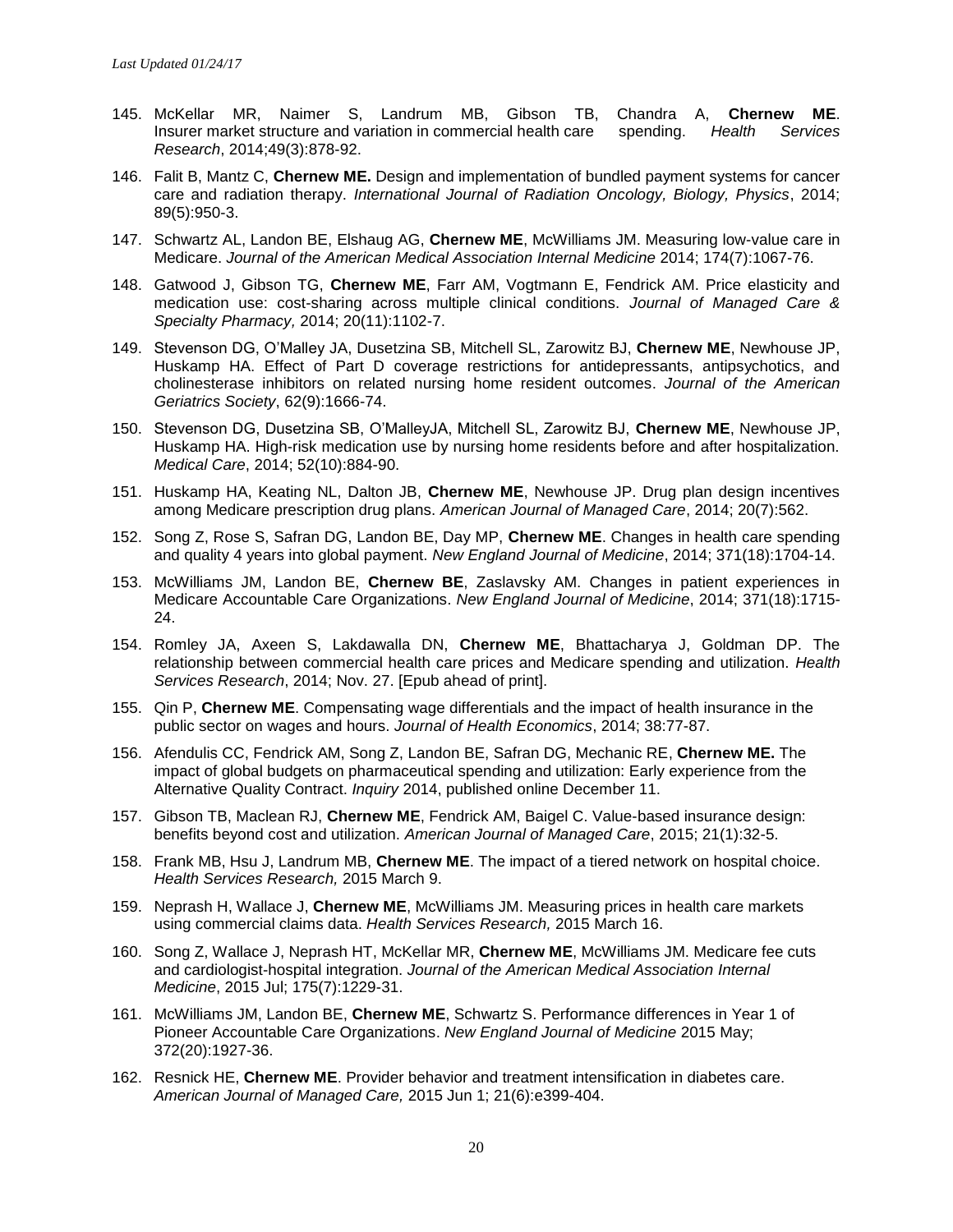- 163. McWilliams JM, Landon BE, **Chernew ME**. Performance in year 1 of pioneer Accountable Care Organizations. *New England Journal of Medicine*, 2015 Aug 20;373(8):777.
- 164. Schwartz AL, **Chernew ME**, Landon BE, McWilliams JM. Changes in low-value services in Year 1 of the Medicare Pioneer Accountable Care Organization Program. *Journal of the American Medical Association Internal Medicine*, 2015 Nov; 175(11):1815-25.
- 165. Neprash HN, **Chernew ME**, Hicks AL, Gibson T, McWilliams JM. Association of financial integration between physicians and hospitals with commercial health care prices. *Journal of the American Medical Association Internal Medicine,* 2015 Dec 1; 175(12):1932-9.
- 166. Chien AT, Schiavoni KH, Sprecher E, Landon BE, McNeil BJ, **Chernew ME**, Schuster MA. How Accountable Care Organizations responded to pediatric incentives in the Alternative Quality Contract. *Academic Pediatrics,* 2016 Mar; 16(2):200-7.
- 167. Barry C, Stuart EA, Donohue JM, Greenfield SF, Kouri E, Duckworth K, Song Z, Mechanic RE, **Chernew ME**, Huskamp HA. The early impact of the 'Alternative Quality Contract' on mental health service use and spending in Massachusetts. *Health Affairs*, 2015; 34(12):2077-2085.
- 168. Hsu J, Price M, Spirt J, Vogeli C, Brand R, **Chernew ME**, Chaguturu SK, Mohta N, Weil E, Ferris E. Patient population loss at a large pioneer Accountable Care Organization and implications for refining the program. *Health Affairs*, 2016; 35(3):422-430.
- 169. McWilliams JM, Hatfield LA, Chernew ME, Landon BE, Schwartz AL. Early performance of Accountable Care Organizations in Medicare. *New England Journal of Medicine*; 2016 Jun 16;374(24):2357-66.
- 170. Desai S, Hatfield LA, Hicks AL, **Chernew ME**, Mehrotra A. Association between availability of price transparency tool and outpatient spending. *Journal of the American Medical Association*; 2016 May 3;315(17):1874-81.
- 171. McKellar MR, Landrum MB, Gibson TB, Landon BE, Fendrick AM, **Chernew ME**. Geographic variation in quality of care for commercially insured patients. *Health Services Research*; Published online May 3, 2016.
- 172. Huskamp HA, Greenfield SF, Stuart EA, Donohue JM, Duckworth K, Kouri EM, Song Z, **Chernew ME**, Barry CL. Effects of global payment and accountable care on tobacco cessation service use: An observational study. *Journal of General Internal Medicine* 2016 Oct 31(10):1134-40.
- 173. Afendulis CC, **Chernew ME**, Kessler DP. The effect of Medicare Advantage on hospital admissions and mortality. *American Journal of Health Economics*, forthcoming 2016.
- 174. Howard D, **Chernew** ME, Abdelgawad T, Smith GL, Sollano J, Grabowski DC. New anticancer drugs associated with large increases in costs and life expectancy. *Health Affairs*, 2016; 35(9):1581-7.
- 175. Stuart EA, Barry CL, Donohue JM, Greenfield SF, Duckworth K, Song Z, Mechanic R, Kouri EM, Ebnesajjad C, **Chernew ME**, Huskamp HA. Effects of accountable care and payment reform on substance use disorder treatment: Evidence from the initial three years of the Alternative Quality Contract. *Addiction,* 2017;112(1):124-133.
- 176. **Chernew ME**, Fendrick AM. Improving benefit design to promote effective, efficient, and affordable care. *Journal of the American Medical Association,* 2016; 316(16):1651-52.
- 177. Schwartz AL, Zaslavsky AM, Landon BE, **Chernew ME**, McWilliams JM. Low-value service use in provider organizations. *Health Services Research*; Published online November 10, 2016.
- 178. Hatfield LA, Favreault MM, McGuire TG, **Chernew ME**. Modeling health care spending growth of older adults. *Health Services Research*; Published online December 26, 2016.
- 179. Fung V, Liang CY, Donelan K, Peitzman CG, Dow WH, Zaslavsky AM, Fireman B, Derose SF, **Chernew ME**, Newhouse JP, Hsu J. Nearly one-third of enrollees in California's individual market missed opportunities to receive financial assistance. *Health Affairs*, 2017;36(1):21-31.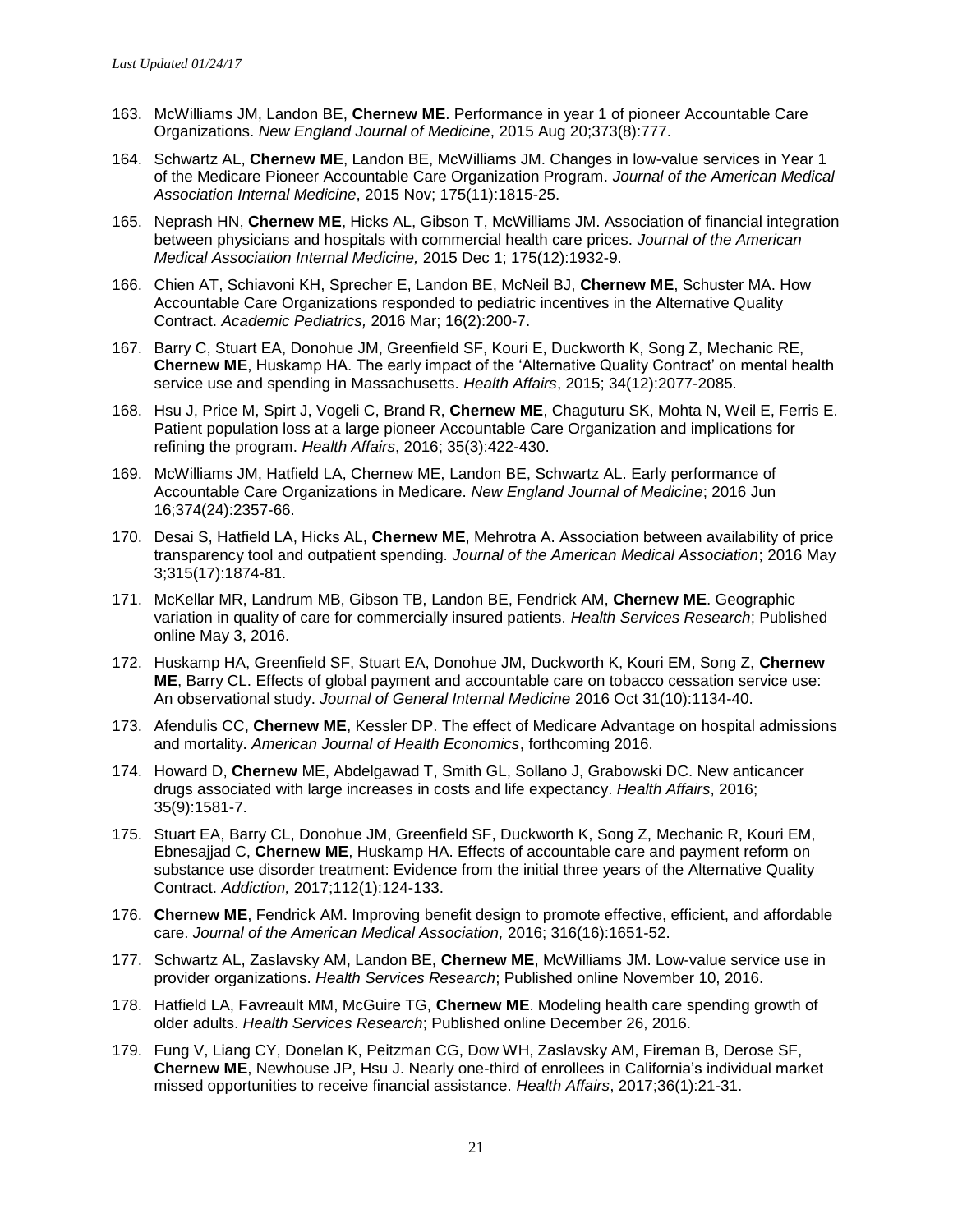- 180. Song Z, Rose S, **Chernew ME**, Safran DG. Lower- versus higher-income populations in the Alternative Quality Contract: Improved quality and similar spending. *Health Affairs*, 2017;36(1):74- 82.
- 181. Roberts ET, **Chernew ME**, McWilliams JM. Market share matters: Evidence of insurer and provider bargaining over prices. *Health Affairs*, 2017;36(1):141-148.
- 182. Afendulis C, Hatfield LA, Landon BE, Gruber J, Landrum MB, Mechanic RE, Zinner DE, **Chernew ME**. CareFirst Total Cost and Improvement Program: Largely Budget Neutral During First Three Years. *Health Affairs*, 2017; forthcoming.

#### **Presentations**:

- 1. The Impact of Managed Care on the Structure of the Market for Hospital Services. Association for Public Policy Analysis and Management Annual Meeting: Washington, DC, October 1991.
- 2. The Firms Demand for Health Insurance. Association for Public Policy Analysis and Management Annual Meeting: Washington, DC, October 1991.
- 3. Alternative Management Strategies for Patients with Dyspepsia in the Helicobacter Pylori Era. The Association of Managed Care Pharmacists Meeting: Anaheim, CA, October 1994.
- 4. Alternative Management Strategies for Patients with Dyspepsia in the Helicobactor Pylori Era. Robert Wood Johnson Foundation National Meeting: Fort Lauderdale, FL, November 1994.
- 5. Physician Workforce Policy in a Managed Care Dominated Environment: How Much Can We Rely on the Market. Allied Social Science Meeting: Washington, DC, January 1995.
- 6. Physician Incomes in a Managed Care-Dominated Environment. American Economic Association Health Economics Research Organization Annual Meetings: Washington, DC, January 1995.
- 7. Mandated Employment-Based Health Insurance and Employee Welfare Loss. Allied Social Science Meeting: Washington DC, January 1995.
- 8. Management of Patients with Known Duodenal Ulcer Status but Unknown Helicobacter Pylori Status. Society of General Internal Medicine Annual Meeting: San Diego, CA, May 1995.
- 9. Comparison of Endoscopic Evaluation, Treatment Trial with Zantac, and Serological Screening for Helicobacter Infection in Pediatric Patients Presenting with Chronic Abdominal Pain. Annual Meetings of the American Gastroenterological Association: San Diego, CA, May 1995.
- 10. Management of Patients with Known Duodenal Ulcer Status but Unknown Helicobacter Pylori Status. Society of General Internal Medicine Annual Meetings: San Diego, CA, May 1995.
- 11. Comparison of Endoscopic Evaluation, Treatment Trial with Zantac, and Serological Screening for Helicobacter Infection in Pediatric Patients Presenting with Chronic Abdominal Pain. Annual Meetings of the American Gastroenterological Association: San Diego, CA, May 1995.
- 12. Specialist and Generalist Physicians' Adoption of Antibiotic Therapy to Eradicate *Helicobacter Pylori* Infection, International Society for Technology Assessment in Health Care Annual Meetings: Stockholm, Sweden, June 1995.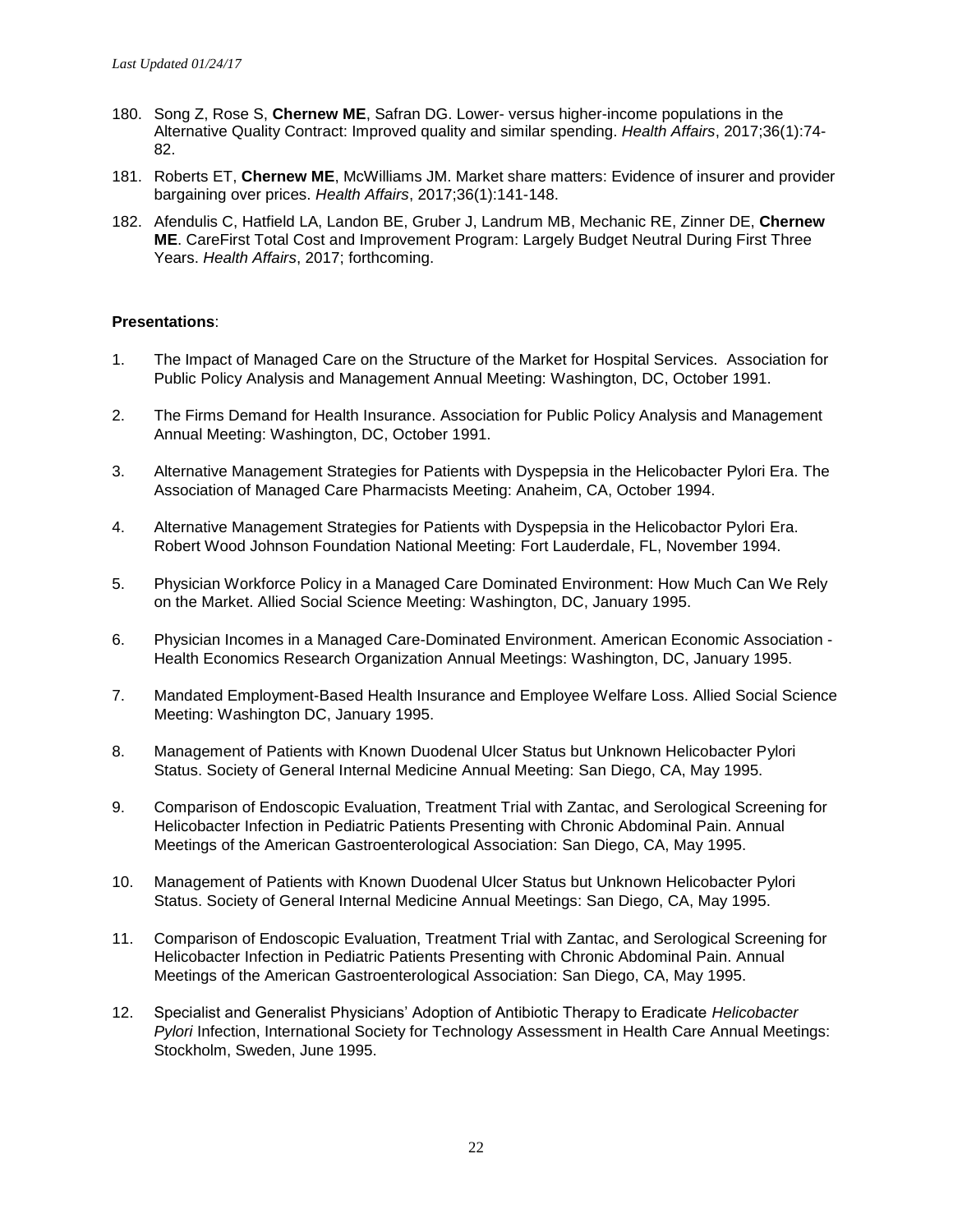- 13. To Scope or Not to Scope? A Cost Analysis of Alternative Treatment Strategies in Patients with Dyspnea in the H. Pylori Era. International Society for Technology Assessment in Health Care Annual Meetings: Stockholm, Sweden, June 1995.
- 14. The Value of Prognostic Information: Knowing for the Sake of Knowing. International Society for Technology Assessment in Health Care Annual Meetings: Stockholm, Sweden, June 1995.
- 15. Outcomes Research in Managed Care for Elderly People: A Review and Agenda. Institute of Medicine Committee to Develop an Agenda for Health Outcomes Research for Elderly People: Washington, DC, June 1996.
- 16. Understanding the Behavioral Response to Medical Innovation. International Society for Technology Assessment in Health Care Annual Meeting: San Francisco, CA, June 1996.
- 17. Insurance Type and Choice of Hospital for Open Heart Surgery. American Public Health Association meetings: New York, NY, November 1996.
- 18. Medicare Reimbursement and the Utilization of EPO in 1989 and 1993. American Society of Nephrology Annual Meeting: New Orleans, LA, November 1996.
- 19. Dialysis Technologies and Practices in a Fixed Reimbursement Environment. American Society of Nephrology Annual Meeting: New Orleans, LA, November 1996.
- 20. Health Plan Report Cards and Insurance Choice in a Large Employer Group. Annual Health Economic Conference: Minneapolis, MN, June 1997.
- 21. Payer Type and the Returns to Bypass Surgery: Evidence from Hospital Entry Behavior. Harvard, MIT, Boston University Health Economics Seminar: Boston, MA, April 1998.
- 22. Optimal Health Insurance: The Case of Observable Severe Illness. Annual Health Economic Conference - Cornell University: New York, NY, June 1998.
- 23. Payer Type and the Returns to Bypass Surgery: Evidence from Hospital Entry Behavior. National Bureau of Economic Research - Summer Institute: Boston, MA, July 1998.
- 24. Payer Type and the Returns to Bypass Surgery: Evidence from Hospital Entry Behavior. Annual Health Economic Conference - University of California, Berkeley: Berkeley, CA, April 1999.
- 25. The Impact of Health Plan Report Cards on Managed Care Enrollment. Association of Health Services Research Meeting: Chicago, IL, June, 1999.
- 26. The Impact of Health Plan Report Cards on Managed Care Enrollment. University of Chicago, October 1999.
- 27. Health costs: Will they skyrocket again? American Public Health Association Meetings: New York, NY, November 1999.
- 28. The Impact of Health Plan Report Cards on Managed Care Enrollment. Agency for Healthcare Research and Quality: Washington, DC, March, 2000.
- 29. Rising Health Care Costs and the Decline in Insurance Coverage. Allied Social Science Association Meetings: January 2002.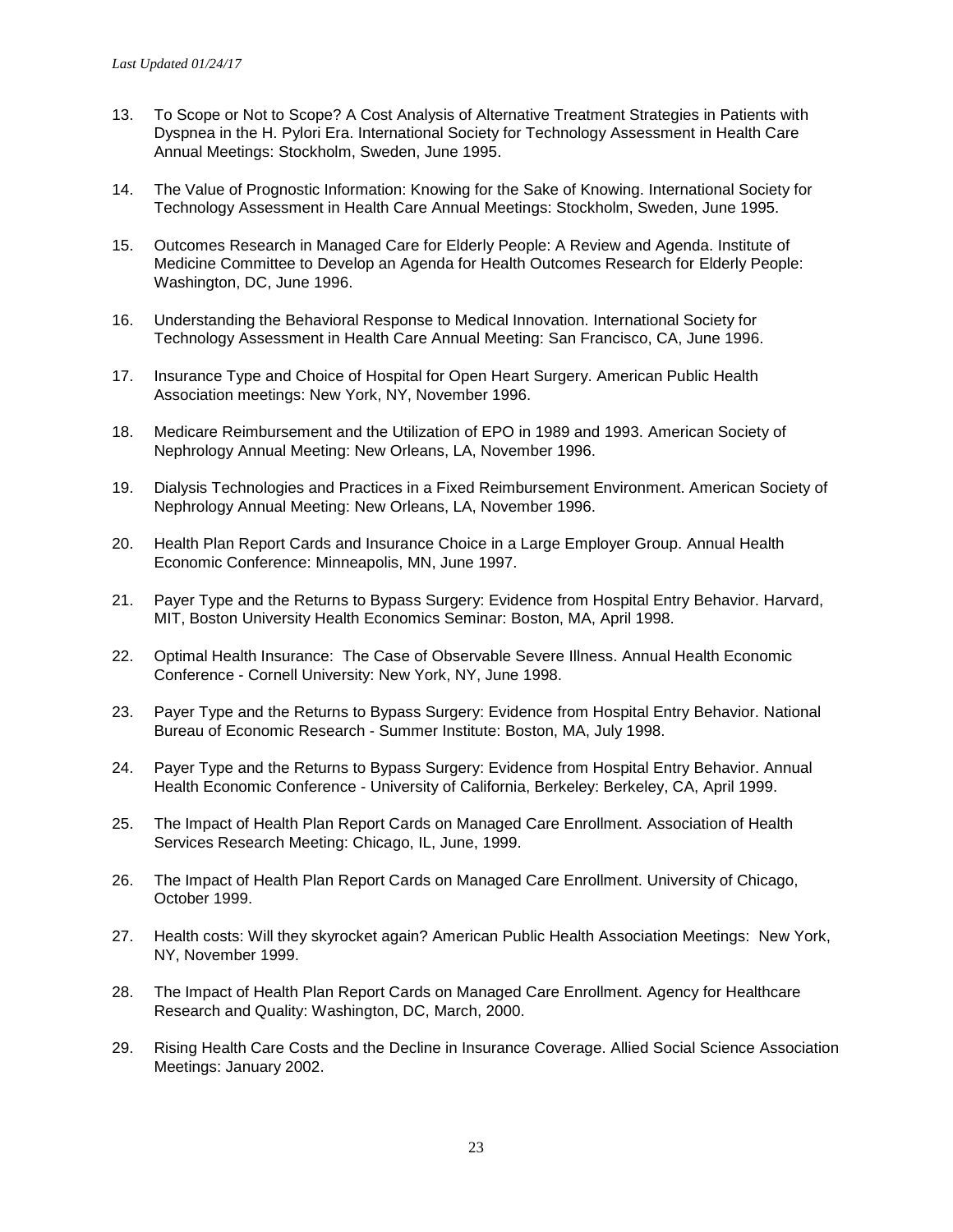- 30. Assessing the Impact of Managed Care on FFS Medicare Cost. Center for Medicare and Medicaid Services: Washington, DC, January, 2002.
- 31. The Quality Value Equation: Making the System Work. Agency for Healthcare Research and Quality, American Association of Health Plans: April 2002.
- 32. How Do Health Plan Report Cards Affect Managed Care Enrollment. University of California, Irvine. April 2002.
- 33. Rising Health Care Cost and the Decline in Health Insurance Coverage. NBER/Health Care Program Meeting: Cambridge, MA, November 2002.
- 34. Good Times and Falling Coverage: Explaining the Paradox. Economic Research Initiative on the Uninsured: Washington, DC, December 2002.
- 35. HMO Competition and Quality Improvement. American Economic Association/Allied Social Science Association Annual Meeting: Washington, DC, January 2003.
- 36. Explanation for the Decline in Health Insurance Coverage. 14th Annual Health Economics Conference – RAND: Santa Monica, CA, April 2003.
- 37. U.S. HMO Performance: Which Plans are improving? International Health Economics Association Meeting: San Francisco, CA, June 2003.
- 38. Medical Technology and Health Care Cost Growth: How Much Can We Afford? (Keynote Address) Blue Cross Blue Shield of Michigan - Center for Health Care Quality and Evaluative Studies: Ann Arbor, MI, October 2003.
- 39. Optimal Health Insurance: A Benefit-based Co-pay for Prescription Drugs. Health Care Cost Effectiveness Conference: Houston, TX, October 2003.
- 40. Overlap in Physician Network. Agency for Healthcare Research and Quality Centers of Excellence on Markets and Managed Care Meeting: Rockville, MD, December 2003.
- 41. Competition and Health Plan Performance: Evidence from Managed Care Insurance Markets. Allied Social Science Associations Annual Meeting: San Diego, CA, January 2004.
- 42. Predictors of HEDIS Performance and Improvement. Federal Trade Commission Conference on Healthcare Information and Competition: Washington, DC, April 2004.
- 43. Health Insurance Premiums and the Decline in Insurance Coverage. AcademyHealth Annual Research Meeting: San Diego, CA, June 2004.
- 44. Trends in Health Care Cost Growth and Benefit Design: An Economists Perspective. CCA/AAA Annual Meeting: Kohala Coast, HI, October 2004.
- 45. Increasing Health Insurance Costs and the Decline in Insurance Coverage. Duke University, Fuqua School of Business: Durham, NC, November 2004.
- 46. Increasing Health Insurance Premiums and the Decline in Insurance Coverage. Allied Social Science Associations Annual Meeting: Philadelphia, PA, January 2005.
- 47. Overlap in Physician Networks and Health Plan Performance. Harvard Medical School, Department of Health Care Policy Seminar: Boston, MA, February 2005.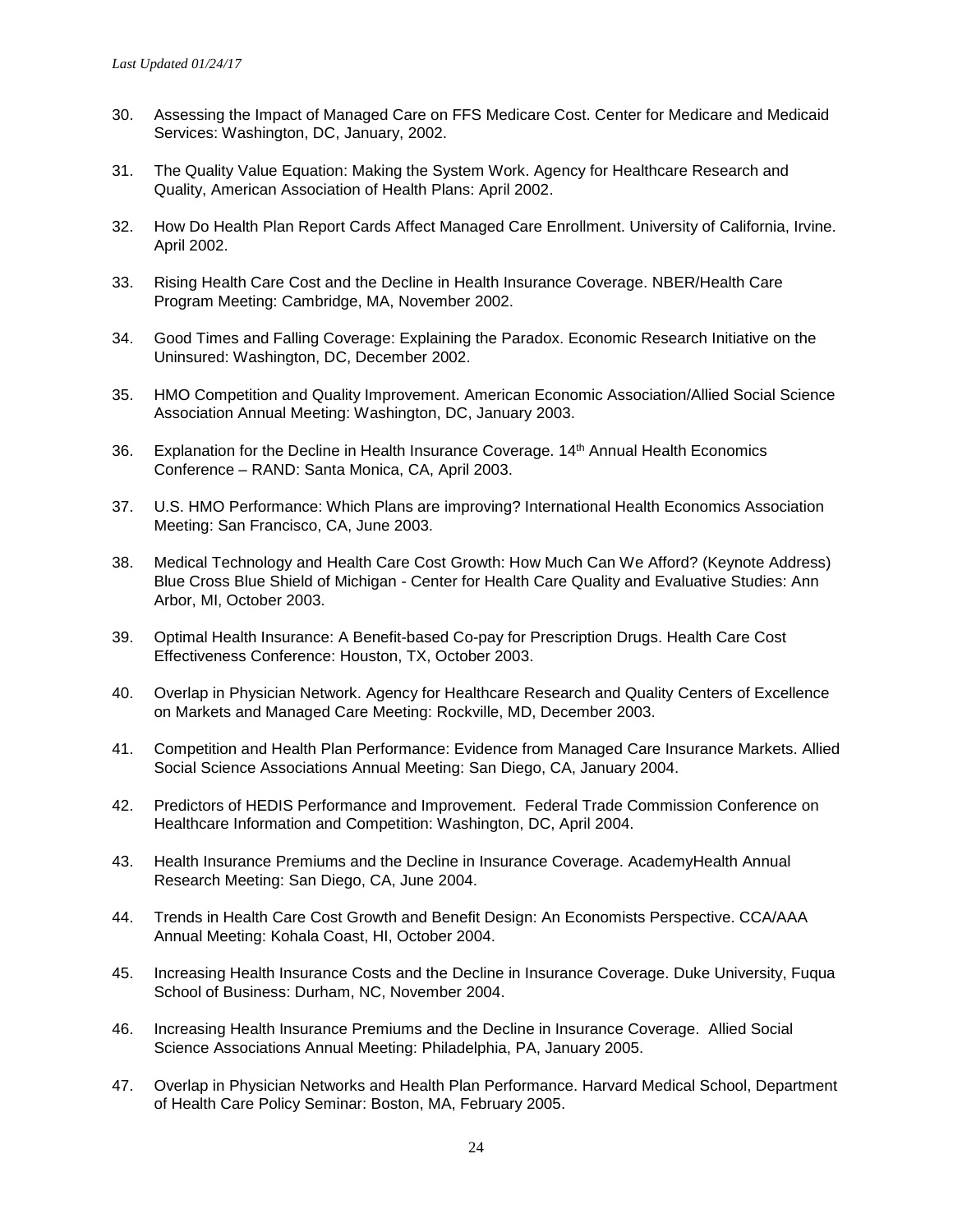- 48. Managed Care and Medicare Expenditures. RAND Corporation: Santa Monica, CA, April 2005.
- 49. Can we say no? The Challenge of Rationing Health Care. Brookings Institution: Washington, DC, February 2006.
- 50. Cost Sharing and the Quality of Care. Annual Health Economics Conference: Charleston, SC, March 2006.
- 51. Increased Cost Sharing, Value-Based Insurance Design, and Health Disparities. BIO: Chicago, IL, April 2006.
- 52. Value-Based Insurance Design: A "Clinically Sensitive" Approach to Preserve Quality and Contain Costs. State and Local Governments Benefits Association (SALGBA): Louisville, KY, May 2006.
- 53. Learning and the Value of Information: Evidence from Health Plan Report Cards. American Economic Association Annual Meeting: Chicago, IL, January 2007.
- 54. Money and the Under-consumption of Effective Health Care Services. American Economic Association Annual Meeting: Chicago, IL, January 2007.
- 55. Health Care Cost Growth. Medicare Trustees working group, CMS: Washington, DC, June 2007.
- 56. Health Care Cost Growth. National Conference of State Legislatures Annual Meeting: Boston, MA, August 2007.
- 57. P4P and Value Based Insurance Design. International Health Economics Association World Congress: 5th Annual Leadership Summit: Boston, MA, August 2007.
- 58. Comments on: Efficiency of Healthcare: RAND Efficiency Report. Agency for Health Care Research and Quality Annual Conference: Bethesda, MD, September 2007.
- 59. Evaluating/ Implementing VBID. Medicare Payment Advisory Commission Expert Panel on Value-Based Insurance Design: Washington, DC, October 2007.
- 60. Cost Sharing and Health System Performance. American Economics Association Annual Meeting: New Orleans, LA, January 2008.
- 61. Health Care Cost Containment and Value-Based Insurance Design. Brandeis University Heller School for Social Policy and Management: Boston, MA, January 2008.
- 62. Value-Based Insurance Design. Health Care Forecasting Conference: Irvine, CA, February 2008.
- 63. Value-Based Insurance Design. The Brookings Institution: Washington, DC, February 2008.
- 64. Improving Effectiveness with Better Evidence. GE Health Care Initiatives Summit: Orlando, FL, March 2008.
- 65. Value-Based Insurance Design. Texas A&M University, Private Enterprise Research Center Applied Microeconomics Seminar: College Station, TX, March 2008.
- 66. Value-Based Insurance Design. University of Chicago School of Social Services Administration, Michael Davis Seminar: Chicago, IL, April 2008.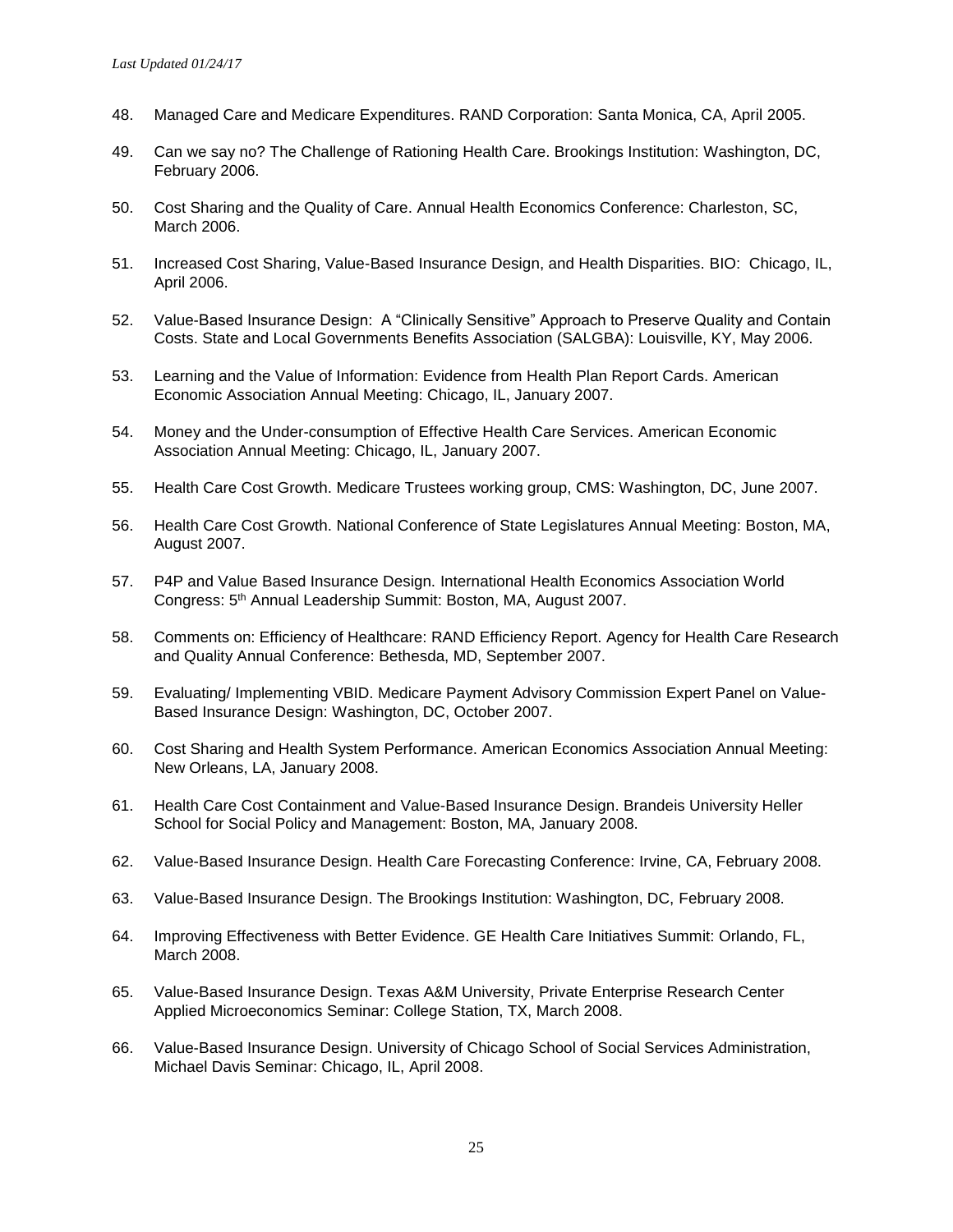- 67. Cost Sharing and Health Care Markets. Testimony before the Committee on Ways and Means, Subcommittee on Health - U.S. House of Representatives. Washington, DC, May 2008.
- 68. Benefits-Based Copayment: Issues and Impact on Treatment. Use of Biologics in Immunology: Access, Research and Treatment: Chicago, IL, May 2008.
- 69. Improving Medicare for the Long Haul: How Can We Improve Medicare's Performance for Its Current & Future Beneficiaries? AcademyHealth Annual Research Meeting. Washington, DC, June 2008.
- 70. Consumerism in Health Care. American Society of Health Economists 2<sup>nd</sup> Biennial Conference: Duke University; Durham, NC, June 2008.
- 71. A Multi-Stakeholder Evaluation of Value-Based Benefit Design Strategies. International Health Economics Association 6th Annual World Congress Leadership Summit on Healthcare Quality: Boston, MA, August 2008.
- 72. Physician Workforce Composition and Health Care Cost Growth. Dartmouth NIA Research Group Meeting: Holderness, NH, September 2008.
- 73. Value-based Insurance Design Let the payment fit the care. Anthem Health Care Leadership Series: Portland, ME, October 2008.
- 74. Reflections of a Health Economist: What Might the Future Bring? AAMC Group on Faculty Practice Annual Symposium: Boston, MA, October 2008.
- 75. Benefit Design in Health Insurance. Congressional Health Care Reform Education Project: Washington, DC, October 2008.
- 76. Geographic Variation in Cost Growth. Robert Wood Johnson Foundation Scholars in Health Policy Core Seminar: Cambridge, MA, October 2008.
- 77. Value in Health Care: Accounting for cost, quality, safety, outcomes and innovation. IOM Roundtable on Evidence-Based Medicine workshop: Washington, DC, November 2008.
- 78. Incorporating Cost into Comparative Effectiveness Research. Session Chair, National Health Policy Conference: Washington, DC, February 2009.
- 79. Value-Based Insurance Design-Initiatives Outside of Oncology. Assessing and Improving Value in Cancer Care: A National Cancer Policy Forum Workshop - Institute of Medicine; Washington, DC. February 2009.
- 80. Value-Based Insurance Design. Children's Hospital Boston Health Services Research Seminar, Harvard Pediatric Health Services Research Fellowship Program: Boston, MA, February 2009.
- 81. Paying for Chronic Condition: Value Based Insurance Design in Medicate. Avalere Health Forum on Diabetes/ Broaden Your View: Washington, DC, March 2009.
- 82. Value-Based Insurance Design. University of Toronto Health Services Research Seminar: Toronto, Canada, March 2009.
- 83. Value-Based Insurance Design. Health Law Policy, Biotechnology & Bioethics Workshop; Kennedy School of Government: Cambridge, MA, March 2009.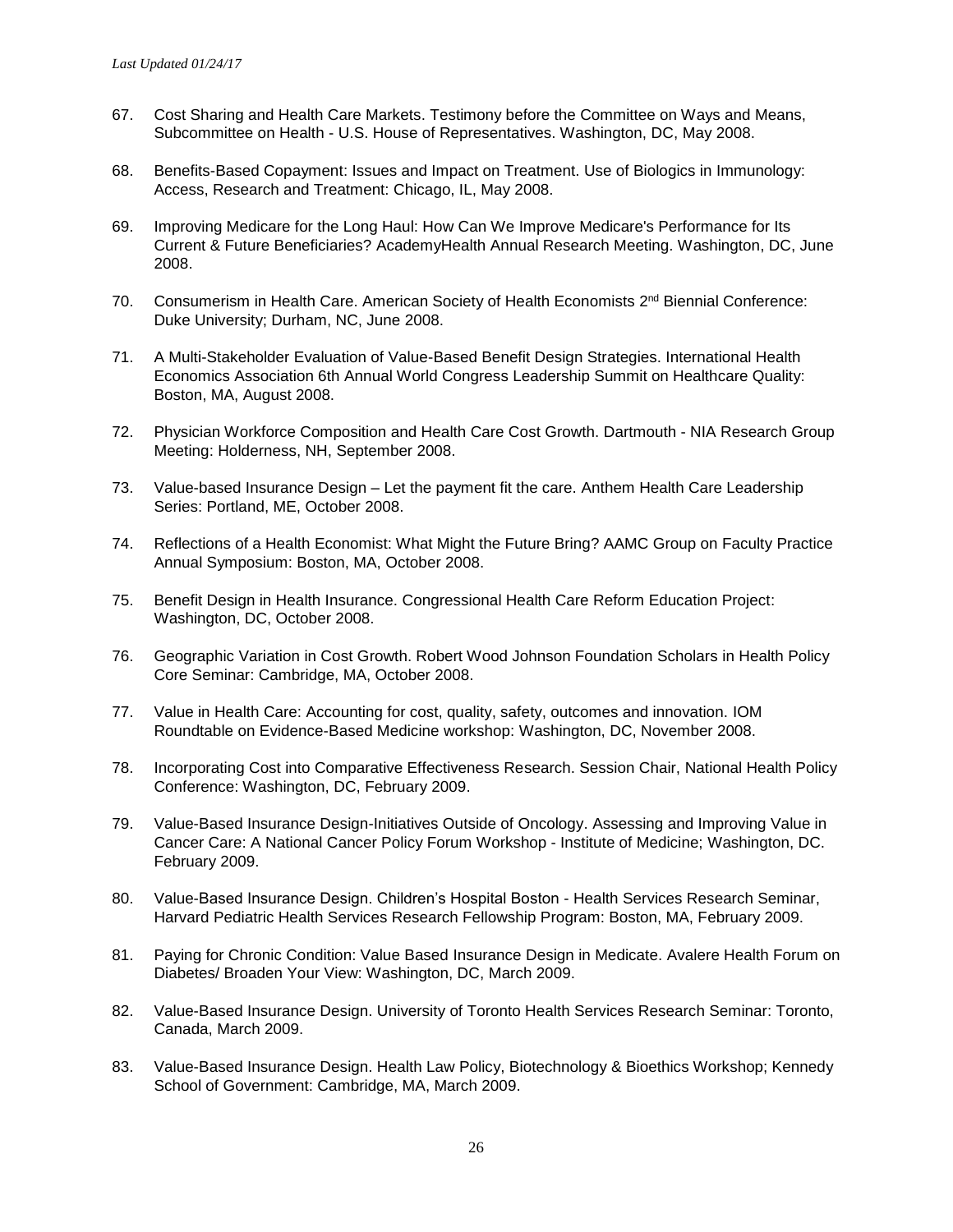- 84. Current Topics in Health Economics. University of Pittsburgh Department of Health Policy and Management: Pittsburgh, PA. March 2009.
- 85. Value-Based Insurance Design. Harvard Medical School Department of Radiology, Joint Program in Nuclear Medicine: Boston, MA. April 2009.
- 86. Physician Workforce Composition and Health Care Cost Growth. International Health Economics Association 7<sup>th</sup> World Congress on Health Economics: Beijing, China. July 2009.
- 87. Financing and Payment Models for the PCMH. Patient Centered Medical Home:. Washington, DC. July 2009.
- 88. Value-based Insurance Design. (Colloquium Lecture) Pennsylvania State University Health Policy and Administration: University Park, PA, October 2009.
- 89. Effects of Managed Competition. Tilburg University TILEC: Tilburg Law and Economics Center: The Netherlands, October 2009.
- 90. Understanding Geographic Variation. 2010 National Health Policy Conference: Washington, DC, February 2010.
- 91. Incentives aligned with value and learning. Institute of Medicine Workshop: Washington, DC, April 2010.
- 92. Executive Panel: Bending the Cost Curve, the Right Way. Yale School of Management Healthcare Conference: New Haven, CT, April 2010.
- 93. Massachusetts Medical Society Annual Health Leaders Program: Waltham, MA, April 2010.
- 94. Saving Money and Improving Quality: What is Possible? Health Economics: NIH Research Priorities for Health Care Reform: Bethesda, MD, May 2010.
- 95. Building a Stronger Evidence Base for Employee Wellness Programs. Agency for Healthcare Research and Quality: Washington, DC, May 2010.
- 96. Bending the Cost Curve: If I Ran the Health Care System. American Health Association & the Program Committee for the Quality of Care and Outcomes Research in Cardiovascular Care and Stroke 2010 Scientific Sessions: Washington, DC, May 2010.
- 97. Geographic Correlation between Large Firm, Commercial Spending and Medicare Spending.  $3^{rd}$ Biennial Conference of the American Society of Health Economists: Cornell University, June 2010.
- 98. The Politics of Scholarship in Health Services Research and Medicare Spending and Payment Reform: Implications for Beneficiaries and Providers. AcademyHealth Annual Research Meeting: Boston, MA, June 2010.
- 99. Bending the Curve Conference. The Brookings Institution: Washington, DC, July 2010.
- 100. Getting Value from health Care. Johnson & Johnson Medical Innovation Institute Health Plan Leaders Meeting: San Paulo, Brazil, August 2010.
- 101. Optimal Health Insurance. Genentech Value Forum/ Strategic Council: San Francisco, CA, August 2010.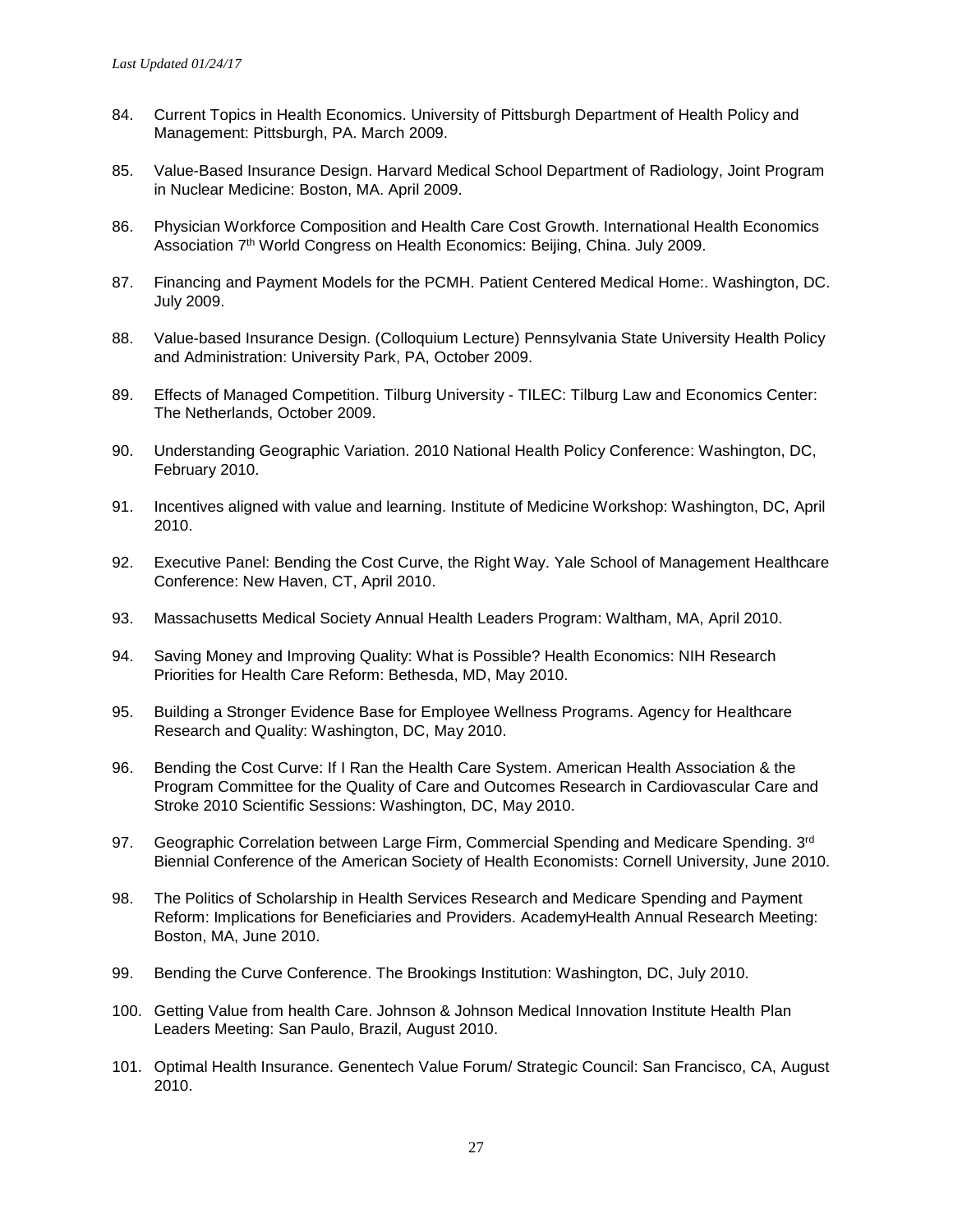- 102. Leadership for Productivity and Health Management: Issues, Innovations, and Solutions. Harvard School of Public Health, Center for Continuing Professional Education: Boston, MA, September 2010.
- 103. Health Reform and The Economy: Are They Good For Each Other? University of Southern California Schaeffer Center for Health Policy and Economics: USC, October 2010.
- 104. Bundled Payment and Cost Containment. Genentech USA, Value Based Healthcare Regional Symposium: November 2010.
- 105. Comparative Effectiveness Research (CER) Working Group Meeting. Sanofi-Aventis. December 2010.
- 106. Evaluation of the Alternative Quality Contract. University of Pennsylvania, Leonard Davis Institute 2010-2011Research Seminar Series: Pennsylvania, PA, February 4, 2011.
- 107. Evaluating the Alternative Quality Contract. University of Southern California, Leonard D. Schaeffer Center for Health Policy and Economics: USC, February 10, 2011.
- 108. Evaluating the Alternative Quality Contract. Tufts Medical Center Health Policy Seminar: Boston, MA, April 4, 2011.
- 109. Value-based payment. Harvard School of Public Health Initiative on Comparative Effectiveness Research Retreat: Boston, MA, April 27, 2011.
- 110. Value-base insurance design. ManagedCare Communications Pharmaceutical Economics and Policy Council: Washington, DC, May 25, 2011.
- 111. Cost Measurement Expert Meeting, Robert Wood Johnson Foundation: Boston, MA, June 8, 2011.
- 112. Achieving Better Population Health, Better Patient Experience, and Reducing Cost: Learning from Variations in Health and Healthcare. AcademyHealth Annual Research Meeting: Seattle, WA, June 11-13, 2011.
- 113. The impact of the BCBS MA Alternative Quality Contract. Mathematica Policy Research Center on Health Care Effectiveness: Cambridge, MA, June 23, 2011.
- 114. Selection, Plan and Beneficiary Behavior in Medicare Advantage. International Health Economics Association Annual Meeting: Toronto, Canada, July 11-13, 2011.
- 115. The Specter of Financial Armageddon Ever-Rising Health Care Costs What are the Causes? What are the Solutions? Health Policy and Management 277s: Current Issue in Health Policy, Harvard School of Public Health. July 22, 2011.
- 116. Geographic Variations in Spending among the Privately Insured. Institute for Healthcare Improvement Seminar Series: Washington, DC, July 26, 2011.
- 117. Dollar and Sense: Value Based Insurance Design. 6<sup>th</sup> Singapore Public Health & Occupational Medicine Conference: Singapore, August 24-26, 2011.
- 118. How can the power of competition and integration be combined to drive greater efficiency and high quality care? (Keynote address) Nuffield Trust and Monitor roundtable: London, England, September 12, 2011.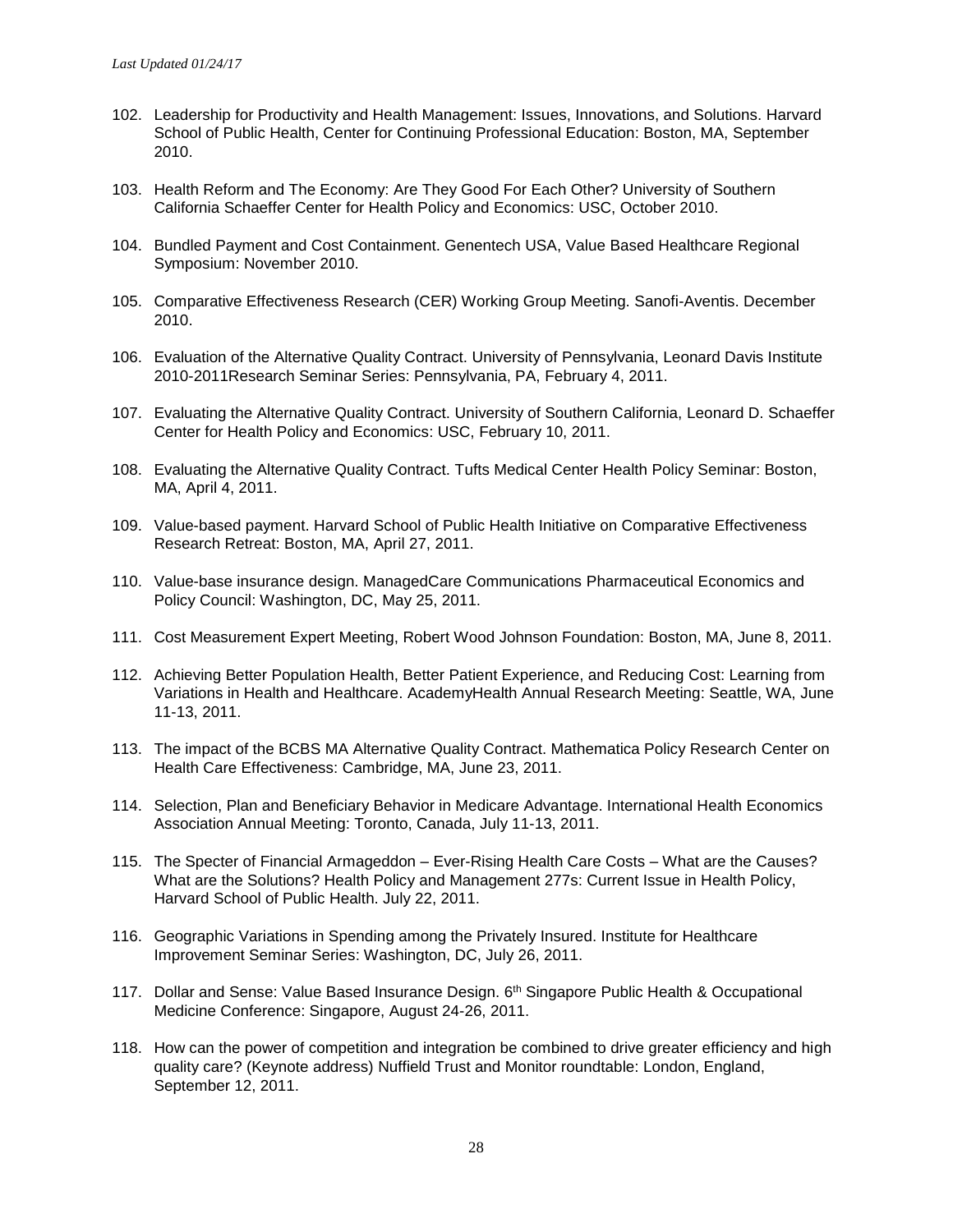- 119. Bending the Cost Curve: What's ahead? Illinois Hospital Association's Leadership Summit: Lombard, IL, September 22, 2011.
- 120. American Competitiveness and the Health Care System. Is Competitiveness Worth Defending? American Enterprise Institute for Public Policy Research: Washington, DC, September 29, 2011.
- 121. Geographic variation in spending for the privately insured. Bureau of Economic Analysis Seminar Series: Washington, DC, November 4, 2011.
- 122. Value-Based Benefit Design to Drive Behavior and Quality. The Commonwealth Fund 14th International Symposium on Health Care Policy: Washington, DC, November 8-10, 2011.
- 123. Benefit Plan Generosity and Productivity. American Economic Association/ Allied Social Science Association Meetings: Chicago, IL, January 6-8, 2012.
- 124. Effect of the Alternative Quality Contract on Health Care Spending and Quality. American Economic Association/ Allied Social Science Association Meetings: Chicago, IL, January 6-8, 2012.
- 125. Medicare Finance Reform. AARP National Policy Council Annual Policy Development Meeting: Washington, DC, January 17-18, 2012.
- 126. Guns vs. Butter? The Long-Term Sustainability of Continued Growth in Health Care Spending. America's Health Insurance Plans. Phoenix, AZ, February 2-3, 2012.
- 127. Evaluating the Alternative Quality Contract. Research Update. Medical Industry Leadership Institute at the Carlson School of Management, University of Minnesota. Minneapolis, MN, March 19, 2012.
- 128. Keynote address: Overview of Cost Drivers. Alliance for Health Reform, Health Care Costs in the US: The Role of Prices and Volume. Washington, DC, April 18, 2012.
- 129. Thinking Forward: Doorways to Health System Change. America's Health Insurance Plans Institute 2012. Salt Lake City, UT, June 22, 2012.
- 130. Low cost interventions that have outsized population health improvements. National Institutes of Health, Advancing Prevention: Knowledge Gaps and New Partnerships. Washington, DC, June 29, 2012.
- 131. Making a Difference? The Promise of New Payment Models. America's Health Insurance Plans Summit on Payment Reform and Delivery transformation. Washington, DC, September 12, 2012.
- 132. Keynote address: Sustainable health care spending. Dutch-Flemish Association for Health Economics, Tilburg University, Netherlands. October 11, 2012.
- 133. Keynote address: New England College of Occupational and Environmental Medicine, Mass Association of Occupations Health Nurses 212 Annual Conference, 'The Science and Practice of Occupational and Environmental Medicine: From Injury and Illness to Health and Wellness.' Newton, MA, November 29, 2012.
- 134. Controlling Healthcare Spending Growth. George Washington University, 2013 Aetna Foundation Distinguished Lecture in Health Policy. Washington, DC. January 9, 2013.
- 135. Keynote address: The Promise of New Payment Models. Mass Hospital Association 46<sup>th</sup> Annual Leadership Forum. Framingham, MA. January 25, 2013.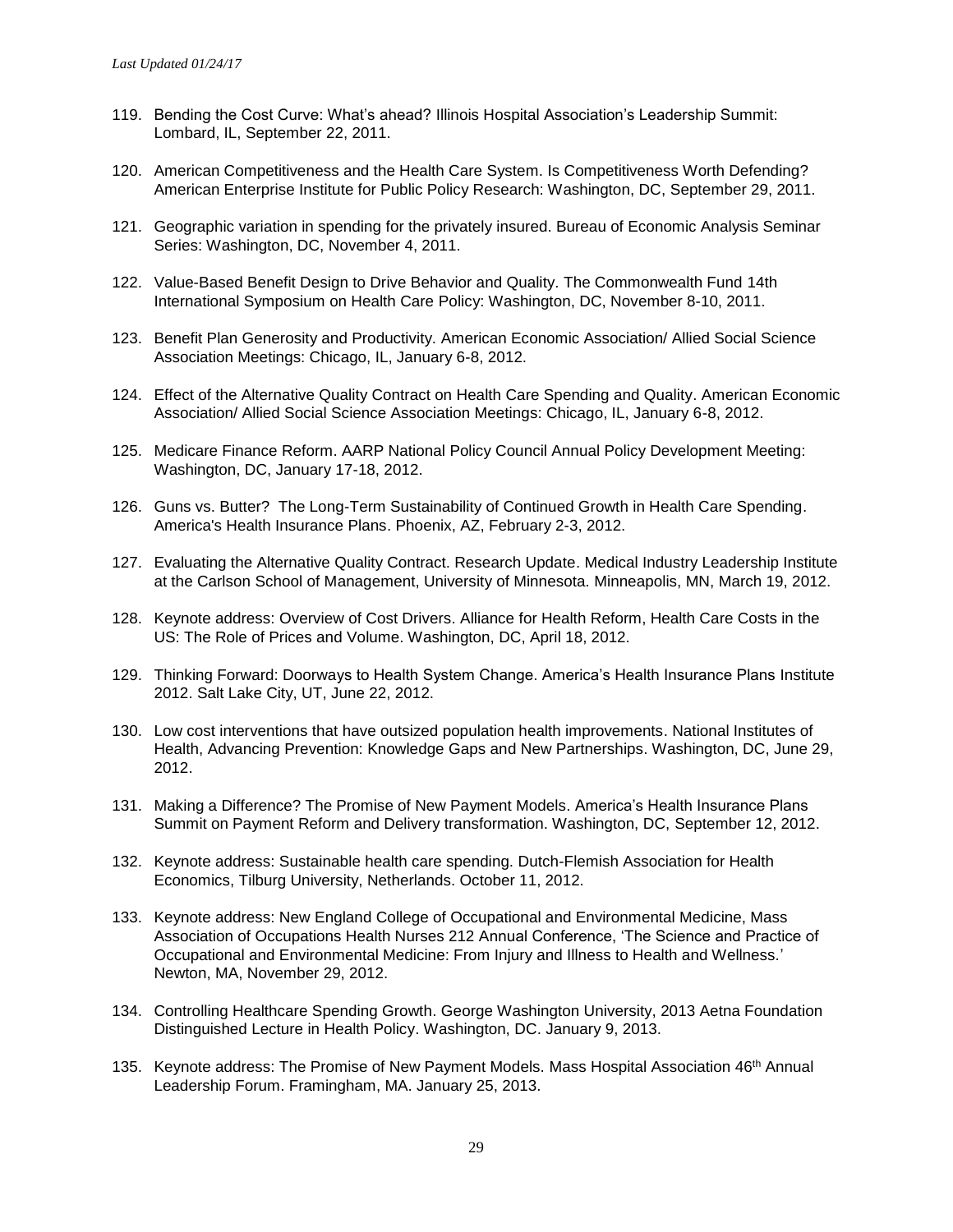- 136. Keynote address. AstraZenecaa Bristol-Myers-Squibb National Alliance Meeting. Nashville, TN. April 17, 2013.
- 137. Keynote address. Boston Scientific Annual Health Economics & Reimbursement Department Meeting. Boston, MA. April 23, 2013.
- 138. Spillover Effects of the Alternative Quality Contract on Spending and Quality for Medicare Beneficiaries. International Health Economics Association 9<sup>th</sup> World Congress. Sydney, Australia. July 7-10, 2013.
- 139. Keynote address: Next Generation Healthcare Value: Navigating the Bridge of Change. AIM Specialty Health 2013 Executive Healthcare Forum. Chicago, IL. July 17-19, 2013.
- 140. Keynote address: Exchanges: 2014 is here, where will you be? American Society for Gastrointestinal Endoscopy. GO GI Outlook 2013 – The Practice Management Conference. Chicago, IL. August 9-11, 2013.
- 141. Compensating Wage Differentials and the Impact of Health Insurance in the Public Sector on Wages and Salary. National Bureau of Economic Research Conference on State and Local Health Plans for Active and Retired Public Employees. Moran, Wyoming. August 15-17, 2013.
- 142. Keynote address: Anthem National Accounts Customer Advisory Group Meeting. Chicago, IL. August 27-29, 2013.
- 143. Keynote panel discussion: Payment Transformation, Separating Myth from Reality. NEHI Verisk Health's 5<sup>th</sup> Annual Conference. Orlando, FL. September 19, 2013.
- 144. Plenary Session: The Impact of Healthcare Reform. 17<sup>th</sup> Annual Scientific Meeting of the Health Failure Society of America. Orlando, FL. September 22-25, 2013.
- 145. Keynote address: The Structure of Value. Healthcare Financial Management Association 7<sup>th</sup> Annual Thought Leadership Retreat. Washington, DC. October 2-3, 2013.
- 146. Medicare Advantage Payment Rates and Plan Generosity. Institution for Social and Policy Studies, Yale University. New Haven, CT. November 20, 2013.
- 147. ACA Implementation: Trends in Payment Reform and Implications for the Safety Net. California Association of Public Hospital Systems Annual Conference, Napa Valley, CA. December 4-5, 2013.
- 148. China Development Research Foundation Symposium on Chinese Health Reform. Beijing, China. February 24-27, 2014.
- 149. Medicare Advantage Payment Rates and Plan Generosity. Kauvar Visiting Professor Lunch and Lecture. Colorado School of Public Health, University of Colorado Denver. March 27, 2014.
- 150. Medicare Advantage Payment Rates and Plan Generosity. Peter T. Paul College of Business and Economics Seminar, University of New Hampshire. Durham, NH. April 11, 2014.
- 151. Health Care Spending Growth. Partners Graduate Medical Education, Health Policy Certificate Course. Brigham & Women's Hospital, Boston, MA. April 17, 2014.
- 152. Health Reform: Insuring the Uninsured and Paying the Bills. Cutting Costs. Health Coverage Fellowship, Wellesley, MA. April 29, 2014.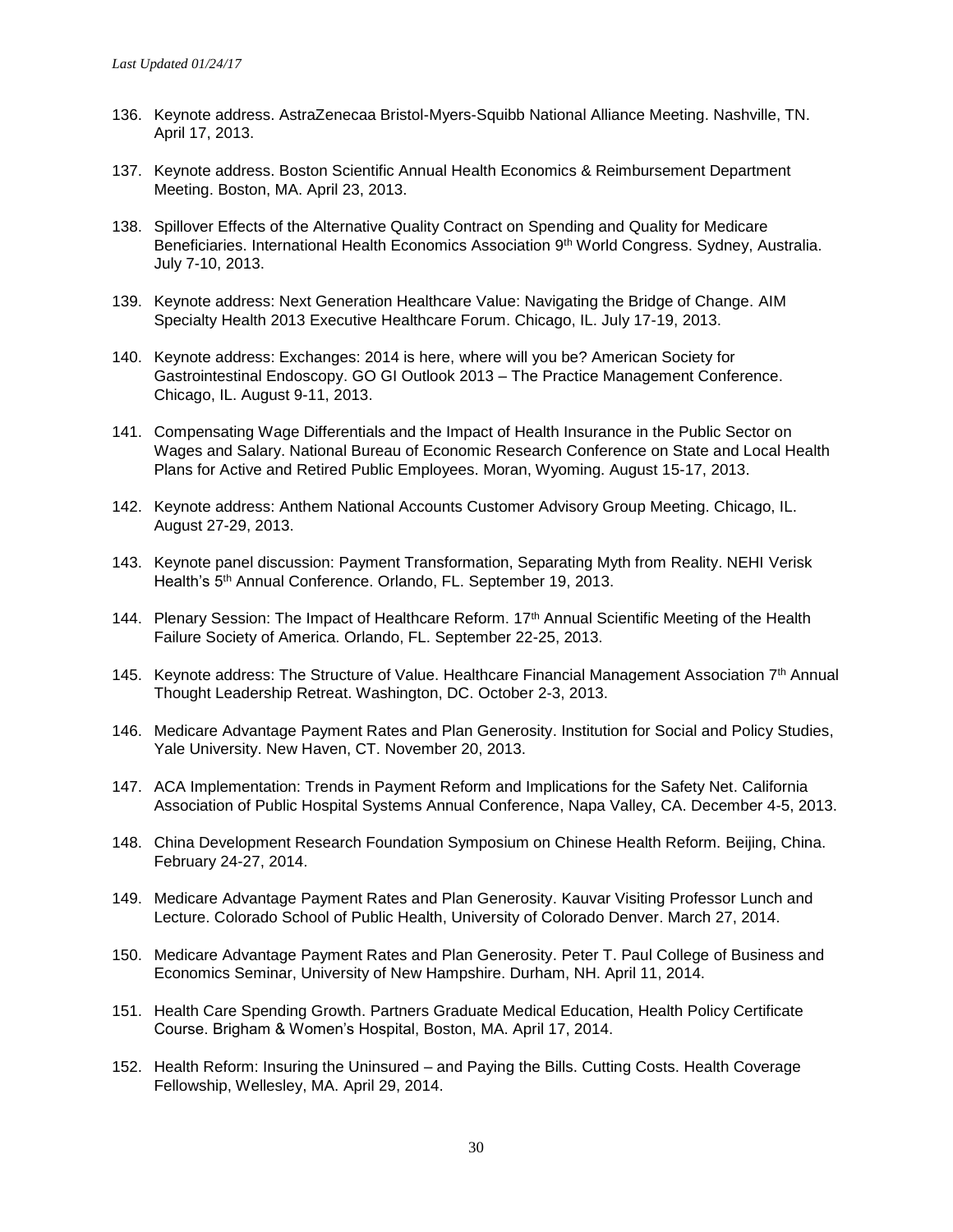- 153. Session: Payment Innovations. Chinese Development and Research Foundation visit to Department of Health Care Policy, Harvard Medical School. Lessons from the American Health Care System. Boston, MA. May 5-7, 2014.
- 154. Session: Innovation in Cost Containment and Delivery System Change. 21st Annual Princeton Conference: The Changing Health Care Landscape. Council on Health Care Economics and Policy, Brandeis University. Princeton, NJ. May 15, 2014.
- 155. Session: Assessing Health Care Value. Partners Healthcare Quality, Safety and Value Strategic Planning Retreat. Partners Healthcare. Boston, MA. May 22, 2014.
- 156. Keynote: Home Care, Hospice and Post-Acute Care. New England Home Care Conference & Trade Show. Boston, MA. May 30, 2014.
- 157. Session: Who will Control the Practice of Orthopedics in the Future? Emerging Leaders Forum. American Orthopedic Association. Montreal, Canada. June 18, 2014.
- 158. Keynote: Future of Medicare Reimbursement. Texas Hospital Association Leadership Fellows Program. Austin, TX. July 11, 2014.
- 159. Bidding in Medicare Advantage. The University of Austin Texas Department of Economics Seminar Series. Austin, TX. November 5, 2014.
- 160. Health Care Spending and the Transformation of the American Health Care System. Summit Partners 2014 Healthcare CEO Forum. Dallas, TX. November 12, 2014.
- 161. Institute for Healthcare Improvement Fellowship Seminar. Cambridge, MA. December 1, 2014.
- 162. Session: Competitive Bidding in Medicare. American Economic Association Annual Meeting. Boston, MA. January 3, 2015.
- 163. Session: Geographic Variation in Quality of Care for Commercially Insured Patients. American Economic Association Annual Meeting. Boston, MA. January 4, 2015.
- 164. Future Healthcare Reforms. Healthcare in American Preclinical Elective Speaker Series. Brown University. Providence, RI. January 13, 2015.
- 165. Payment Reform: Medicare, Medicaid and ACOs. National Health Policy Conference. Washington, DC. February 9-10, 2015.
- 166. Advantages of Medicare Advantage. America's Health Insurance Plans Congressional Briefing on Medicare Advantage. Washington, DC. February 12, 2015.
- 167. Addressing Medicare's Fiscal Crisis. Stanford University Health Care Policy Department Seminar Series. Stanford, CA. February 19, 2015.
- 168. Accountable Care Organizations. Stanford University Health Care Policy Department Research in Progress Seminar. Stanford, CA. February 19, 2015.
- 169. Bundled Payment. Federal Trade Commission and Department of Justice Antitrust Division Public Workshop "Examining Health Care Competition". Washington, DC. February 25, 2015.
- 170. Value-Based Insurance Design. University of British Columbia Centre for Health Services and Policy Research, 2015 Health Policy Conference. Vancouver, BC. March 3, 2015.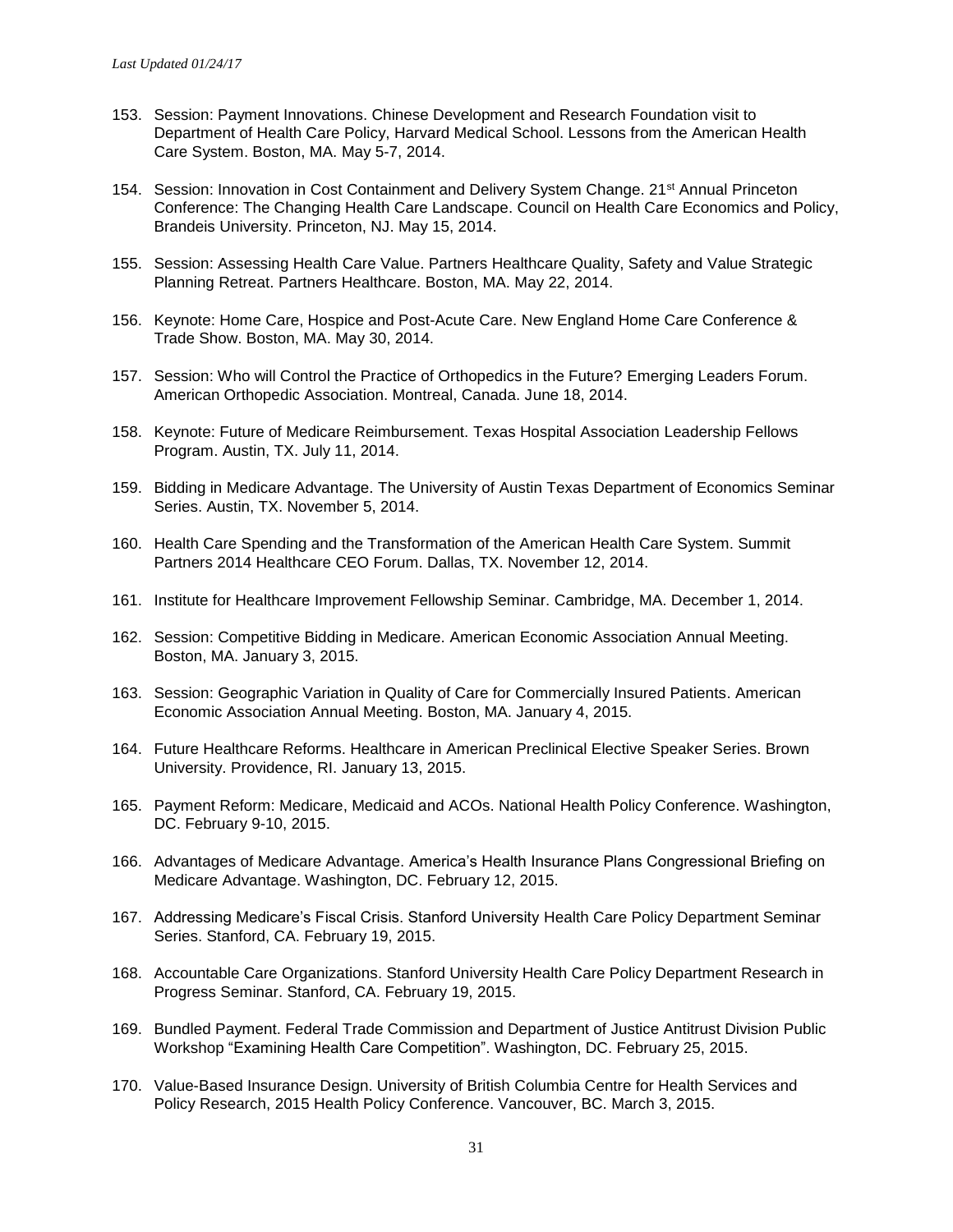- 171. Alternative Quality Contract: Aligning Incentives to Improve Quality and Manage Cost. American College of Cardiology 64th Annual Meeting. San Diego, CA. March 15, 2015.
- 172. The Promises and Pitfalls of Payment Reform. Massachusetts Medical Society, Berkshire District. March 18, 2015.
- 173. The Role of Quality Measurement in Supporting Payment Reform and Value Based Insurance Design. National Quality Forum. Washington, DC. March 23, 2015.
- 174. Accountable Care Organizations. Government Accountability Office Healthcare Speaker Seminar Series. Washington, DC. April 8, 2015.
- 175. Understanding Health Spending Trends. Tufts Institute for Clinical Research and Health Policy Studies, Center for the Evaluation of Value and Risk in Health. Annual Meeting. Boston, MA. April 15, 2015.
- 176. Beyond the Affordable Care Act: Medicare's Fate. Harvard T. H. Chan School of Public Health. Beyond the Affordable Care Act Program. April 27, 2015.
- 177. Size Matters: New Approaches to National Provider Brands. Health Evolution Summit 2015. Dana Point, CA. April 30, 2015.
- 178. Accountable Care Organizations. 22<sup>nd</sup> Annual Princeton Conference: The Health Industry Forum. Princeton, NJ. May 13, 2015.
- 179. The \$2 Trillion Question: Will the Slowdown in Health Care Cost Growth Continue? AcademyHealth Annual Research Meeting. Minneapolis, MN. June 14, 2015.
- 180. Current State of ACO Analysis. Sixth National Accountable Care Organization (ACO) Summit. Washington, DC. June 17, 2015.
- 181. Systemic Cost Reduction Opportunities. Healthcare Financial Management Association Annual National Institute. Orlando, FL. June 25, 2015.
- 182. Reducing Low Value Care. 2015 International Health Economics Association World Congress. Milan, Italy. July 13, 2015.
- 183. The Impact of a Tiered Network on Hospital Choice. 2015 International Health Economics Association World Congress. Milan, Italy. July 13, 2015.
- 184. The Nation's Heath Care Cost Crisis: Where Are We Now? ProHealth Physicians Seminar Series. Farmington, CT. July 22, 2015.
- 185. Incorporating Clinical Nuance into Medicare Advantage. University of Michigan Center for Value Based Insurance Design, VBID Summit 2015. Ann Arbor, Michigan. October 7, 2015.
- 186. Benchmarking Models: New Information from the Experts. National Association of ACOs 2015 Fall Conference. Washington, DC. October 8, 2015.
- 187. System Transformation: Engaging Providers and Patients in Shared Risk and Savings. America's Health Insurance Plans Payment Reform Summit 2015. Chicago, IL. October 14, 2015.